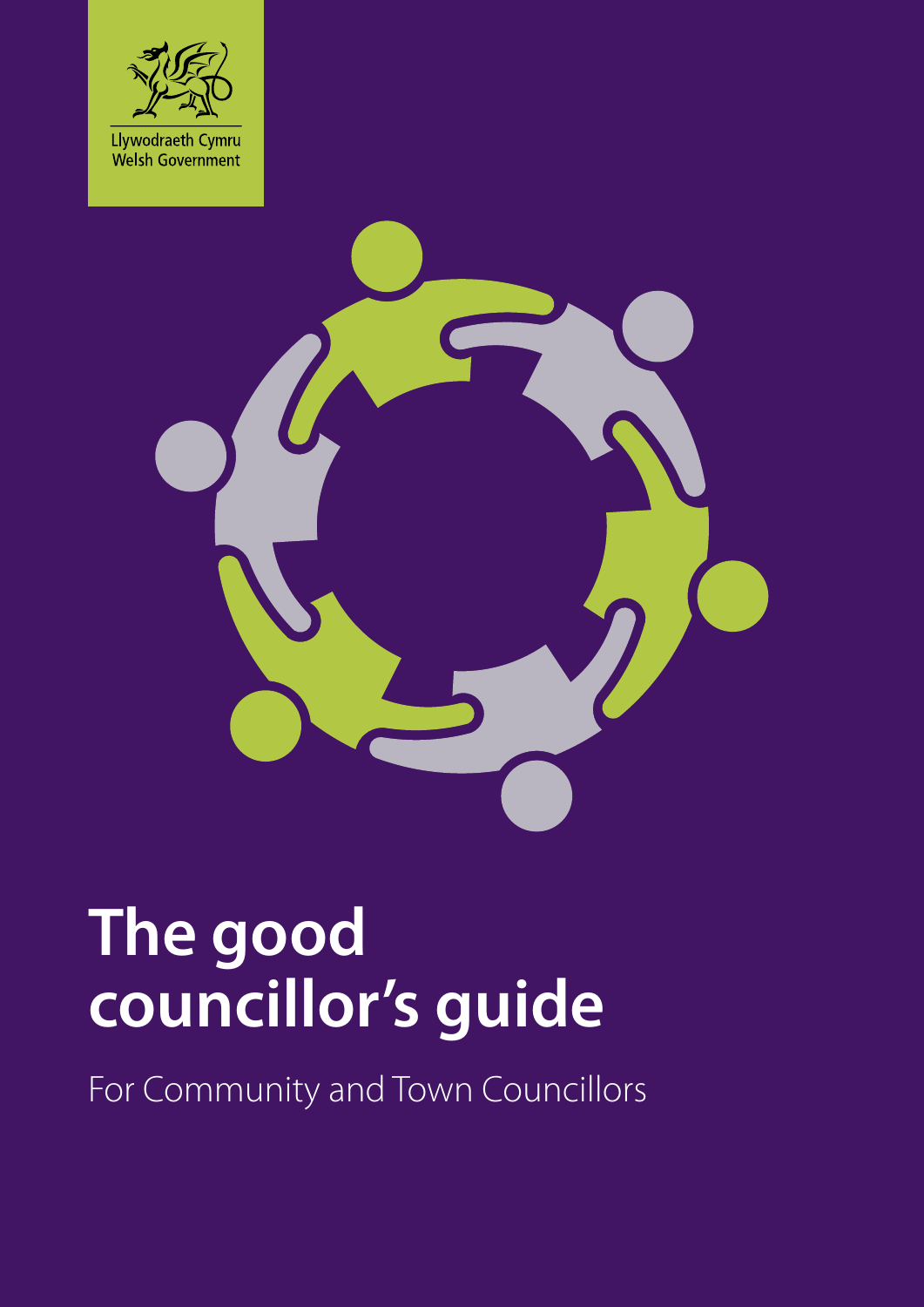## **Acknowledgements**

This guide is an introduction to being a community or town councillor. It is not intended to be a definitive legal guide and should not be relied on, or used, as a substitute for legal advice. The first edition, published in October 2004, was researched and written by Elisabeth Skinner, Laurie Howes and James Derounian of the University of Gloucestershire for the Welsh Assembly Government. It was based on the English version of the guide, published in 2003, and funded by the Countryside Agency. In 2004, the advisory panel included representatives of the Welsh Assembly Government, One Voice Wales, the Society of Local Council Clerks, the Audit Commission, the Commission for Local Administration in Wales and local authority Monitoring Officers. The second edition (2012) and this third edition (2017) were updated by Elisabeth Skinner formerly of the School of Natural and Social Sciences at the University of Gloucestershire with support from the Welsh Government, One Voice Wales and the Society of Local Council Clerks.

The contents do not necessarily reflect the views of the individual bodies represented on the advisory panel.

The information contained in the guide represents what is known at the time of writing (October 2016). Readers are advised to check the progress of government policies and legislation regularly as a matter of good practice. Good councillors make sure that they keep up to date with changes affecting the work of the council.

Words in bold throughout the text are explained in a glossary at the back of the guide. Electronic copies of the guide are available from the following websites: the Welsh Government (**[www.wales.gov.uk](http://www.wales.gov.uk)**), SLCC (**[www.slcc.co.uk](http://www.slcc.co.uk)**), and One Voice Wales (**[www.onevoicewales.org.uk](http://www.onevoicewales.org.uk)**).

© 2016 Extracts from this publication may be made subject to the source being acknowledged.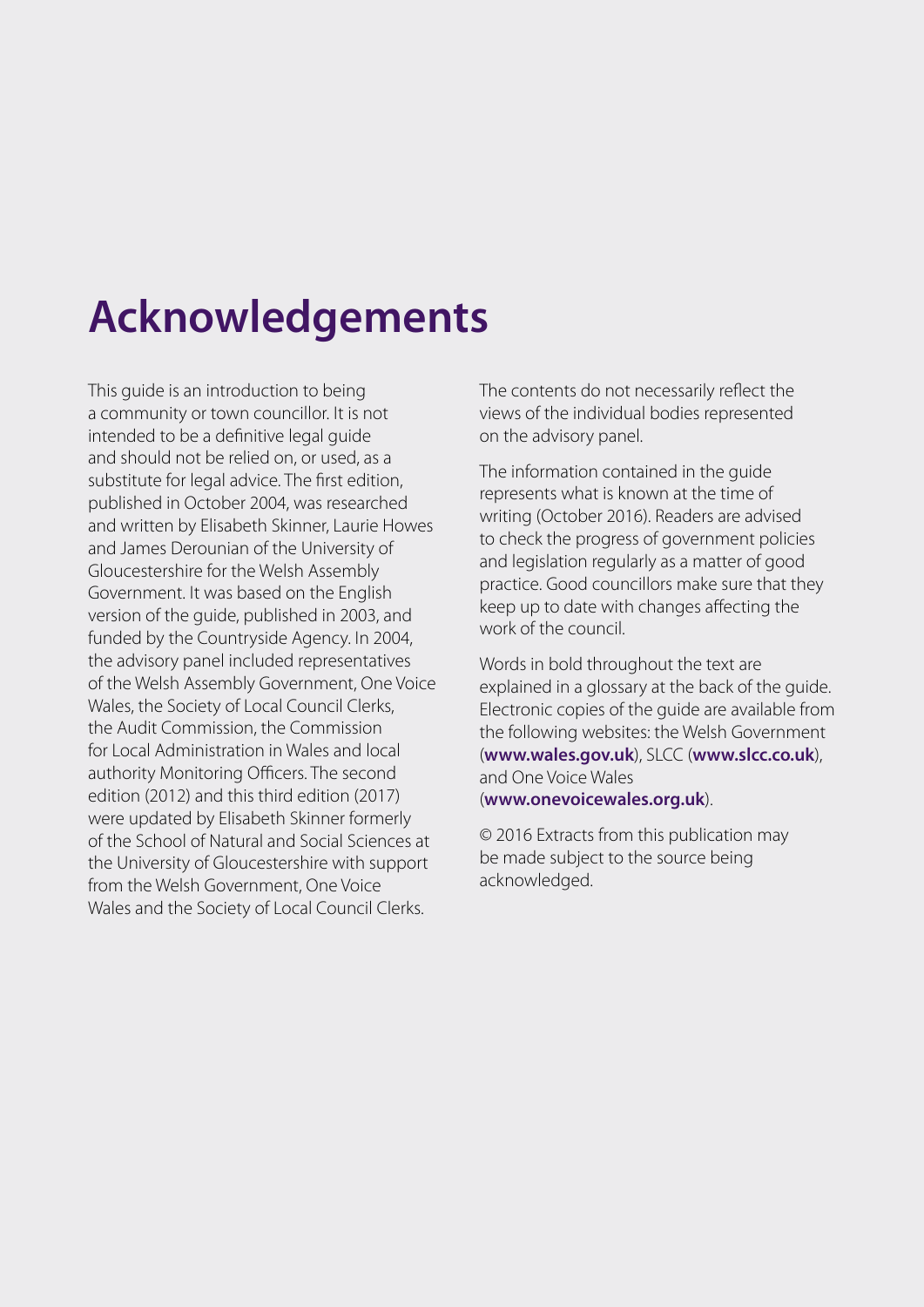## **Foreword**

#### **From the Welsh Government Cabinet Secretary for Finance and Local Government, Mark Drakeford AM**

This guide is for all community and town councillors, but particularly those who have recently been elected or co-opted to a council. Thank you all for taking on the valuable role of local councillor, and the responsibility that comes with it.

Community and town councils are responsible to their local electorates for delivering a wide range of services and for the provision and upkeep of local amenities. You also represent the interests of individual members of the public and your wider community. The work of a councillor can be diverse and complex, but also very rewarding. This guide outlines the roles, duties and responsibilities of a community and town councillor. This is the start of a continuous learning process; your clerk and chair will be able to discuss

the additional training available. You will also want to familiarise yourself with your council's responsibilities and its standing orders.

Community and town local councillors are uniquely placed to help build resilience and renewal in areas through understanding communities' strengths and assets, and actively engaging local people and local business to help identify and meet local ambitions and needs.

As you carry out your role, gaining knowledge and experience, you will have the personal satisfaction of knowing you have made a positive difference to your community. I sincerely hope that you enjoy the many challenges and rewards of being a councillor.



Mont Dentifyed

**Mark Drakeford** Cabinet Secretary for Finance and Local Government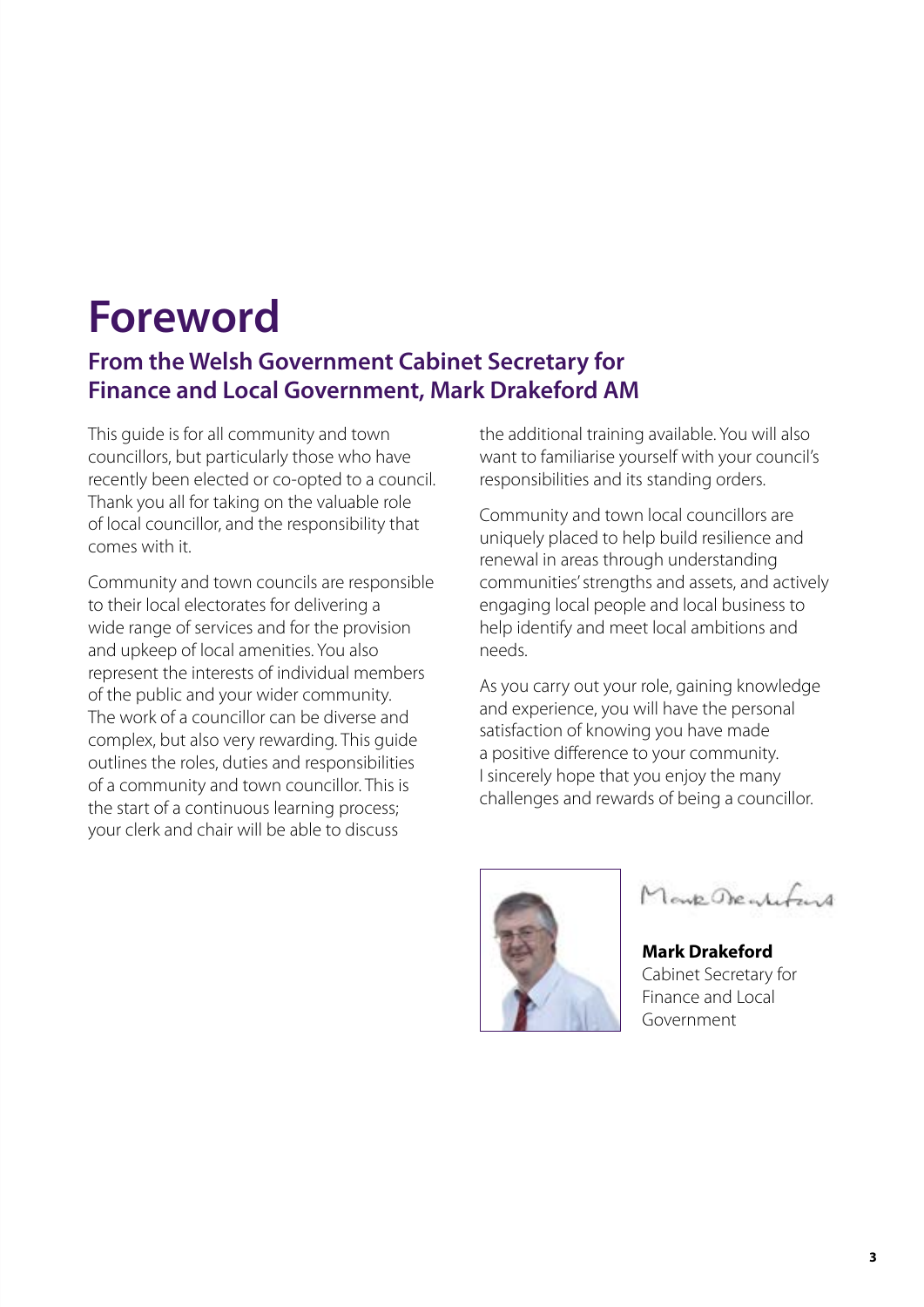## **Contents**

<span id="page-3-24"></span><span id="page-3-23"></span><span id="page-3-22"></span><span id="page-3-21"></span><span id="page-3-20"></span><span id="page-3-19"></span><span id="page-3-18"></span><span id="page-3-17"></span><span id="page-3-16"></span><span id="page-3-15"></span><span id="page-3-14"></span><span id="page-3-13"></span><span id="page-3-12"></span><span id="page-3-11"></span><span id="page-3-10"></span><span id="page-3-9"></span><span id="page-3-8"></span><span id="page-3-7"></span><span id="page-3-6"></span><span id="page-3-5"></span><span id="page-3-4"></span><span id="page-3-3"></span><span id="page-3-2"></span><span id="page-3-1"></span><span id="page-3-0"></span>

| Introduction      |                                                 | 5  |
|-------------------|-------------------------------------------------|----|
| <b>Part One:</b>  | Where are you heading?                          | 6  |
| 1.                | Councillors                                     | 6  |
| 2.                | The council                                     | 6  |
| 3.                | Your community                                  | 8  |
| <b>Part Two:</b>  | Due care and attention                          | 10 |
| 4.                | The rules                                       | 10 |
| 5.                | Rules for councillors                           | 12 |
| 6.                | Rules for employers                             | 14 |
| 7.                | Rules for dealing with public money             | 15 |
|                   | <b>Part Three: Getting under way</b>            | 18 |
| 8.                | Meetings                                        | 18 |
| 9.                | Being prepared                                  | 19 |
| 10.               | At the meeting                                  | 20 |
| 11.               | After the meeting                               | 21 |
| <b>Part Four:</b> | <b>Delivering the goods</b>                     | 22 |
| 12.               | Services                                        | 22 |
| 13.               | The community action plan                       | 23 |
| 14.               | Town and country planning                       | 24 |
| 15.               | The active community council                    | 26 |
| <b>Part Five:</b> | <b>The toolbox</b>                              | 28 |
| 16.               | Hazards                                         | 28 |
| 17.               | Important documents                             | 28 |
| 18.               | Sources of advice (and legal duties and powers) | 29 |
| 19.               | Glossary                                        | 38 |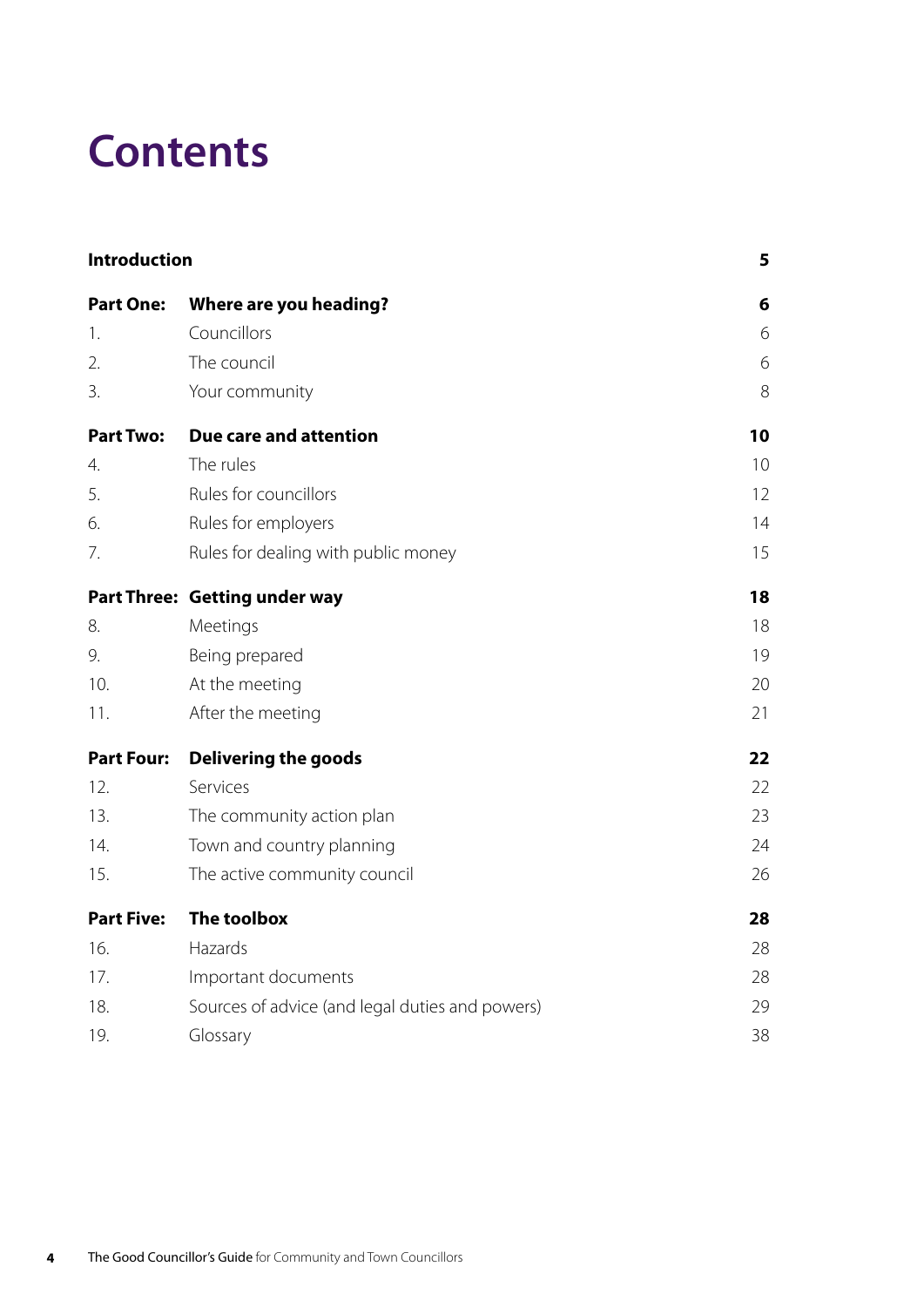## <span id="page-4-0"></span>**[Introduction](#page-3-0)**

This guide introduces the work of community and town councils and the part you play as a councillor in the first tier of local government and closest to the public. You will also find it a useful reference. The guide is divided into five parts to help you find your way as a new, or even as an experienced, councillor.

### **Part one: Where are you heading?**

Part One introduces what you can do as a councillor and what your community or town council can achieve. It points you in the right direction so that you can serve and represent your community.

### **Part two: Due care and attention**

Here the rules of what you must, or must not do, as a council, councillor, employer and financial manager are outlined. If you and your council understand the law, then you can act with confidence.

### **Part three: Getting under way**

What happens at council meetings? Decisions taken at meetings drive the actions of the council and the best meetings are productive, professional – and never too long!

## **Part four: Delivering the goods**

This is about action for local people. Partnership working and the council's representative role is examined in this section; the delivery of services and your council's role in the town and country planning system are reviewed and a belief in active councils is stressed.

## **Part five: The toolbox**

Finally you will find helpful ideas for your councillor's toolbox including danger areas, useful publications, documents and contacts for advice.

The index provides a quick reference when you need to know something in a hurry. Words in bold throughout the text (the first time you meet them) are explained in the glossary.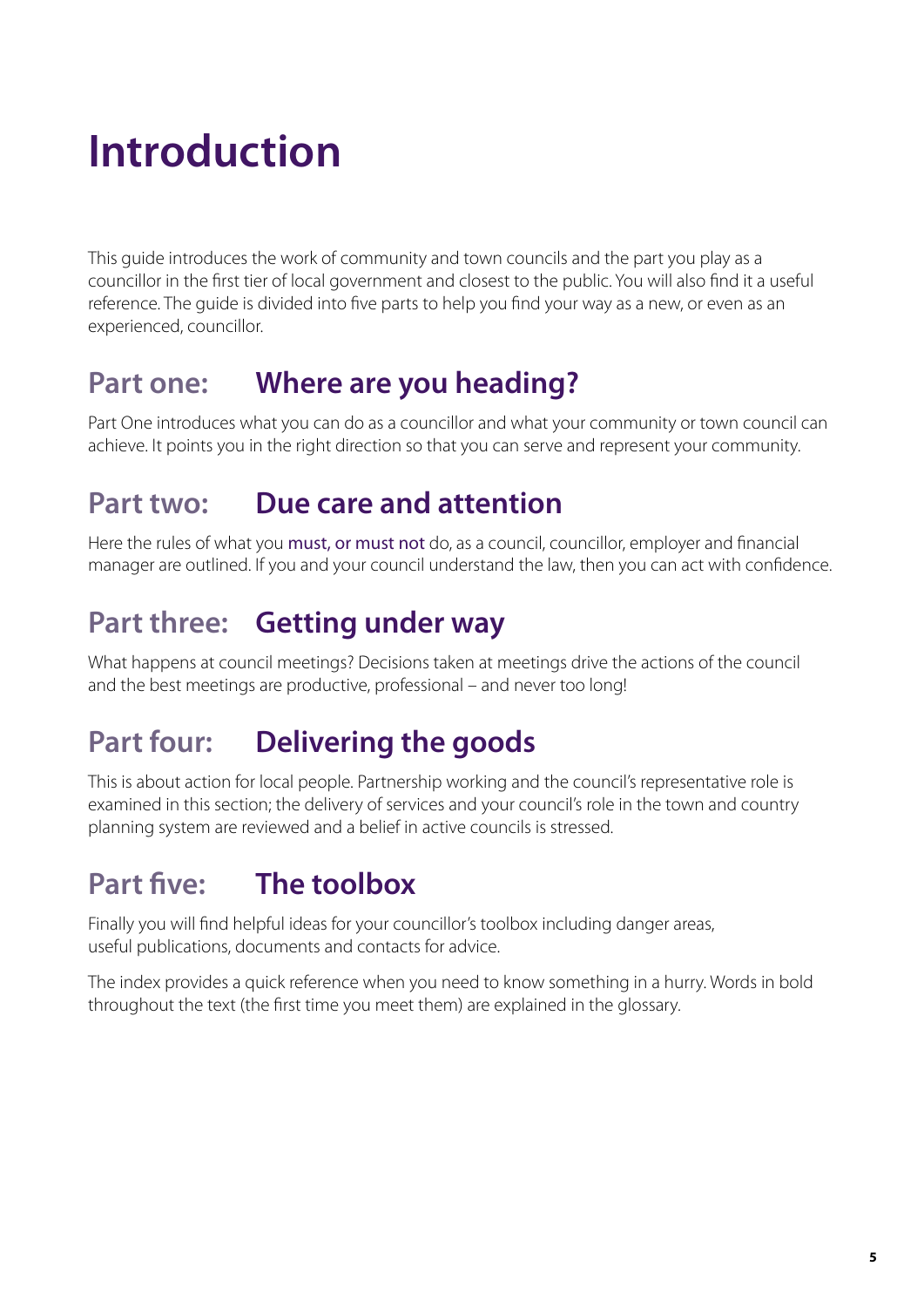## <span id="page-5-0"></span>**[Part one: Where are you heading?](#page-3-3)**

## <span id="page-5-1"></span>**[1. Councillors](#page-3-1)**

You are a councillor; you are over 18 and a British national, or a qualifying citizen of the Commonwealth or the European Union. You are not a paid employee of the council because the law forbids it.

You are one of approximately 8,000 community and town councillors in Wales. You will be held accountable by local people for things that happen locally; so why do you get involved? You almost certainly want to do something positive and, like most councillors, you hope to make a difference by influencing decisions that affect your community.

<span id="page-5-3"></span>Did you stand for election? Was there a vote, or were you returned unopposed? Perhaps you were co-opted; **[co-option](#page-38-1)** is where the council chooses who will fill the vacant seats if there are not enough candidates at election time. In addition, if a vacancy occurs between elections, the council must find out if the electors want an election before they can co-opt. Some councillors represent a political party and others are independent of party affiliations. Whichever route you take to becoming a councillor, once you formally accept the office, it makes no difference; you are councillors working together to serve your community. Your task is to bring local issues to the attention of the council, and help it make decisions on behalf of the local community.

You can sometimes claim expenses. These include an attendance allowance (or financial loss allowance if you are employed) and a travel and subsistence allowance. It is extremely important to obtain prior approval before incurring expenditure

and to retain receipts to support claims for expenses.

The Independent Remuneration Panel for Wales is the independent body which produces a report every year setting out the payments that may be made to a councillor. In 2017, the Panel determined that community and town councils may decide to make payments to its councillors including:

- **•** A payment of up to £150 per year;
- **•** A payment of up to £500 per year for up to three councillors with specific responsibilities;
- **•** Travel and subsistence costs for attending approved duties both within and outside the area of the council;
- **•** Reimbursement of care costs for dependents up to a maximum sum;
- **•** Reimbursement of care costs for personal assistance.

It is up to the town and community council to make the formal decision to make these payments.

### <span id="page-5-2"></span>**[2. The council](#page-3-2)**

<span id="page-5-6"></span><span id="page-5-5"></span><span id="page-5-4"></span>Your council is a **[corporate body](#page-38-2)** with a legal existence of its own quite separate from that of its members. Its decisions are the responsibility of the whole body. The council has been granted **[powers](#page-40-0)** by Parliament or the National Assembly for Wales, including the right to raise money through taxation (the **[precept](#page-40-1)**) and a range of powers to spend public money (more later).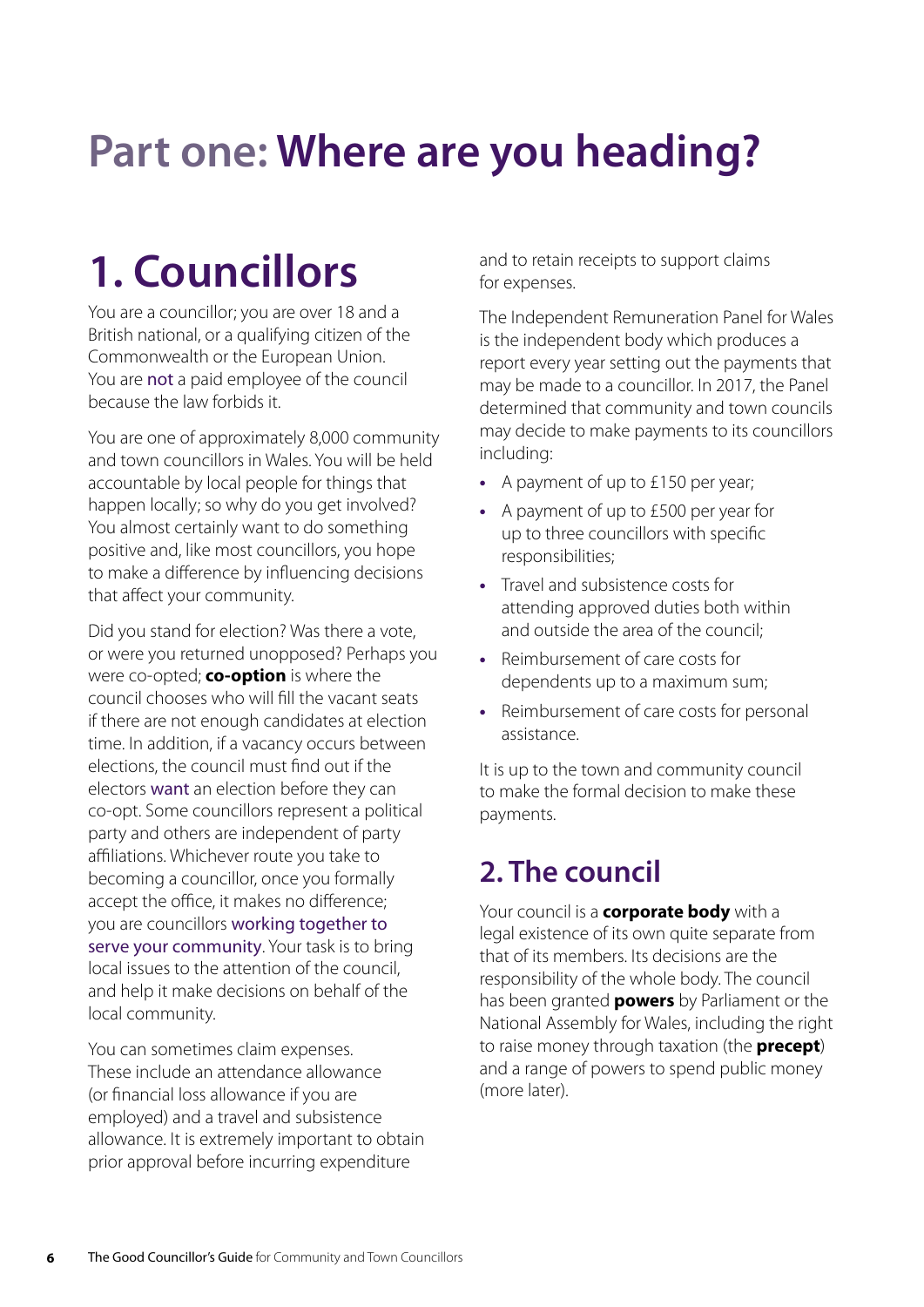There are over 730 community and town councils in Wales. The Local Government Act 1972 divided the whole of Wales into 'communities'. However, the former boroughs of Cardiff, Merthyr Tydfil, Newport, Port Talbot, Rhondda and Swansea were not included in provisions establishing community councils. As a result, some urban areas in South Wales do not have any community or town councils. New councils are being created (such as two at Risca in the County Borough of Caerphilly) and the Welsh Government actively encourages community and town councils to cluster together so that they can deliver more services for their communities.

A typical community council represents around 1500 people but the largest population served by a town council is Barry with over 50,000. These considerable differences are reflected in annual spending which might range from under £1000 to over a million pounds. It is important that you know how much your council spends each year and where the money goes.

<span id="page-6-1"></span><span id="page-6-0"></span>Your council is an elected tier of local government. The other tier in Wales consists of **[county or county borough councils](#page-38-3)**. County or county borough councils have a legal duty to deliver services such as education, town and country planning, environmental health and social services. Community and town councils have the legal power to take action, but they have fewer **[duties](#page-39-0)** and greater freedom to choose what action to take. They can play a vital part in representing the interests of their communities and influencing other decision makers. Furthermore they can take action to improve the quality of life for local people and their local environment and, in some cases, they can deliver services to meet local needs. It is important that you, as a community and town councillor, work closely with the county councillors representing your area to benefit your community. You and your council can make a difference.

#### **What does your council do?**

Planning, highways, traffic, community safety, housing, street lighting, allotments, cemeteries, playing fields, community centres, litter, war memorials, seats and shelters, rights of way – these are some of the issues that concern community and town councils. The policy makers strongly encourage community and town councils to deliver more services and play a greater part in their communities.

Furthermore, in a difficult financial environment, county and county borough councils seek to transfer community-based assets such as public conveniences and allotments to community councils. Local councils should welcome the opportunity to protect such assets to meet the specific needs of their communities.

As examples your council could organise or give financial support for:

- **•** an evening bus taking young people to the nearest town;
- **•** a housing needs survey;
- **•** pond clearing events;
- **•** redecorating the community centre;
- a teenagers' drop-in club;
- **•** restoring a bandstand;
- **•** equipment for the playgroup;
- **•** transport to hospital.

Of course, your council could always decide to do very little; but you and your electors might then wonder why the community or town council should exist at all.

Each council can make a unique response to the needs of their community with a sensitivity that is more difficult for county and county borough councils to achieve.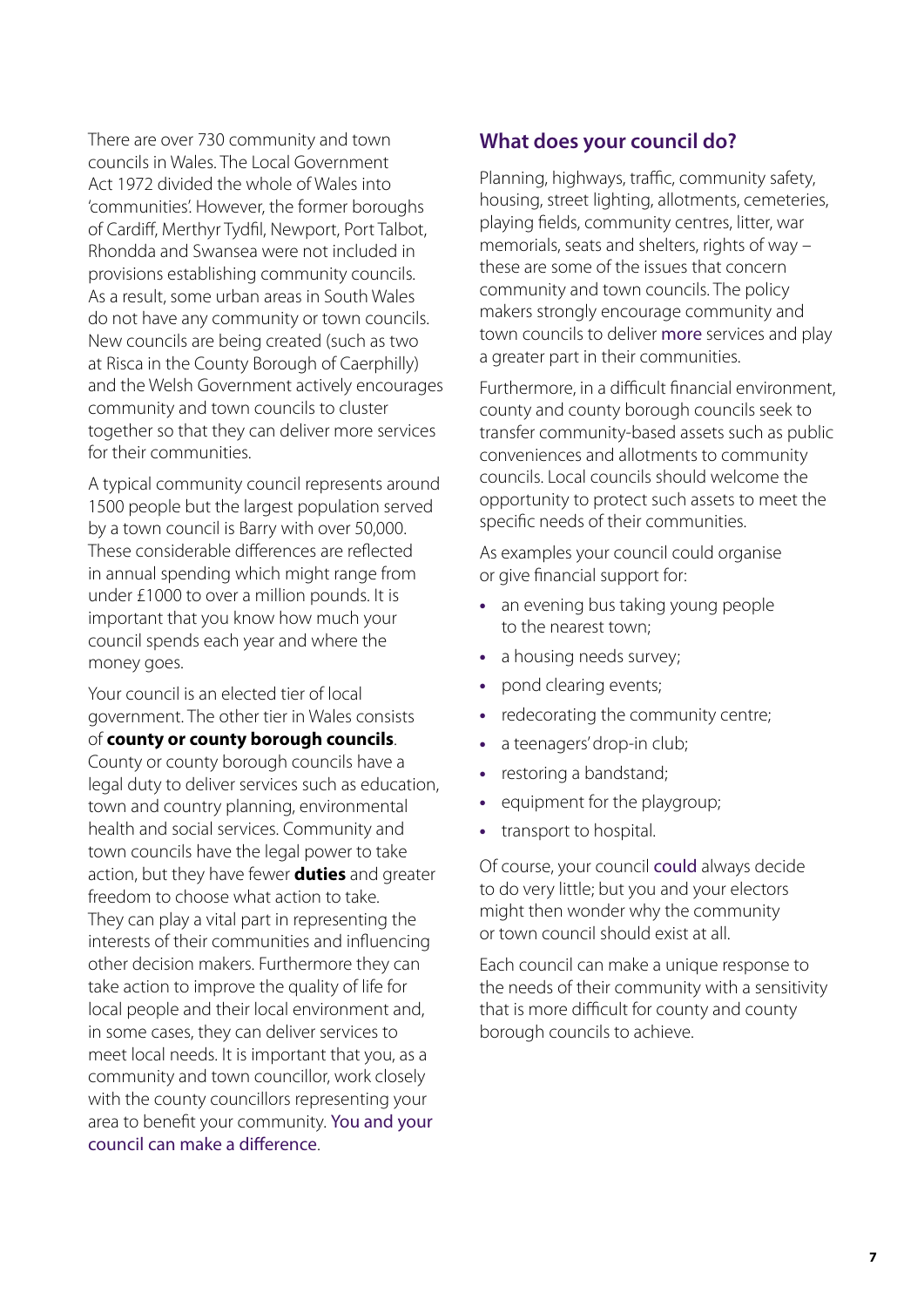#### **Pulling together**

Councillors have different enthusiasms and interests, celebrate this. Councillors have different skills and attitudes; for example, some work with ideas while others are very practical; some like accounts while others prefer reports. The community or town council needs a range of skilled people to work as a team.

Your chair has the roles of team leader and umpire at meetings (see Part Three). Some councils appoint a separate council leader but this party political role has no status in law. The clerk provides advice and administrative support, and takes action to implement council decisions. The clerk may have to act as a project manager, personnel director, public relations officer or finance administrator. The clerk is not just a secretary and is not at the beck and call of the chair or other councillors; the clerk is answerable only to the council as a whole. The clerk is the **[proper officer](#page-40-2)** of the council in law. Legally councils can agree to delegate decisions to clerks because they are professional officers whose independence allows them to act on behalf of the council. Clearly the clerk must be treated with respect.

The best councils will have a clerk and councillors who work as a team to serve the community.

## <span id="page-7-0"></span>**[3. Your community](#page-3-4)**

The job of your council is to represent the interests of the whole community – and to represent the interests of different parts of the community equally. Occasionally there will be a conflict of interest requiring sensitive judgement; for example, dog owners, parents of young children and walkers might disagree about use of the village green. Making difficult decisions, in an open and reasoned way, is something that community and town councils need to do well.

Local people, including the younger population, need to understand and appreciate the councillor's role; this means that councillors should promote their role in the local community and find people keen to succeed them in their council activity. It is a good idea to set up a youth council or committee of young people, to show that you are keen to listen to young people's views. You might even consider funding a youth council. A few councils have taken up the offer in The Local Government (Wales) Measure 2011 ss118-121, making it possible for a community council to appoint up to two youth representatives (aged 16 to 25) to participate in the work of the council to look after the interests of young people who live, work or receive education or training in the area.

<span id="page-7-2"></span>As a councillor, you have a responsibility to be well-informed, especially about diverse local views. You cannot assume that you represent the interests of all your electors without consulting them. Discovering the needs of different groups in the community (such as young, elderly and disabled people) is an important part of your role as councillor.

<span id="page-7-1"></span>The tried and tested tools noted below are just some ways in which people can express their hopes and wishes for the community. They provide valuable opportunities for local people to identify features that need improving or are worth protecting. They stimulate discussion and inform the decision makers and usually lead to action. They can be used to help build the 'capacity' of a local community enabling it to contribute to initiatives such as **[Local Well-being Plans](#page-39-1)**; this means giving people the skills and confidence they need to participate in opportunities for influencing community action.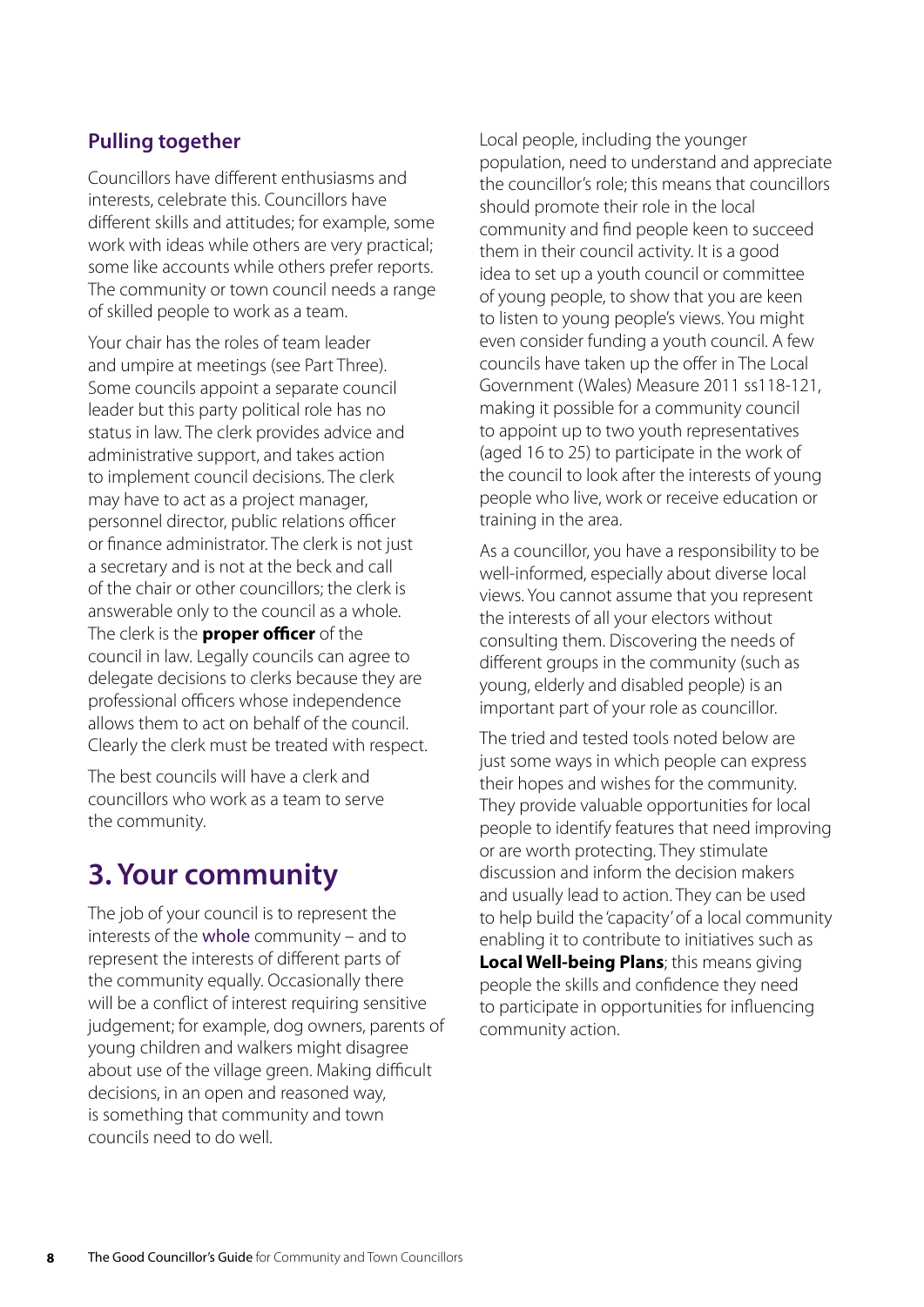- **•** Community surveys are based on questionnaires through which residents, including children, have an opportunity to express their views about where they live. Several thousand such surveys have been conducted across the UK since the 1970s. The response rate from households is impressive – usually over 50% – and in smaller communities it can reach 90%.
- **•** Design statements involve communities in a review of the built and natural environment of their area. The published results can be used by your local planning authority to help them make planning decisions (see Part Four).
- **•** A community map can be a creative exercise; for example, it might be a painting, tapestry or model of the community. People identify local features that matter to them as they work on the map.
- **•** Planning for Real® is a consultation exercise, where people create a simple model of the community (or part of it) and use it to generate discussion and set priorities.
- **•** Community conferences or workshops provide more opportunities for bringing people together to talk about the future of the community.

In addition to helping your council identify real improvements, the process of using tools like these can strengthen people's sense of purpose and belonging. The process is as important as the end product.

You should, of course, use the knowledge you have already as a basis for decisions on behalf of your community, but these tools help you to become even better informed and give a stronger mandate for action. Community consultations can help you to:

- **•** speak on behalf of your community with greater confidence especially in discussions with county and county borough councils;
- **•** provide services and facilities, especially where there is no other provider or where the community or town council can secure better value for money;
- **•** support community action and services provided by others; the council can offer buildings, staff expertise and funding to get local projects off the ground;
- **•** work in partnership with community groups, voluntary organisations, county or county borough councils, the business sector and neighbouring community and town councils, to benefit the community. The county and county borough council and the community or town council should complement each other.

For many people, it is the satisfaction of acting on behalf of their local community that encourages them to become councillors. The next challenge is to make sure that the council acts properly in achieving what it sets out to do. It must proceed with due care and attention to the law. Part Two introduces the rules that guide your council – not as glamorous as action, but vital to its success.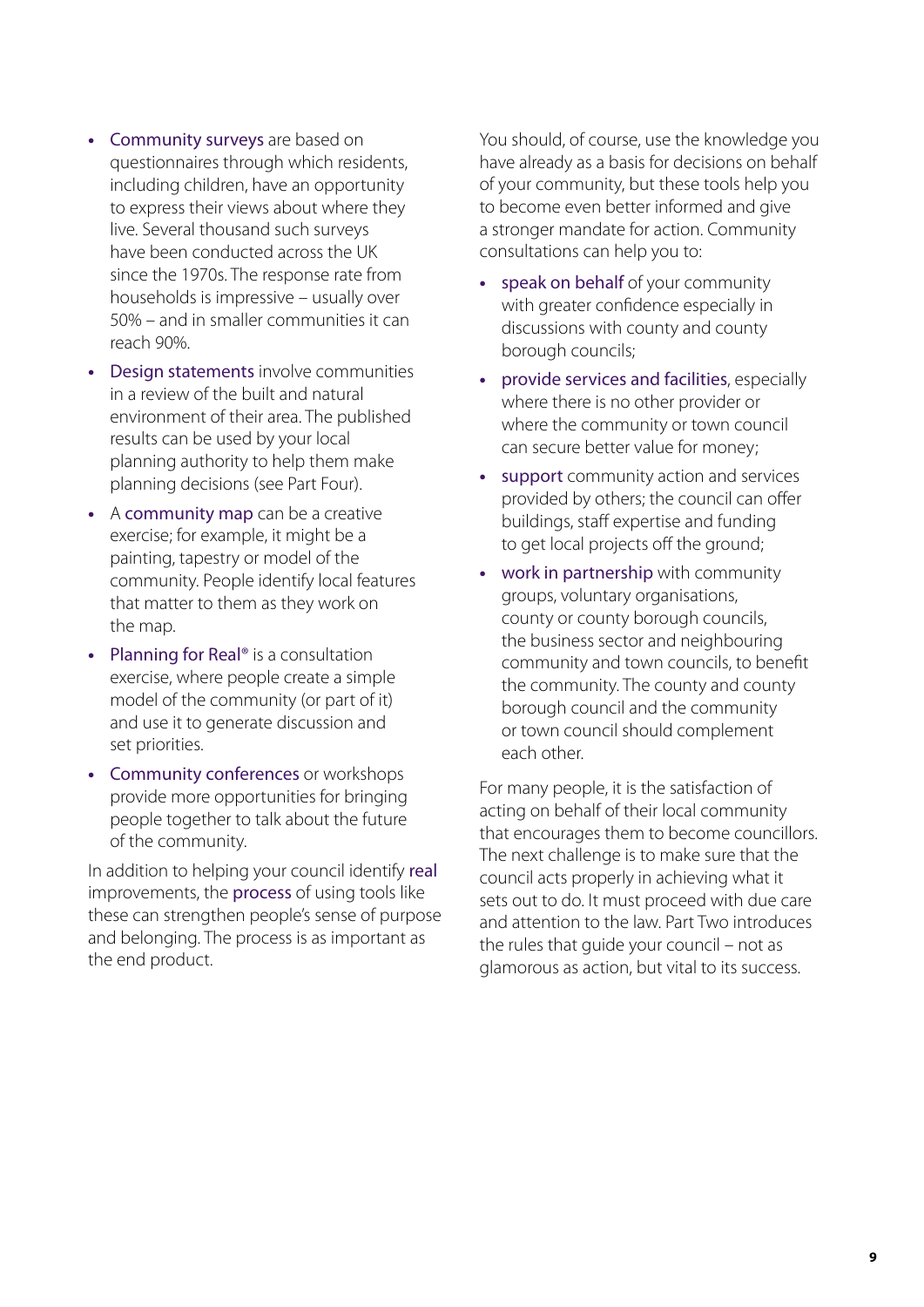## <span id="page-9-0"></span>**[Part two: Due care and attention](#page-3-6)**

## <span id="page-9-1"></span>**[4. The Rules](#page-3-5)**

What can you do? What must you do? What must you not do? The rules may not be exciting, but without understanding them your council could run into trouble.

- **•** A council must do what the law requires it to do.
- **•** A council may do only what the law says it may do.
- **•** A council must not do anything unless it has a legal power to act.

The crucial question is – does the council have a legal power to act? A council must always ask this question when making a decision, especially if it involves spending public money. A community or town council can undertake an activity only when a specific Act of Parliament, or a Measure or Act of the National Assembly for Wales, allows it. For example, the Local Government (Miscellaneous Provisions) Act, 1976, section 19, gives local authorities (including community and town councils) the power to spend money on recreation. There is a useful list of activities and specific legal powers in Part Five.

<span id="page-9-3"></span><span id="page-9-2"></span>If the council acts without a legal power (even if it would be popular with the community), or if it uses the wrong power to act, then the council could be charged with acting beyond its powers (ultra vires is the legal term). Being caught 'powerless' is an uncomfortable experience and an unnecessary risk. The good news is that there are lots of sources of advice. Start by asking your clerk, whose job includes giving advice on the law to the community or town council. Your clerk should have access to **[One Voice Wales](#page-40-3)** (if your Council is a member) and the **Society of Local Council Clerks** for expert advice on more complex legal matters.

There are very few activities that a community council cannot undertake; the trick is to ensure that there is a legal power for every action of the council. If the council cannot find a specific power, then section 137 (Local Government Act 1972) is very useful. It gives a community council the power to do anything that will benefit the community (or part of it) where there is no other specific power covering the action. If another statute prevents a council from incurring expenditure or limits the amount that may be spent, section 137 cannot be used to overrule that legislation. Under section 137, your council can spend up to a set figure annually per elector. In 2017/18 this is £7.57 (rising annually with inflation) on anything it considers worthwhile if (and only if ) no other power can be used. The expenditure under this power must be commensurate with the benefit to the community; this means that there must be a match between the level of money spent and the scale of benefit to local people.

In 2011 The Local Government (Wales) Measure 2011 gave the power of well-being to community councils enabling a council to "do anything which it considers likely to achieve the promotion or improvement of the economic, social or environmental wellbeing of their area." This power is important because the range of activities permitted by this power is extensive providing a community or town council with considerable scope for action (although trading is not included). However spending under this power counts towards the council's annual s137 limit. Further guidance on how to use this power comes from the Welsh Government and One Voice Wales.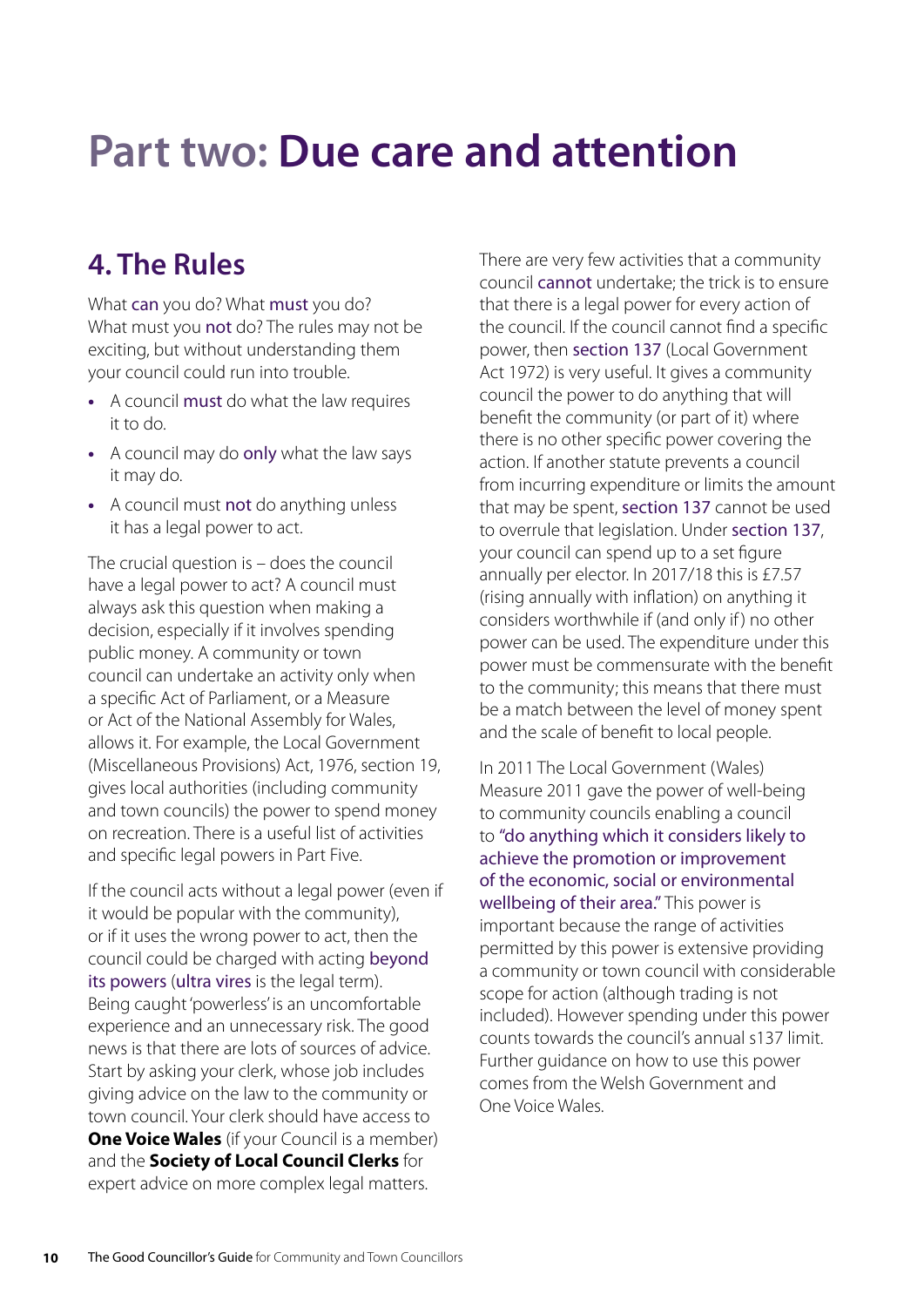#### **So what must you do as a council?**

The law gives community and town councils lots of choice in activities to undertake; but surprisingly there are very few duties, activities that they must carry out in delivering services to local people. Exceptions are that a council must:

- **•** if its budget is £200,000 or more, take reasonable steps towards meeting the objectives in the local well-being plan that has effect in its area and publish an annual report to show its progress towards meeting these objectives;
- **•** provide allotments if the council considers that there is demand for them from local residents and it is reasonable to do so;
- **•** comply with its obligations under the Freedom of Information Act 2000 and the Data Protection Act 1998;
- **•** comply with employment law;
- **•** consider the impact of their decisions on reducing crime and disorder in their area;
- **•** seek to maintain and enhance biodiversity in carrying out their functions.

<span id="page-10-1"></span>In line with the Freedom of Information Act 2000 and the principle of open government, each community or town council must have a **[publication scheme](#page-41-0)**. This demonstrates what information is available and how it is made accessible to the public. A risk assessment is one of the financial documents covered by the model scheme. This means that all councils have an obligation to demonstrate that they have identified and managed the risks to public money arising from their work. A community or town council must also comply with its obligations under the Data Protection Act 1998.

The community council also has a duty to ensure that all the rules for the administration of the council are followed. The council must:

- **•** appoint a chair of council;
- **•** appoint officers as appropriate for carrying out its functions;
- **•** appoint a responsible financial officer (RFO) to manage the council's financial affairs; the RFO is often the clerk, especially in smaller councils;
- **•** appoint an independent and competent internal auditor (see below);
- **•** keep records of all decisions related to council business (the minutes);
- **•** hold an Annual Meeting of the Council in May or shortly after the local council elections.

<span id="page-10-2"></span><span id="page-10-0"></span>These rules are set out in law to control the **[procedures](#page-40-4)** of the council and your council can add its own regulations. Together these rules make up standing orders as formally agreed by your council (see Part Three). If you discover that your council does not have its own (non-financial) standing orders, this is not unlawful but it is unwise, and duties set out in **[statute](#page-41-1)**, such as appointing a chair and a proper officer (usually the clerk), still apply. One Voice Wales (see Part Five) provides model standing orders. Your council must have standing orders with respect to contracts for the supply of goods and materials or the execution of works (s135, Local Government Act 1972).

Council meetings must be open to the public, whilst disability legislation requires the council to make its meetings accessible to anyone who wishes to attend. Similarly the Freedom of Information Act 2000 requires the council to make documents available to the public in the spirit of open government. A model publication scheme is available from the Information Commissioner. The Local Government (Democracy) (Wales) Act 2013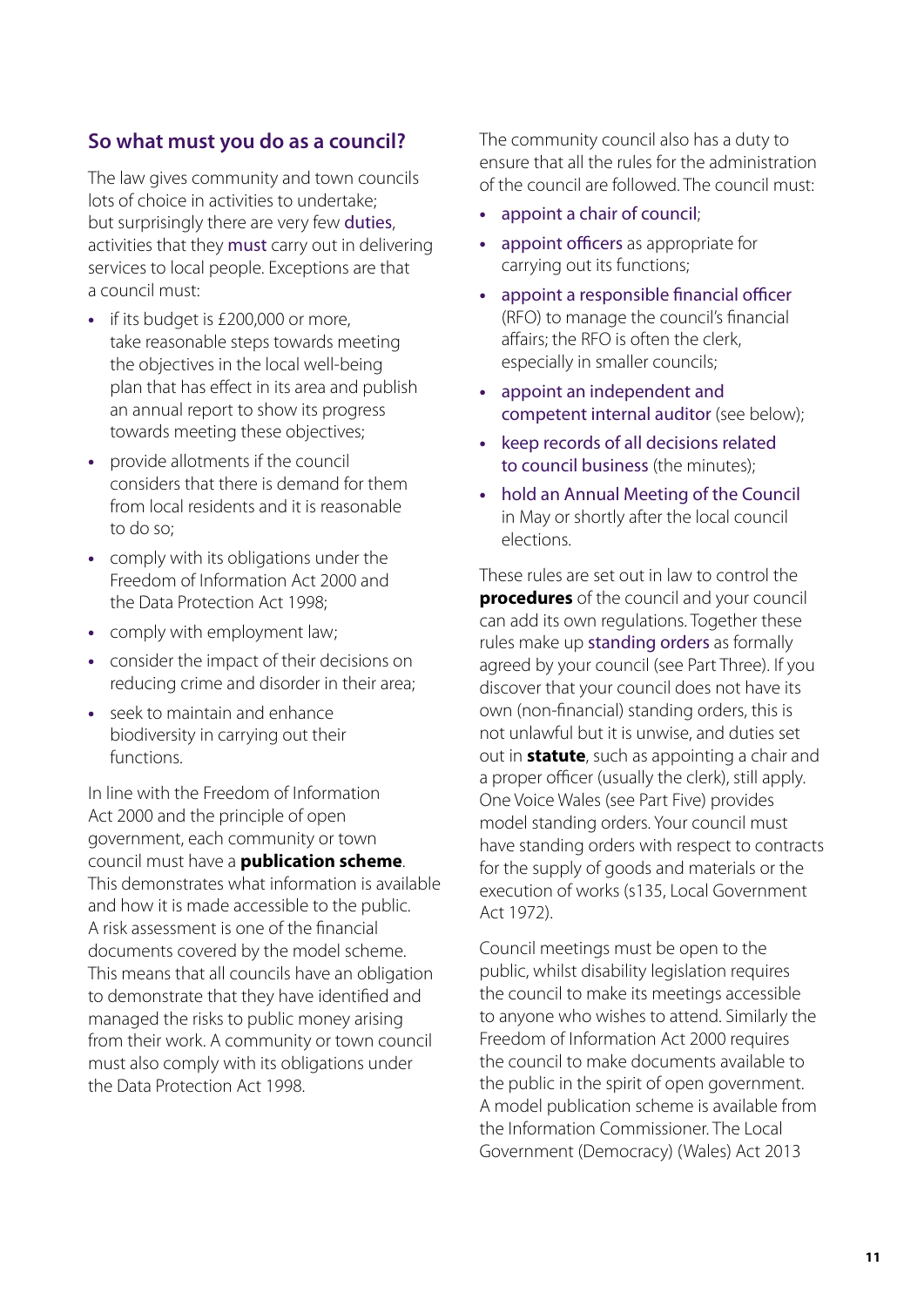requires all community and town councils to make certain information available electronically. Statutory guidance on this is set out in Access to Information on Community and Town Councils.

If you are beginning to think there are too many rules, then remember that they protect people's rights (including yours) and give confidence that the organisation is properly run.

#### **The Welsh Language**

The Welsh Language (Wales) Measure 2011 enshrines in law the official status of the Welsh language in Wales. It sets out the general principles that the Welsh language should not be treated any less favourably than the English language and that people in Wales should be able to live their lives through the medium of the Welsh language if they choose to do so. It is just one of a number of ways in which the Welsh Government is committed to achieving a million Welsh speakers by 2050.

The 2011 Measure creates the role of the Welsh Language Commissioner whose aim is to promote and facilitate use of the Welsh language. The Measure and related regulations set standards for when and how public bodies must use Welsh, for example when dealing with the public, providing services, making policy decisions, recruiting staff, dealing with employees and keeping records. The Commissioner's role is to impose and enforce the regulations although there is a right of appeal. The Welsh Government has yet to make regulations for community councils and Welsh language schemes remain in force until the regulations are made.

Your council is expected to treat the Welsh language reasonably and proportionally in its dealings with the public. This can affect meetings, correspondence, telephone calls, local signs, published documents, grant-making policies, tenders, contracts, notices and websites. You may find it helpful

to find out what standards your county or county borough council has. If your council has a part to play in meeting the objectives in the local well-being plan, then it may consider how to help achieve 'vibrant culture and thriving Welsh language'.

## <span id="page-11-0"></span>**[5. Rules for Councillors](#page-3-7)**

Even if you are qualified to stand as a councillor and the elections were properly held, you cannot act as a councillor until you have signed a formal **[declaration of acceptance](#page-39-2)  of [office](#page-39-2)**. This includes an undertaking to observe the **[code of conduct](#page-38-4)** adopted by your council (see below).

<span id="page-11-1"></span>You have a duty to act properly as a councillor. In particular you have a responsibility to:

- **•** attend community or town council meetings when summoned to do so; the notice to attend a council meeting is, in law, a summons, because you have a duty to attend;
- **•** prepare for meetings by studying the agenda and any accompanying documents, making sure you are properly informed about issues to be discussed, taking advice where appropriate;
- **•** take part in meetings and form objective judgements based on what is best for the community – and then to abide by majority decisions;
- **•** ensure, with other councillors, that the council is properly managed;
- **•** act on behalf of the whole electorate equally, and not just those who supported your election campaign; similarly take an interest in all issues equally and not just those local issues for which you campaigned; listen, and then represent the views of the community when discussing council business and working with outside bodies;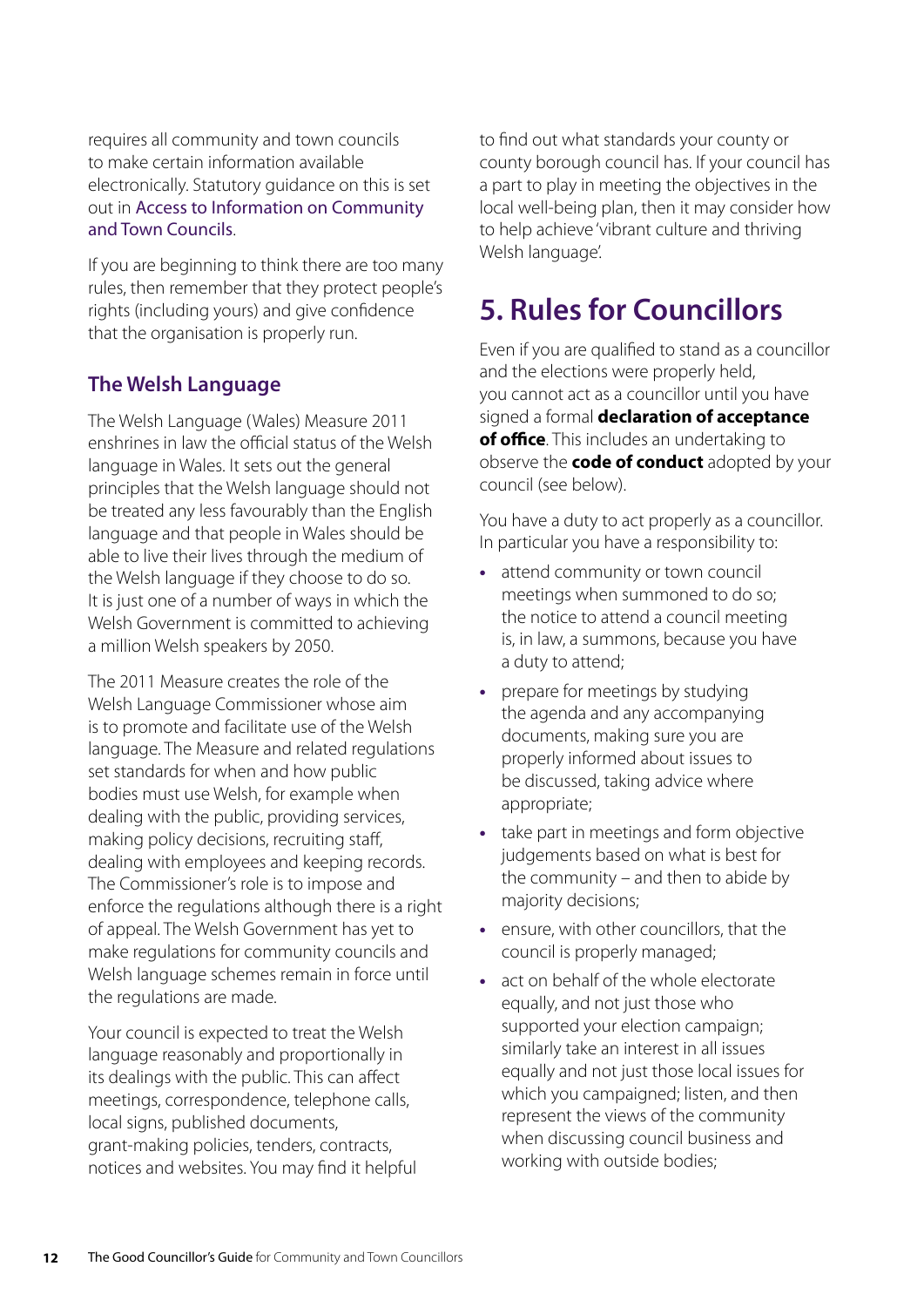**•** maintain proper standards of behaviour as an elected representative of the people.

#### **The code of conduct**

The code of conduct adopted by your council is a legal document that guides you, to make sure you maintain proper standards of behaviour as a councillor. When you sign your 'declaration of acceptance of office' you also agree to observe the code. The code is based on these important principles laid down by the National Assembly for Wales:

- **•** selflessness;
- **•** honesty;
- **•** integrity and propriety;
- **•** a duty to uphold the law;
- **•** stewardship;
- **•** objectivity in decision making;
- **•** equality and respect;
- **•** openness;
- **•** accountability;
- **•** leadership.

The essence of the code is that you agree to act openly and honourably in the public interest. You never use your position improperly to secure personal advantage or to avoid disadvantage for yourself, or any other person. You should never bring yourself, as a member of the council, or the council itself into disrepute. The code also reminds you that you must:

- **•** show due regard for the principle of equality;
- **•** show respect and consideration for others;
- **•** not use bullying behaviour or harass another person;
- **•** not compromise the impartiality of your council staff;
- **•** not disclose confidential information;
- **•** not prevent access to information to which someone is lawfully entitled;
- **•** not bring your office or authority into disrepute;
- **•** report possible criminal behaviour by another member or member of staff;
- <span id="page-12-0"></span>**•** report possible breaches of the code by another member to the **[Monitoring](#page-39-3)  [Officer](#page-39-3)** at the county or county borough council; note that One Voice Wales publishes a Model Resolution Process to help address problems that arise;
- **•** not make vexatious, malicious or frivolous complaints against other members or employees of your council;
- **•** co-operate with investigations;
- **•** not use your position improperly to secure personal advantage or disadvantage for anyone;
- **•** not use council resources improperly including for political or private purposes;
- **•** make decisions on the merits of the case and in the public interest with regard to the advice of officers;
- **•** abide by the rules on allowances and expenses;
- **•** avoid accepting unofficial gifts, hospitality and other benefits and services.

<span id="page-12-2"></span><span id="page-12-1"></span>As a councillor, you must declare a **[personal](#page-40-5)  [interest](#page-40-5)** as soon as you are aware that you (or people close to you) might benefit, more than most other people in the community, from the outcome of a matter under discussion. The council must be seen to make decisions fairly and openly, without having prejudiced the matter. If a member of the public might reasonably think your judgement on an issue will be influenced, or prejudiced, by your personal interest, then you must declare a **[prejudicial interest](#page-40-6)**.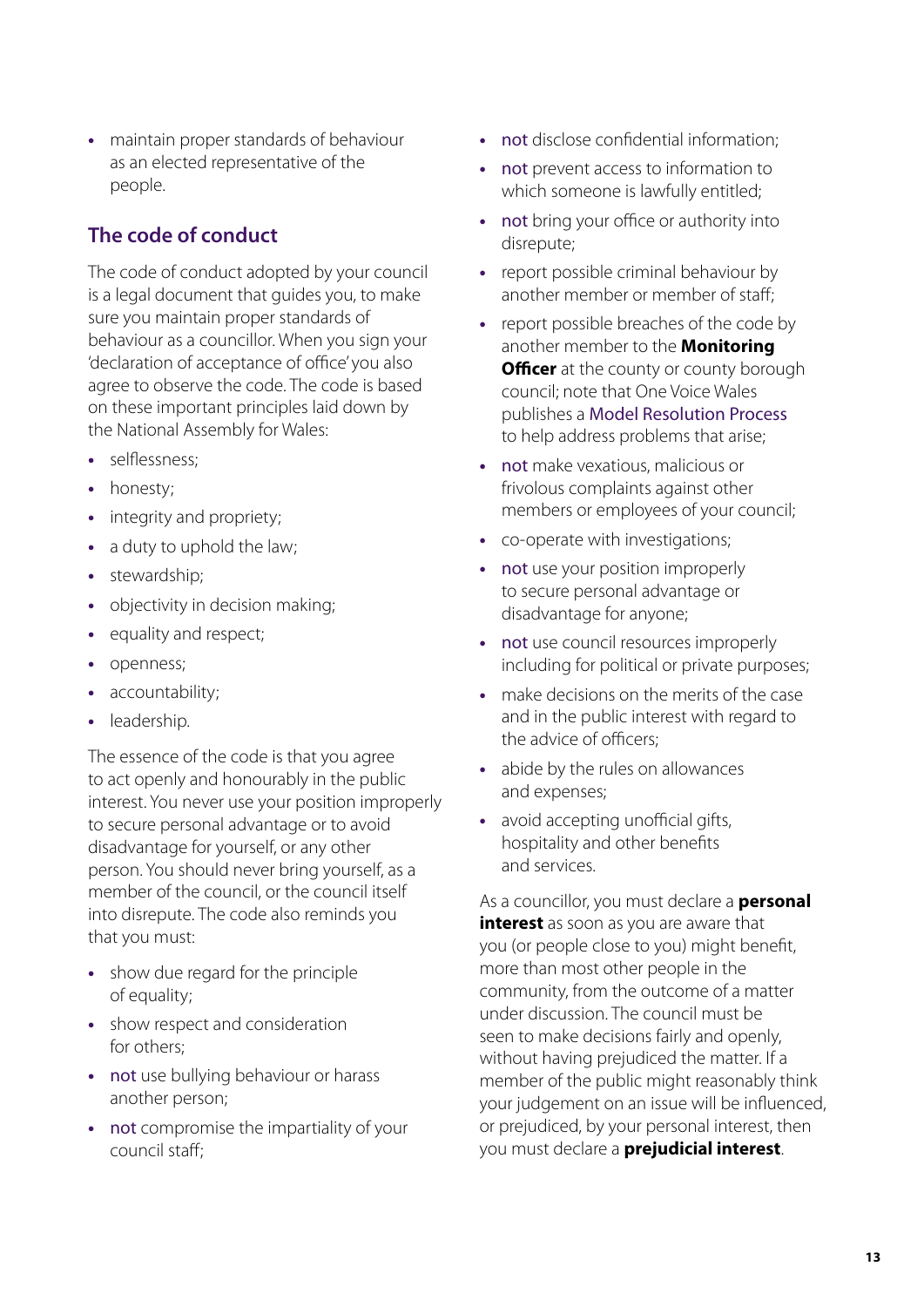This applies whether it is a council, committee or sub-committee meeting, or another meeting where members or officers of the authority are present. It helps if the agenda gives councillors an opportunity to declare an interest early in a meeting. You must also declare an interest at any point during a meeting if an interest that you had not anticipated becomes apparent.

<span id="page-13-3"></span>In nearly all cases, if you have a prejudicial interest you must withdraw from the meeting whilst the matter giving rise to the interest is being considered, unless granted a dispensation by the **[Standards Committee](#page-41-2)** of the county or county borough authority. The code makes clear some instances where a personal interest is not prejudicial, for example where the matter relates to:

- **•** another relevant authority of which you are a member;
- **•** another public authority or body where you are in a position of general control or management;
- **•** a body to which you have been elected, appointed or nominated by your council.

Personal interests include your employment, landholdings in the community you serve, family and business interests, and your membership and positions of control (such as treasurer) in other organisations. Personal interests disclosed at meetings for the first time must be registered with the clerk to your council; it therefore helps (but is not compulsory) if you complete your **[register of](#page-41-3)  [interests](#page-41-3)** at the start of your term as councillor. Registered interests must be kept up-to-date and should be published online. Gifts and hospitality received in your capacity as a councillor must also be registered.

<span id="page-13-2"></span>Monitoring Officers may give advice on request but the basic responsibility for complying with the code, and in particular for deciding whether to declare an interest, rests with you. In deciding whether you have a personal interest, you must have regard to any advice

from the relevant Standards Committee. You must read your council's code of conduct carefully, as this is only a summary.

<span id="page-13-1"></span>If you reasonably believe that another councillor has failed to comply with the code of conduct, you have a duty to report this failure to the relevant local authority Monitoring Officer. The Monitoring Officer will advise whether the potential breach should be reported to the **[Public Services Ombudsman](#page-41-4)  [for Wales](#page-41-4)**. Regardless of the Monitoring Officer's view, a councillor can report a potential breach to the Ombudsman, but the Ombudsman will expect you to have evidence of the breach. The Ombudsman will then decide whether to investigate. It is a breach of the code of conduct to make a complaint which is vexatious, malicious or frivolous.

Guidance published by the Public Services Ombudsman to assist you in understanding your obligations under the code is essential reading (see Chapter 18).

Remember, the code protects your electors, your council and you as a councillor.

## <span id="page-13-0"></span>**[6. Rules for Employers](#page-3-8)**

Rules also protect your council's employees and your council as an employer. This is a considerable responsibility; misunderstandings can sometimes arise between a council and its employees. The law requires that at all times the council must act as a responsible employer.

Remember, the clerk is employed by the council and answers to the council as a whole. This means that individual councillors cannot instruct the clerk. All other staff, although employed by the council, normally answer directly to the clerk who is their manager and responsible for their performance. These principles should build on mutual respect and consideration between employee and employer and on a proper understanding of different roles (see Part One).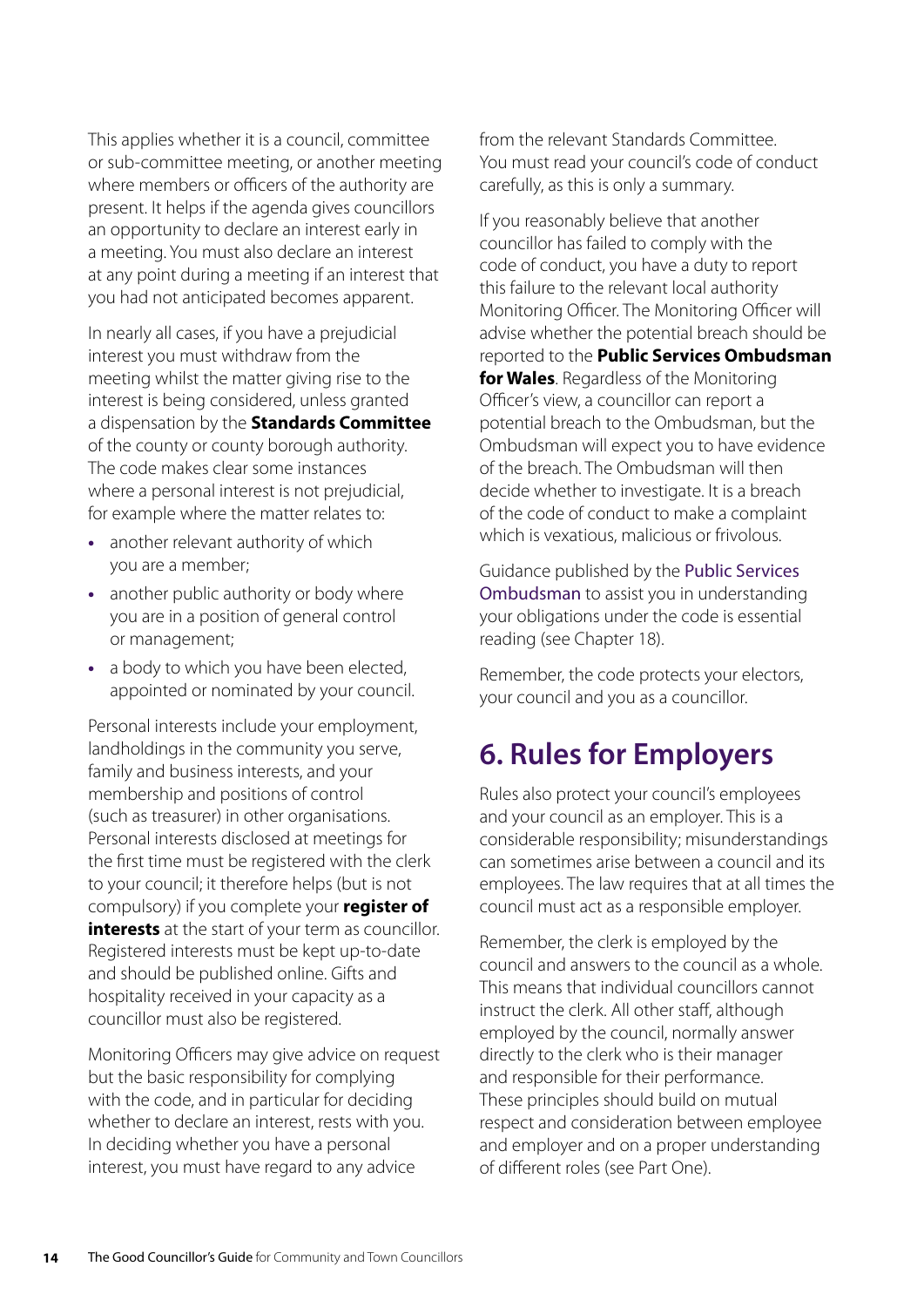It is most important for the council to ensure that all staff have a contract of employment incorporating terms and conditions and supported by appropriate employment policies. Clerks should be paid (as a minimum) according to the recommendations agreed by the **National Association of Local Councils** and the Society of Local Council Clerks. But note, when councillors occasionally act as clerk, they cannot be paid.

<span id="page-14-1"></span>Council employees enjoy the full security of the law whether they are full-time or part-time workers. Employment law protects them, for example, in terms of pension rights, annual leave, sick leave and pay. It guards against bullying or harassment and discrimination. An agreed grievance procedure ensures that problems are handled properly if they occur. Health and Safety law also protects employees (and councillors and members of the public); your clerk should be able to advise on such matters. For more information on the council's role as an employer, see *Being a Good Employer* (details in Part Five).

Employment law is a complex area and councils need to ensure that they have a good grasp of their main employer responsibilities. One Voice Wales offers a training module on 'The Council as an Employer' which provides an opportunity for councils to become familiar with this role. The penalties for failing to comply with employment law can be significant especially having regard to the level of awards that can be made by Employment Tribunals in cases where a council has failed to meet its responsibilities. One Voice Wales is able to offer a consultancy service to councils who may need specific assistance in dealing with identified employment issues.

## <span id="page-14-0"></span>**[7. Rules for Dealing with](#page-3-9)  [Public Money](#page-3-9)**

It is essential that the council is seen to provide value for money and is constantly looking for ways of improving its performance in achieving the three Es: economy, efficiency and effectiveness. The financial rules, the variety of statutes and procedures protect the council. Most importantly the rules give your council the tools it needs to achieve its goals and make best use of public money.

Being financially responsible for a public body can be daunting. The rules set by Government are designed to make sure that the council takes no unacceptable risks with public money (see Accounts and Audit (Wales) Regulations 2014). The words risk management should be engraved upon every councillor's heart. The good news is that the rules protect you and your council from possible disaster. Your council should establish a risk management scheme which highlights every significant risk in terms of the council's activities and makes clear how such risks will be managed. This includes investing in proper insurance to protect employees, buildings, cash and members of the public. Your council should ensure that it has legal expenses cover within the policy. Remember that playgrounds and sports facilities must be subject to regular checks that are properly recorded. It's not just about money, it's about taking care of people.

<span id="page-14-2"></span>As a councillor, you share responsibility for financial management of the council, but the finances are administered by an officer known, in law, as the **[responsible financial officer](#page-41-5)** (RFO). Your role is to ensure that the RFO acts properly and that the council avoids the risk of fraud, bad debts or carelessness. You may be asked to sign cheques for payments on behalf of the council, if so, you must always make sure the request is correct and never sign a blank cheque. Local councils now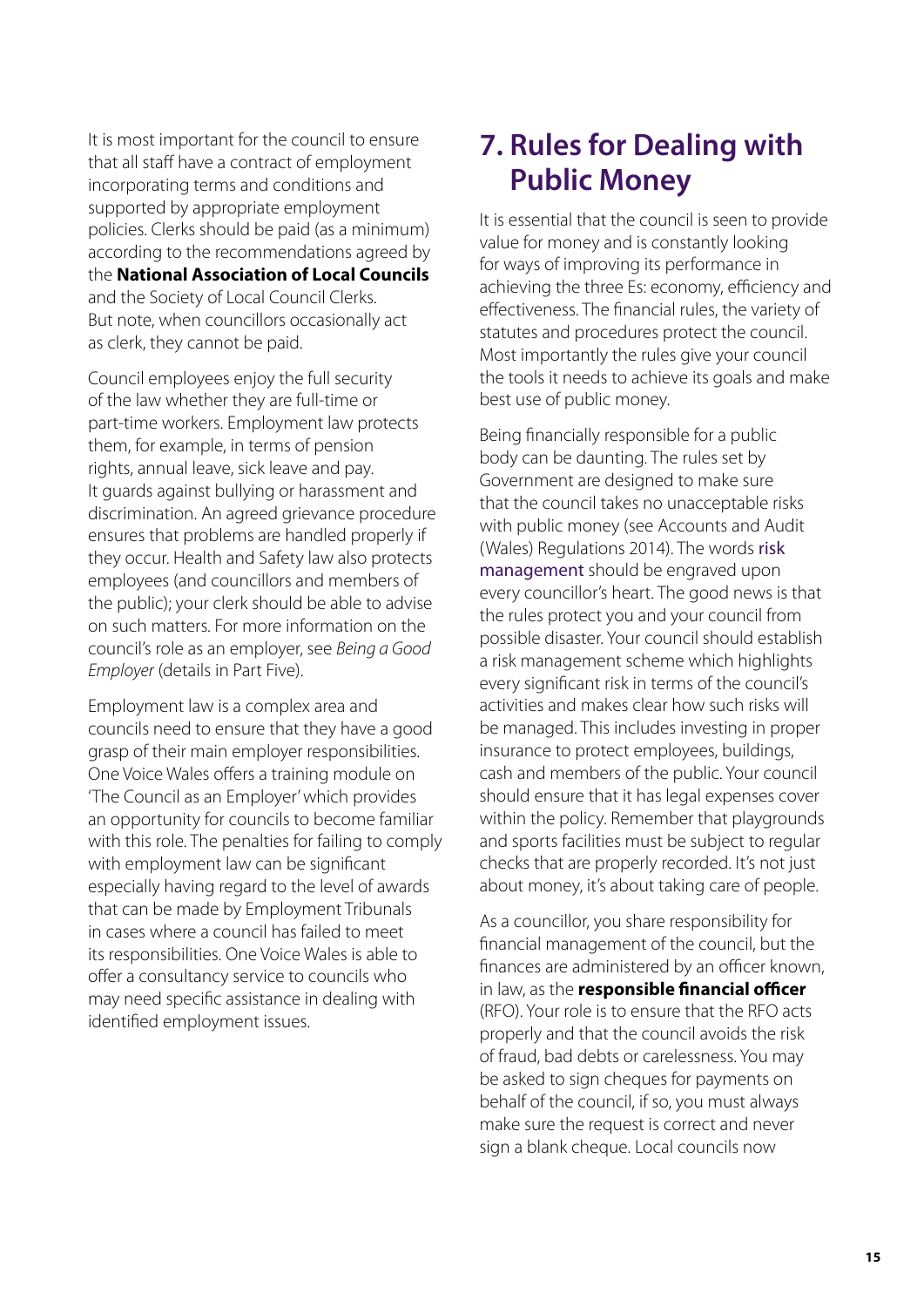have more payment choices at their disposal including electronic payments such as BACs transfer. You may be asked to countersign a BACs authorisation sheet along with another member in place of signing cheques.

Your council must have its own financial regulations (similar to standing orders) giving details of how the council manages its finances. Model financial regulations are available from One Voice Wales. If your council has not adopted financial regulations then there could be trouble ahead and your council must take action as a matter of urgency.

So the council must have a system of **[internal](#page-39-4)  [control](#page-39-4)** where someone, (other than the RFO), keeps an eye on the arrangements for financial management and checks financial documents selected at random including procedures for receiving money, making payments and recording financial transactions. This task is usually undertaken by councillors with a good grasp of financial documentation. The level of internal control should be appropriate to your council's expenditure and activity; councils providing a wider range of services will need more comprehensive checks and balances than less busy councils. The findings are reported to the council, and together with regular feedback from the RFO on the accounts, all councillors will be aware of the council's financial position. This ensures everything is open and above board and you have the information you need. Remember, every councillor is accountable for the council's finances.

<span id="page-15-1"></span>The **[budget](#page-38-5)** is an essential tool for controlling the council's finances (Local Government Finance Act 1992 s50). It demonstrates that your council has sufficient income to carry out its activities and policies. The budget must be prepared in advance, as it is used to set the precept for the year. By checking spending against budget plans on a regular basis at council meetings, the council controls its finances and monitors progress towards what it wants to achieve.

<span id="page-15-3"></span>The council must adopt transparent **[procurement procedures](#page-40-7)**. This is the process by which the council purchases services and goods. It means that the council must obtain tenders as appropriate (the clerk will advise) and treat those tenders with absolute fairness. It also means setting up proper contracts with providers of services or goods. The council must, by law, have a standing order that sets out the process for determining contracts.

#### **Internal and External Audits**

<span id="page-15-2"></span>Although it is not a requirement, the **[internal](#page-39-5) auditor** should be an independent and competent person appointed by the council to carry out checks on its system of control. A formal letter of engagement to the internal auditor is essential. The independent internal auditor cannot be involved in any other business of the council and cannot, therefore, be a serving member of the council. Another clerk or an accountant could be suitable (but reciprocal arrangements between councils are not permitted). The internal auditor carries out tests focusing on areas of risk to public money, reports to the council and may complete a report on the **[annual return](#page-38-6)** to confirm that the council's system of controls is in place and operating. 'Governance and Accountability for Local Councils in Wales: A Practitioner's Guide 2011', published by One Voice Wales and the SLCC, sets out an effective approach to internal audit.

<span id="page-15-0"></span>The law also requires that councils submit their annual accounts to the Auditor General. For most councils the accounts are in the form of an annual return. The Auditor General makes arrangements for the audit to be undertaken by auditors from the Wales Audit Office or from contracted firms (known as the **external [auditors](#page-39-6)**). The external audit is a check that accounting statements have been properly prepared and the council has complied with its statutory responsibilities in relation to financial management. Each year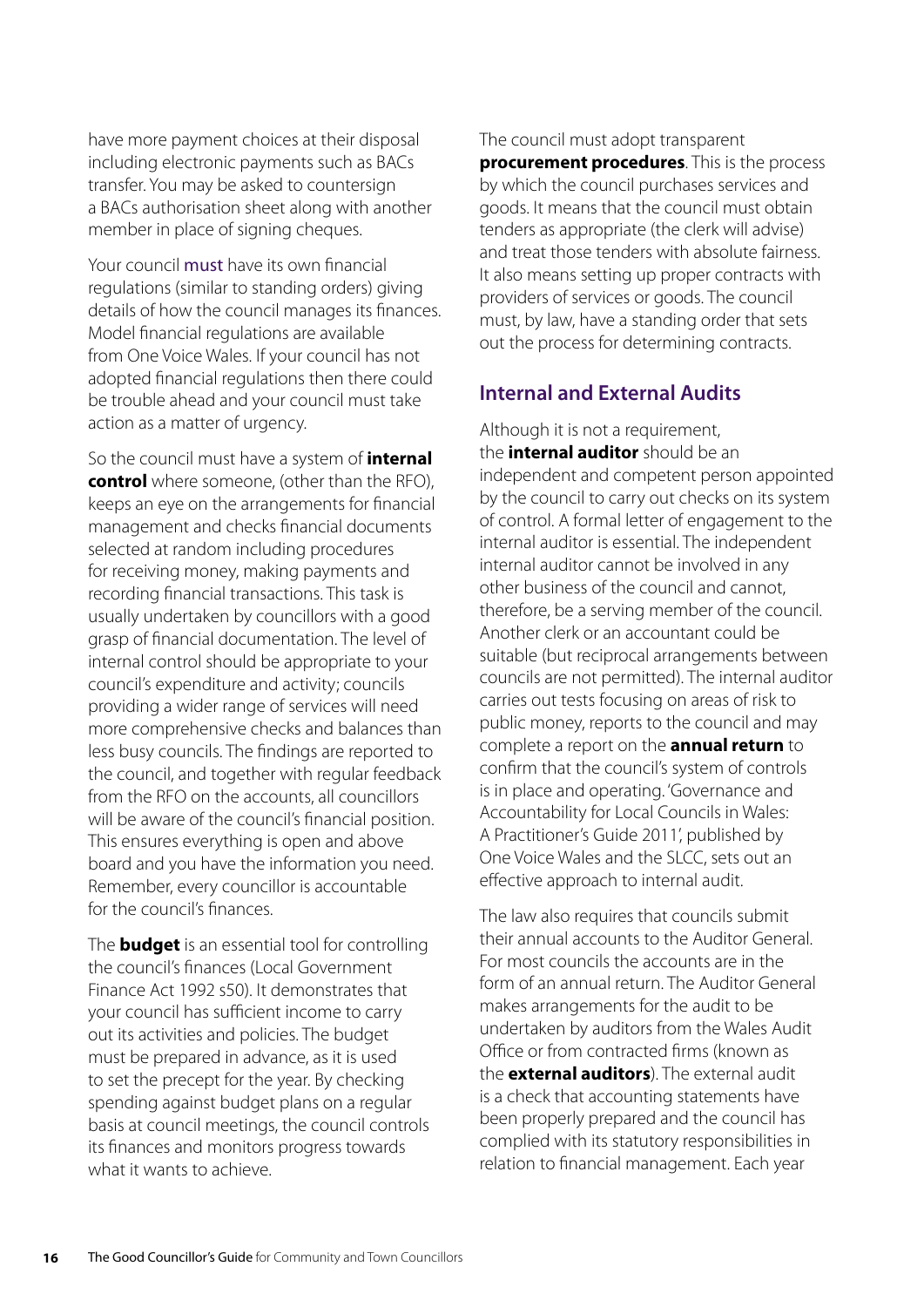external auditors also ask to examine evidence related to a specific theme such as budget monitoring or the appointment of an internal auditor.

The annual return is the principal means by which the council is accountable to its electorate and most councils must complete an annual return to confirm that everything is in order. Signed statements confirm responsibility for governance arrangements during the year. In particular they show that:

- **•** the accounts have been properly prepared and approved;
- **•** a system of internal control is in place – including the appointment of a competent and independent internal auditor – and the effectiveness of both the system and the appointment has been reviewed;
- **•** the council has taken reasonable steps to comply with the law;
- **•** the council has assessed all possible risks to public money;
- <span id="page-16-0"></span>**•** the **[accounts](#page-38-7)** have been publicised for general inspection so that electors' rights can be exercised;
- **•** there are no potentially damaging or hidden issues such as an impending claim against the council;
- **•** significant differences in the figures (between the current and the previous year) have been explained.

As a member of the council, you have responsibility for making sure that the annual return accurately represents the financial management of the council. Your clerk will advise.

If you and your fellow councillors have acted properly leading up to the external audit then the Auditor General issues an unqualified audit opinion and certificate. This means that the auditor has seen nothing in the documents giving cause for concern that the council has failed to meet its statutory responsibilities.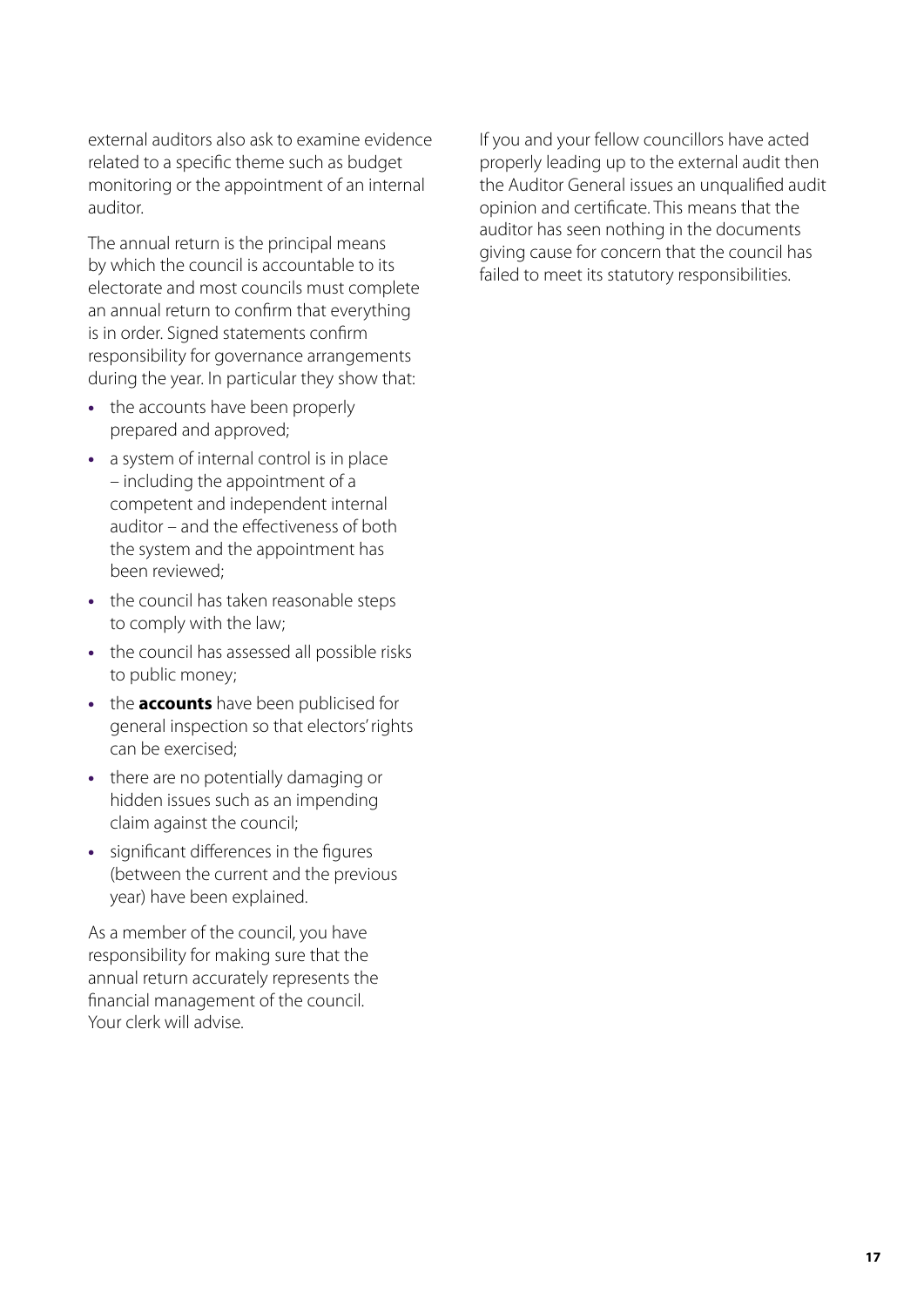## <span id="page-17-0"></span>**[Part three: Getting Under Way](#page-3-11)**

### <span id="page-17-1"></span>**[8. Meetings](#page-3-10)**

Councils conduct their business through meetings. This is where you play your part as a decision maker. The chair is in charge, and the clerk (or perhaps a deputy) supports the council as it discusses business. The meeting is the council team in action.

Council meetings are formal events, not social occasions. They have a clear purpose – to make decisions following appropriate, focused debate. Furthermore, they are public events; the press and public have a right to observe how the council operates. Exceptions are when sensitive issues are discussed (such as legal, contractual or personnel matters) and then the council can agree to exclude the press and public for just those items.

Public participation is encouraged. This does not mean that they take part in debate, but it is good practice to encourage members of the public to express their views or ask questions under a specially designed slot (agenda item) during the meeting. The format for public participation should be set out in the council's standing orders (see below).

The council usually makes its decisions in council, committee and sub-committee meetings. Council and committee meetings (and following good practice, sub-committee meetings) must all be advertised and open to the press and public. The council should decide on a schedule of meetings for the year.

- **•** Council meetings are meetings of the full council. All councillors should attend.
- **•** Committee meetings bring together a smaller number of councillors to concentrate on a specific function of the council and share the workload.
- **•** Some committees are permanent or standing committees, but others are set up for short-term projects. Many councils have a permanent Planning Committee allowing them to comment on planning applications once a fortnight without convening a full council meeting.
- **•** Some committees are advisory; they make recommendations to the full council, which then makes the decisions. There are also executive committees where the full council delegates (or hands over) the power to make certain decisions to the committee. The committee then reports its decisions to the full council. This helps the Planning Committee to make decisions without referring to the full council.
- **•** Sub-committees are appointed by a committee to focus discussion on a specific topic among an even smaller group of councillors. Otherwise, they operate like committees.
- **•** Working parties, or 'task and finish groups', are occasionally set up for a short-term purpose. They are not subject to the strict rules that apply to formal council meetings and do not need to be held in public but should not be used to avoid public access to meetings. A working party cannot make a decision on behalf of the council.
- **•** There are rules about who is permitted to join a committee or sub-committee. Sometimes non-councillors can be included (although with a few exceptions, they cannot vote). This is an excellent means of involving others, particularly young people, in council work.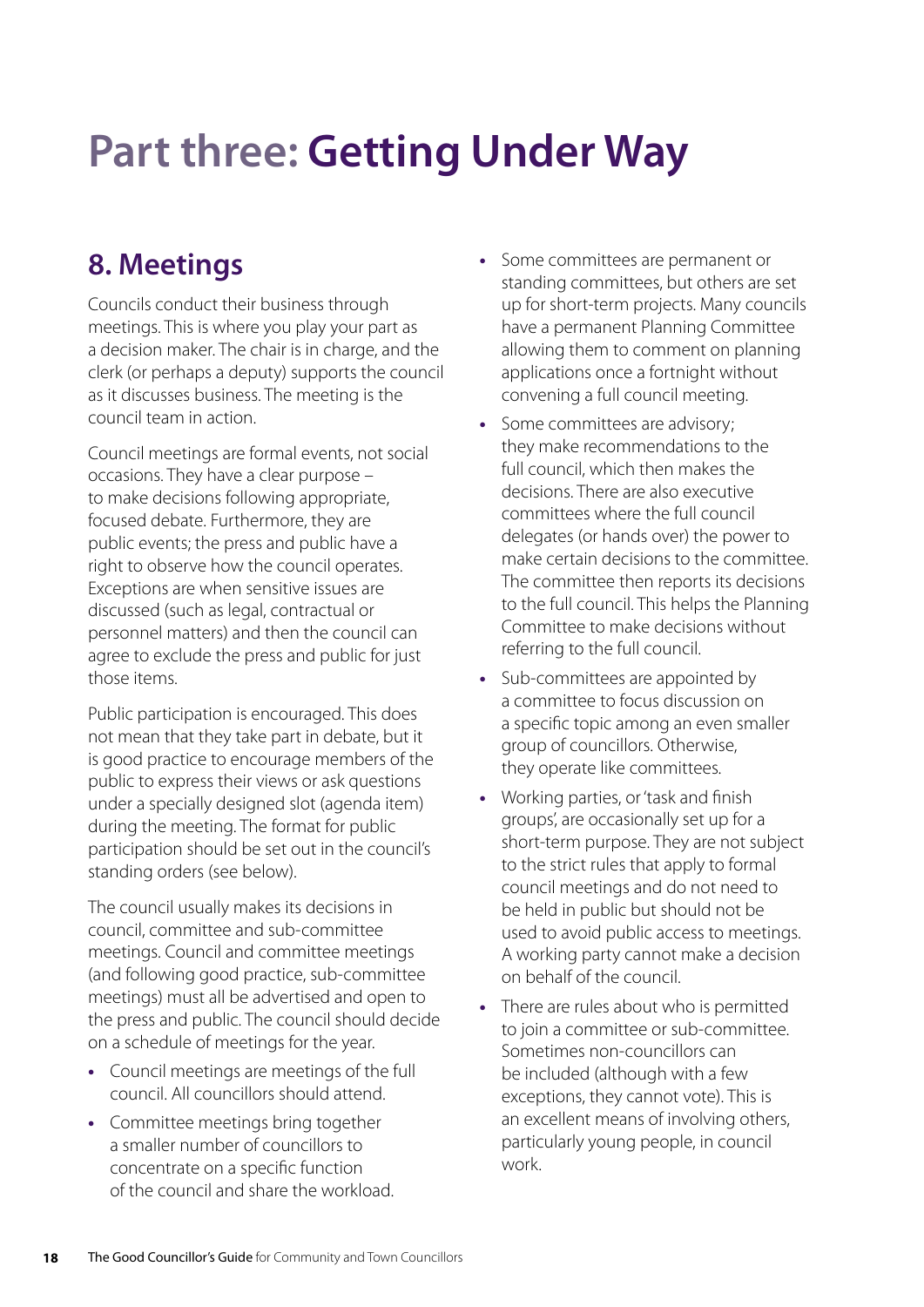#### **Annual meetings**

<span id="page-18-2"></span>If you are elected in May your first meeting will be the **Annual Meeting of the Council**. This is where you elect a chair and probably a vice-chair, and appoint committee members and representatives to other bodies. It helps to think of this as the Annual General Meeting and to remember that it is a meeting of the council.

<span id="page-18-1"></span>Unlike in England there is no requirement to hold an **Annual Community or Town Meeting** but a community or town meeting can be called at any time. This is not a council meeting. It is a meeting of the community or town electors called to discuss community or town affairs. The meeting can be called by the chair of the community or town council or by two other councillors or by the lesser of 10% or 50 electors for the community. A community or town meeting would be a good opportunity to consult your electors on their ideas for action and your council's work programme for the year.

#### **Standing orders**

The rules for the Annual Meeting of the Council and all other meetings are contained in the council's standing orders. These include rules of procedure laid down in law and additional regulations chosen by your council. Standing orders help the council to operate smoothly. For example, a standing order reinforces the legal requirement for a **[quorum](#page-41-6)**; a third of the councillors (or three whichever is the greater) must be present for the meeting to go ahead. Other standing orders determine, for example:

- <span id="page-18-4"></span>**•** the order of business;
- **•** the length of meetings and the duration of speaking time;
- **•** the schedule of meetings for the year;
- <span id="page-18-3"></span>**• [delegation](#page-39-7)** (handing over tasks) to committees and officers;
- **•** voting requirements;
- **•** procedures for public participation.

#### **Respecting the chair**

The chair is in charge during council meetings; this is a post recognised in law and must command respect. Remember, the chair is elected at the Annual Meeting of the Council for one year. Chairs have a duty to ensure that all decisions are lawful and should take steps to involve all councillors in discussion. It is good practice for the chair to refer to the clerk for advice.

In law, the chair has few special powers. For instance, it is unlawful for a council to delegate decision making to any individual councillor and the chair is no different. However, when a vote is tied, the chair has a second, or casting vote, ensuring that a decision can be made.

The chair often enjoys a special relationship with the public, especially in a town where the chair is also the mayor. The chair may carry out civic duties on behalf of the council such as addressing community events or welcoming official visitors from abroad. The chair can receive an extra **'chair's allowance'** to support this important public role.

Where councillors, clerk and chair work together as a team they combine energies and skills to deliver real benefits to the community they serve. Good working relationships, mutual respect and an understanding of their different roles are vital. Conflict between these key players, especially during meetings in front of the press or public can damage the council.

### <span id="page-18-0"></span>**[9. Being Prepared](#page-3-12)**

Your first meeting as a councillor can be daunting as you wonder what will happen and where to sit. Hopefully other councillors will be welcoming.

At, or before, your first meeting you must sign the declaration of acceptance of office. In law, you are not a councillor until you sign. At the same time you make a written undertaking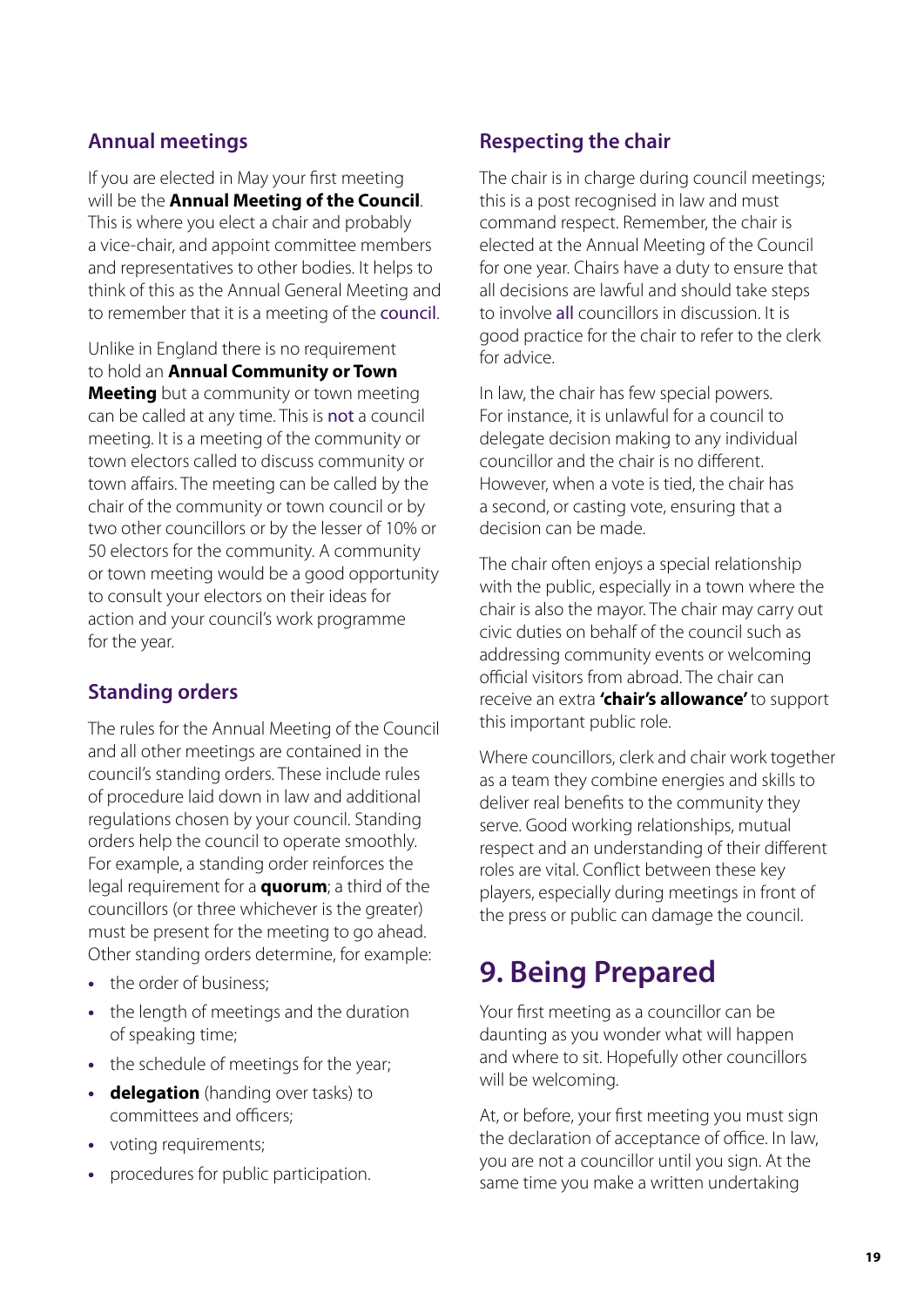to observe your council's code of conduct. Before you sign, the clerk must give you a copy of this important document which you must read.

<span id="page-19-3"></span><span id="page-19-1"></span>At least **[three clear days](#page-42-0)** before each council or committee meeting, a summons and **[agenda](#page-38-8)** should be sent to you. The three clear days is established in law because it is important to be notified of issues to be discussed. Topics requiring a decision cannot be added to the agenda after the deadline of three clear days has passed; they must wait for another meeting.

This means it is not possible to make a decision, especially a decision to spend money or a recommendation related to a planning application, without sufficient (three clear days) warning.

Each agenda item should make it very clear what you as a councillor are expected to do and be precise about the subject under discussion. For example, an agenda item saying Stiles gives you no idea what to expect. It is more helpful to know that your task at the meeting is:

**•** To receive a report from Cllr Gorie on the condition of stiles in the community and to agree action in response to proposals (copy of report attached).

Vague agenda items that don't specify exact business (such as Matters Arising, Correspondence and Any Other Business) are dangerous because you cannot make decisions under these headings.

The agenda is the clerk's responsibility. The clerk must sign the agenda and can decide how it will be set out. This process is often undertaken in consultation with the chair. You may ask the clerk to add items to the agenda if you feel a relevant subject should be discussed.

The 5 Ws help councillors prepare for a meeting.

- **•** What is the meeting for?
- **•** What part should I play?
- **•** What papers must I read?
- **•** What people do I need to consult?
- **•** What did I promise to do before this meeting?

## <span id="page-19-0"></span>**[10. At the Meeting](#page-3-13)**

What if you cannot attend? Remember, you should attend but sometimes things crop up and you are unable to make it. You should contact the clerk with an apology and explanation. If you fail to attend any meetings for six months, before the end of this period you must ask the council to approve your reason for continued non-attendance. Without formal council approval, you are disqualified and cease to be a councillor.

Remember, if you might have a personal interest in a council decision, you must declare that interest as soon as you are aware of it. The big question, if you have declared a personal interest in respect of a matter being considered at the meeting, is whether it is a prejudicial interest (prejudicing your judgement in the public interest). If so, you cannot speak or vote on the matter and must leave the meeting while the matter is being considered (unless you have a dispensation from the principal authority's Standards Committee). There should be an item on the agenda enabling councillors to declare their interests but you should declare an interest at any point should one become apparent during the course of a meeting.

<span id="page-19-2"></span>It is, of course, the chair's job to manage the meeting by introducing agenda items, inviting members to speak, focusing discussion, clarifying matters for decision and summing up debate. Councillors, having engaged in discussion, vote for or against the proposal by a show of hands. Matters to be decided are called proposals or motions and are recorded in the minutes as **[resolutions](#page-41-7)**; for example, "It was resolved that the council will contribute £2000 to the community bus scheme." If you have no view on a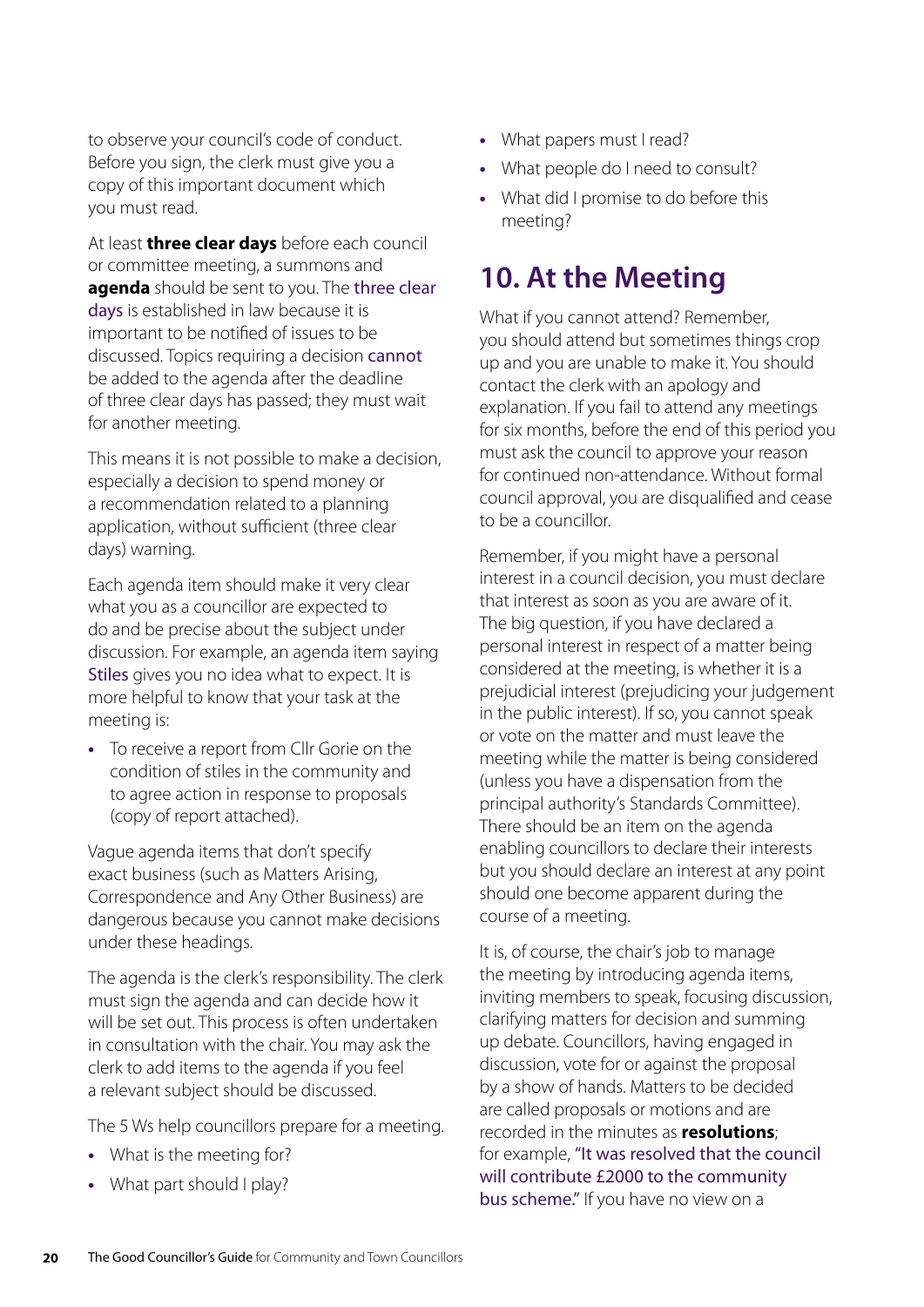proposal, or cannot decide, you can abstain, but you shouldn't do this too frequently. Normally voters' names are not minuted but if necessary, you can ask for names to be recorded.

Remember that council decisions are corporate decisions. It is good practice to search for constructive solutions and as much common ground as possible.

You should keep contributions short and to the point; you probably don't enjoy listening to others who speak for too long. Always work through the chair and try not to score points off fellow councillors. Never engage in personal attacks on others – however tempting. If you can add a dash of humour and common sense to the proceedings then you will be a pleasure to work with!

The council must advertise the meetings by putting up public notices; the public has a right to attend. The council should offer members of the public an opportunity to have their say in a short, defined period early in the meeting. Under Paragraph 14 (2) of the model code of conduct, a councillor who has declared a prejudicial interest in an item on the agenda can make oral representations, answer questions or give evidence on the matter provided that the public are also allowed to attend for the same purpose. The councillor must leave the room as usual when the council discusses the matter. If a councillor cannot attend a meeting to make oral representations, they may submit written representations (again provided the public are allowed to attend the meeting to make representations), but must comply with any procedure the council may adopt for this purpose. In addition, county and county borough councillors and police officers would normally contribute to the meeting at the invitation of the chair under an appropriate agenda item.

The meeting must remain quorate at all times, so if you need to leave during a council meeting always warn your clerk and chair beforehand.

As a rule, meetings should not last more than two hours otherwise concentration begins to lapse. A well-crafted agenda with precise topics for discussion is a valuable tool to help the chair bring the meeting to a close on time.

## <span id="page-20-0"></span>**[11. After the Meeting](#page-3-14)**

Decisions have been taken and these need to be implemented. The clerk or the minuting secretary writes the minutes as a legal record of what was decided at the meeting. It is not necessary to note who said what, although the discussion can be summarised and decisions must be precisely recorded. It is important that the minutes are accurate and therefore the minutes of the last meeting are confirmed and signed at the start of the next meeting. It is a good idea if the minutes record clearly the actions to be taken following the meeting.

What happens if a decision needs to be taken between meetings? Where the matter needs full discussion then the chair might call an extraordinary meeting, but delegation is a useful tool. Section 101 (of the Local Government Act 1972) allows a council to delegate the power to make decisions to an officer, a committee, a sub-committee or another council. It is good practice to specify in standing orders the kind of decisions that the clerk can make such as routine decisions, dealing with emergencies or spending small sums of money. Standing orders may require decisions to be taken after consultation with two councillors (including the chair) but the decision remains with the officer. Most importantly, the council must not allow delegation to a single councillor – not even to the chair.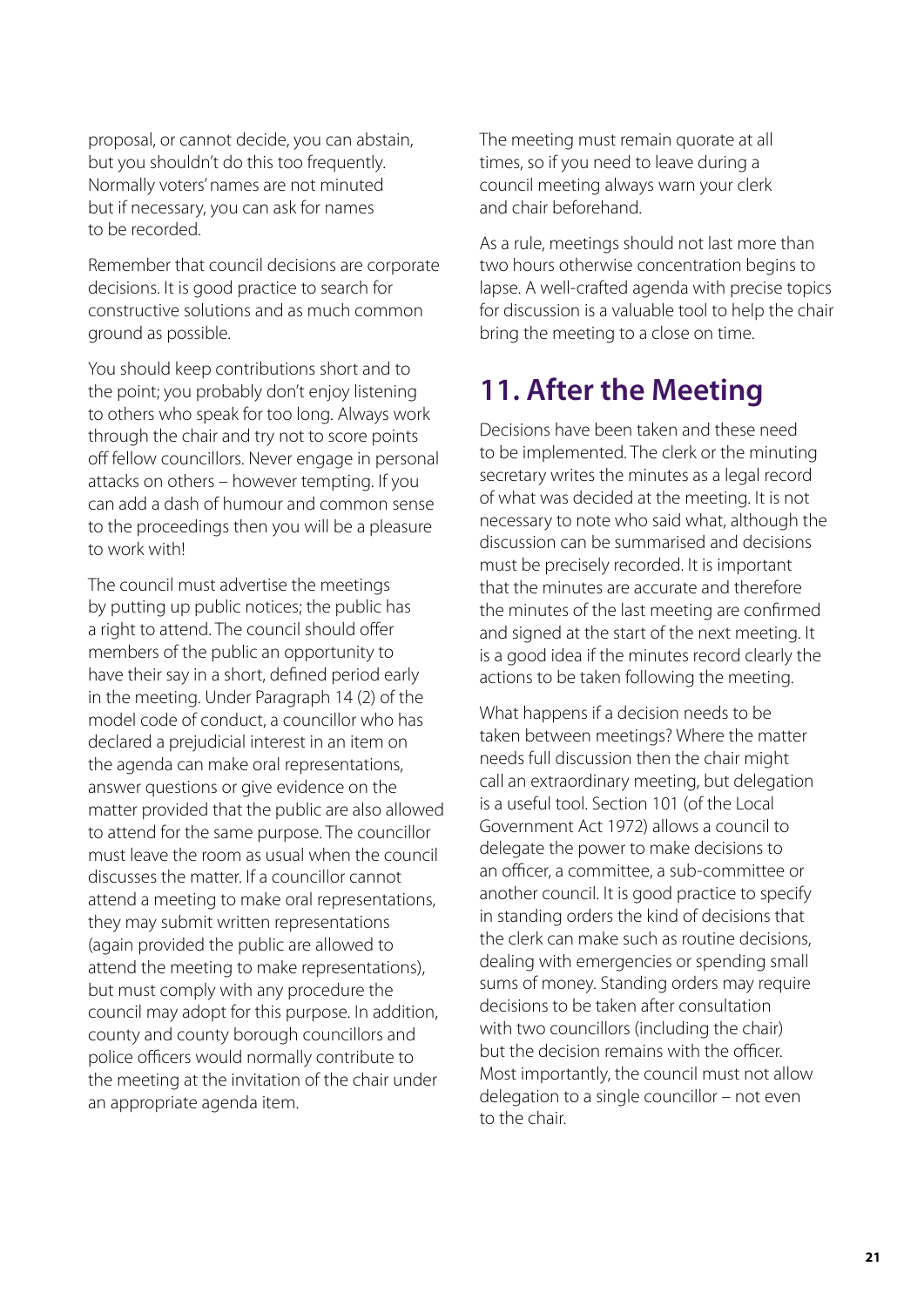## <span id="page-21-0"></span>**[Part four: Delivering the Goods](#page-3-16)**

## <span id="page-21-1"></span>**[12. Services](#page-3-15)**

You have come full circle and now return to issues raised in Part One. The best community and town councils want to improve the quality of life and the environment for people in their community. The trend across England and Wales is for the tier of government closest to the people to be more active and to provide more services. This section suggests how your council can be dynamic and professional in delivering the goods, especially if it works in partnership with others.

Community and town councils can use their legal powers to provide many services, from community centres to festivals, allotments to buses. Councils may do almost anything provided they act lawfully (see Part Five for a list of powers).

Community and town councils also provide services in partnership with other bodies (including neighbouring community councils), or as their agent. It is important that the work of the community or town council complements the work of the county or county borough council; this means working in partnership. For example, a community or town council might manage library services for the county and county borough authority or provide a grass-cutting service that more closely meets local needs. The Welsh Government strongly encourages all councils to enter into formal 'Charter' agreements to underpin the relationship with the county or county borough council for the area. Guidance on developing charters is contained in 'A Shared Community – Relationship building and charters for unitary authorities and community and town councils'.

If the community or town council takes the lead in setting up a partnership, then it should represent community interest groups and minority interests (such as disabled people or ethnic groups) through either membership or consultation. The partnership should be of a manageable size – say up to twenty partners – and aim to give the English and Welsh languages equal status.

Community and town councils might also work in partnership with, for example, the village hall committee to help local young people, or with local companies to encourage tourism. They can offer funding, equipment and premises, to help others provide services. Giving grants to organisations that run child care, services for the elderly, arts activities, pond clearance or sport can improve the quality of community life. A modest grant often helps another body to secure further finance from other sources such as the lottery.

<span id="page-21-2"></span>The community or town council can act as the first port of call (or information point) for all local services. Access to services delivered by other organisations including county and county borough authorities and **[voluntary](#page-42-1) bodies** could be available through an internet connected computer located with the community council. If you think your council couldn't possibly afford it, then ask yourself whether local people would pay a little more in council tax, if they could see real benefits delivered by the community or town council.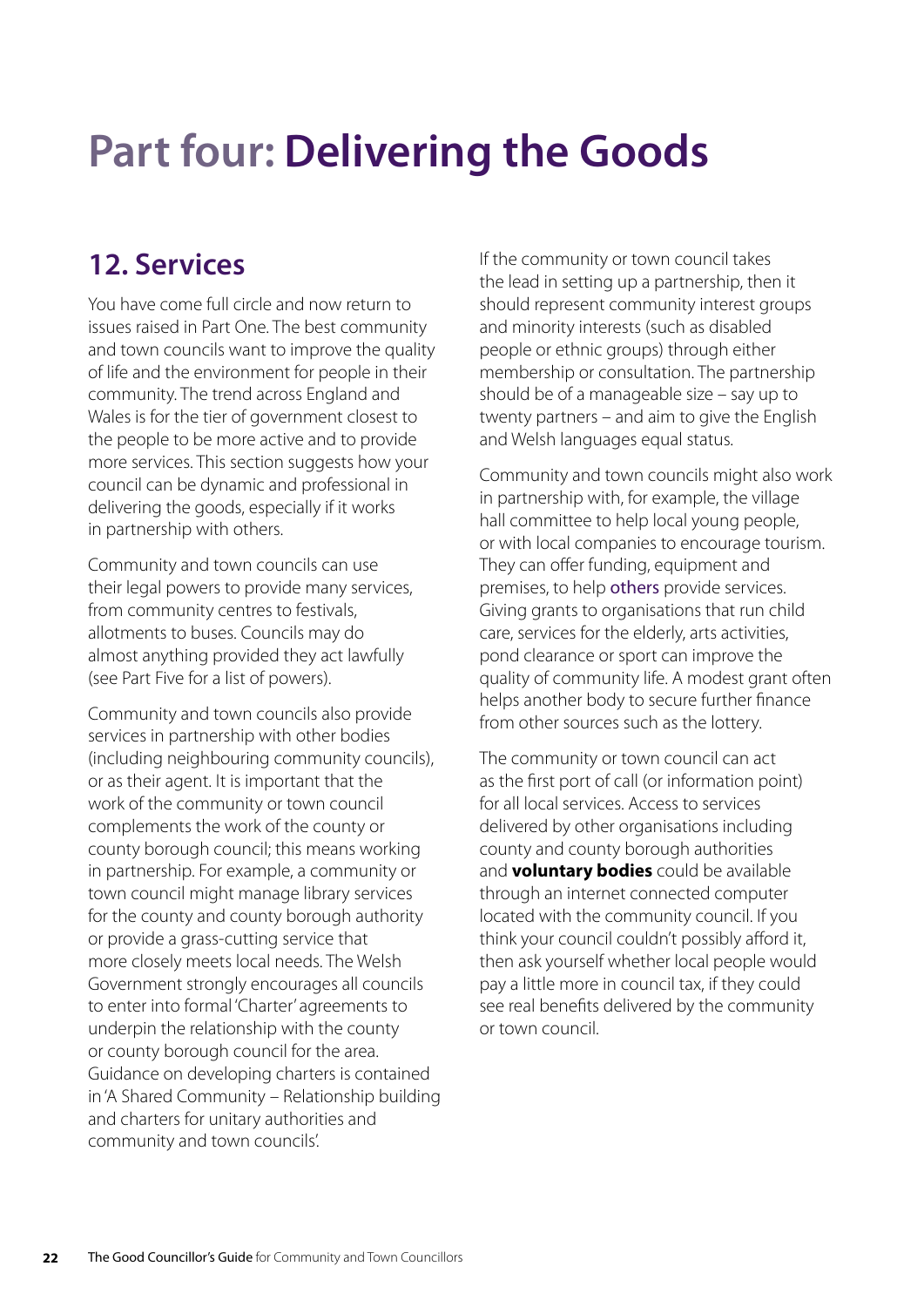## <span id="page-22-0"></span>**[13. M](#page-3-17)aking a Plan**

How does your council know which services to deliver or what activities to support? The answer is clear. It consults, listens and identifies what is missing; it then agrees priorities for action and its policies and action plans begin to take shape.

In Part One it was suggested that surveys, community maps, community conferences, design statements and Planning for Real, are ways in which your council can identify the needs and wishes of local people. Tools like these strengthen community spirit and build confidence, especially if they involve all parts of the community. A council that listens knows that it has local support for actions it may take.

In considering what services to deliver or what activities to support community and town councils should also take account of the assessment of local well-being for their area, and the objectives contained within the local well-being plan. While only some community and town councils will be under a duty to take reasonable steps towards meeting those objectives all councils have an important role to play in improving the well-being of their area.

<span id="page-22-1"></span>The idea that a community or town council might have a strategy or even a **[business plan](#page-38-9)** no longer raises eyebrows. It is an essential tool for guiding action; it shows clearly what the council wants to achieve and how it will get there.

Once you know what you (and particularly local people) want, you can decide how to pay for it. Many councils start with the money and then decide how far it will stretch. Some councils claim that they have so little money that they can do almost nothing. Evidence clearly suggests that local taxpayers would be willing to pay more if they could see the results in terms of better services. Ask first, and then set the budget accordingly. The best councils

will draw up a business plan linking actions to finance for the period of an administration, say four years.

Whatever your council's approach to planmaking, financial regulations say it must have a budget. It is good advice to follow the PBP principle: the Plan creates the Budget that determines the Precept. Remember, the precept is taken from the council tax. Your council should investigate other sources of funding such as grants and sponsorship to help implement its policies; on average non-precept funding makes up one third of community council income.

Community and town councils play an active role in representing the interests of the community in any partnership set up to manage local action to improve the quality of life and the environment. Community or town council representation on other bodies and joint working arrangements are likely to increase in future. When the opportunity arises, consider standing for these posts.

Either councillors or officers can represent the council on a partnership. Representatives remain accountable to the community or town council and must report back on a regular basis.

A plan is particularly useful for informing the community or town council's participation in the development of the **[Public Services](#page-41-8)  [Board's](#page-41-8)** [Local Well-being Plan](#page-39-1). The PSB is made up of the leaders and chief executives of the local authority, the local health board, the Fire and Rescue Authority and Natural Resources Wales; along with others are also invited to attend. The PSB has a duty to improve the economic, social, environmental and cultural well-being of its area by contributing to the achievement of the well-being goals. To implement this duty, the partners of the PSB engage with citizens and communities and examine the evidence base before drawing up a Local Well-being Plan.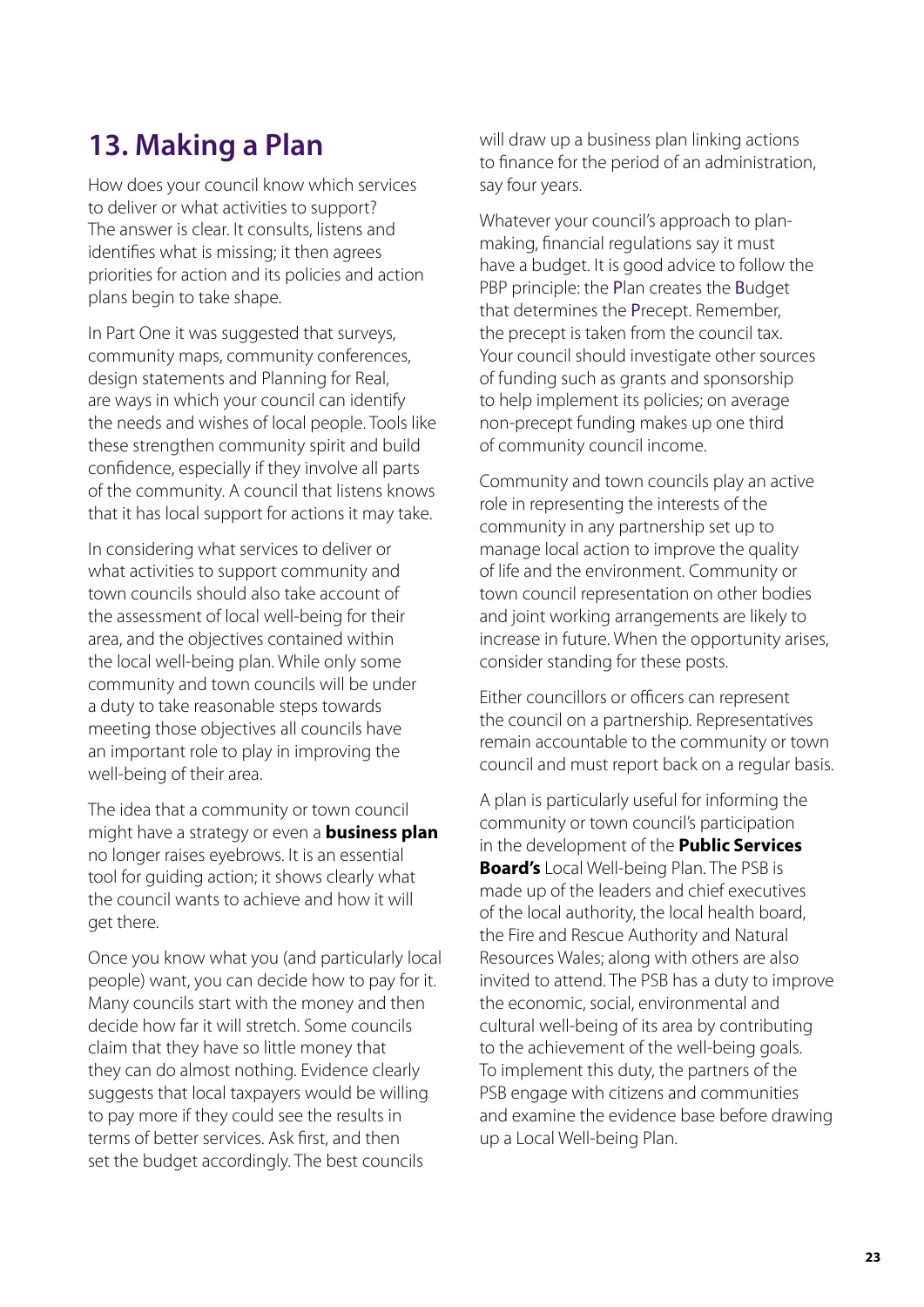A key challenge is to ensure that the Local Well-being Plan makes proposals in line with the needs and objectives of the specific local community that the community or town council represents. This is an exciting time to be a community councillor. Plans and policies will guide you as you seek to improve the quality of community life.

### <span id="page-23-0"></span>**[14. Town and Country](#page-3-18)  [Planning](#page-3-18)**

Town and Country planning is devolved to the National Assembly. Relevant legislation is contained in the Planning (Wales) Act 2015 and in the Town and Country Planning Act 1990. Your council's contribution to the preparation of plans can help to manage change but the wider planning system deeply affects life in the community and is a vital tool for delivering benefits. Town and country planning (planning the use of land and physical space) is, for many councils, their single most important activity. Surprisingly therefore, many community or town councils have no policies of their own to guide responses to planning applications. A lack of tailored local policies on how to develop and protect the area can result in inconsistent and off-the-cuff observations being made to the local **planning [authority](#page-40-8)** (the county or county borough council or a National Park authority).

So what part does your community or town council play in the planning system? Community and town councils have a legal right to ask for copies of planning applications, and can comment on the merits of planning applications. Most community and town councils spend time and energy at full council or planning committee meetings, deciding what recommendations to make. While the planning authority doesn't have to agree, it must consider the community view.

If the local planning authority does not agree with your observations, you should consider asking for its reasons.

Some planning applications seek approval for development in principle through outline planning permission. If plans are not properly considered at this stage, it is often too late to express concern when the full details of agreed outline proposals come before the council at a later date.

Your council's observations on a planning application should conform to the local planning authority's adopted development plan, otherwise they may be ignored. The planning authority must, by law, be guided by its own development plan.

<span id="page-23-1"></span>The community or town council needs to understand the procedures by which the planning authority makes decisions. Some decisions are made by the authority's planning committee, while most decisions are delegated to officers. Central to the decision making process are **[material considerations](#page-39-8)** – issues that are, in law, material or relevant to a planning application. Such matters must be taken into account when making a recommendation on a planning application. Material considerations include:

- **•** the planning authority's development plan;
- **•** a site's planning history (including earlier applications);
- **•** accessibility;
- **•** traffic;
- **•** roads and parking;
- **•** archaeology;
- **•** a community survey, plan or design statement.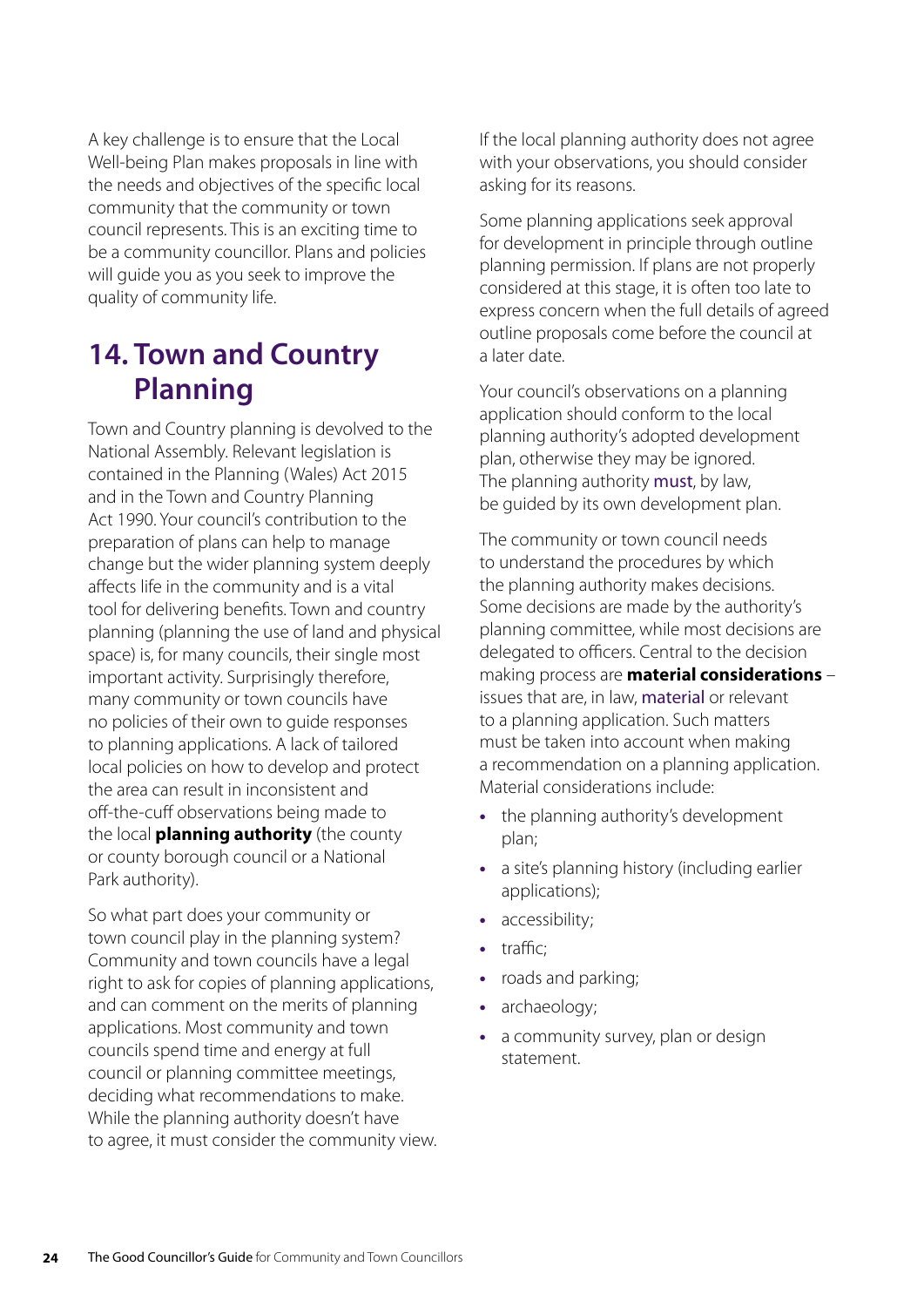Your personal feelings about the application, or the applicant, are irrelevant. It is the wider public interest that is important.

<span id="page-24-3"></span>**[Planning Aid Wales](#page-40-9)** offers advice and training for community and town councillors.

There are three possible responses to a planning application. Your council can decide to recommend approval or refusal, or approval subject to conditions. The community or town council can suggest appropriate conditions such as materials, maximum size, parking or access arrangements.

<span id="page-24-1"></span><span id="page-24-0"></span>The planning authority is responsible for **[development control](#page-39-9)**, where development is managed through planning applications (except where **[Developments of National](#page-39-10)  [Significance](#page-39-10)** are handled by the Welsh Government). The community or town council's local knowledge, combined with a sound understanding of the planning process, means that its views are more likely to be heard by the planning authority or by the Welsh Government. As one planning officer observed; "there are those community and town councils who understand the system and have influence … and there are those that don't." Note that community councils can choose to produce community impact reports where Developments of National Significance are concerned.

Community and town councils can spend hours on development control and forget that it is perhaps more important to influence the policies of the planning authority. The single most influential document in the planning process is the local planning authority's development plan. All planning decisions must be determined in accordance with the development plan unless material considerations indicated otherwise. If your council doesn't participate when that plan is being discussed and developed, then it may be unpleasantly surprised later on when it attempts to object to planning applications

that are submitted in accordance with the plan's policies. Development plans are subject to annual monitoring reviews.

<span id="page-24-4"></span><span id="page-24-2"></span>A design statement is a supplement to the **[local development plan](#page-39-11)** and can influence development control. It is usually produced by the community or town council, in consultation with the community to which it belongs. Once accepted by the planning authority it becomes a **[supplementary planning](#page-42-2)  [document](#page-42-2)**. A community with a design statement is more likely to agree over planning matters. It is also possible to work in partnership with the local planning authority to draw up a separate element of a community or town action plan covering relevant spatial planning – the implications of the action plan for physical space within the community. The spatial element of the plan can then be adopted as a supplementary planning document.

Planning can get people very agitated and the council has a responsibility to represent the whole community – not just those with the loudest voices. Planning, like finance, often spells trouble for the council. The council must ensure proper procedures are in place. Its view on a planning application cannot be summarised from comments written onto a copy of an application passed from councillor to councillor outside a meeting. Decisions must be taken at meetings that are lawful and well-managed. It is efficient practice where applicable to have a planning committee that meets every two weeks. Your planning authority is required to determine planning applications within a tight time frame.

Councillors should follow the code of conduct at all times – remember those personal interests. It can be particularly sticky for a councillor who also serves on the planning committee of the county or county borough council. 'Dual-hatted' councillors can speak and vote on an application before both councils but when considering an application before the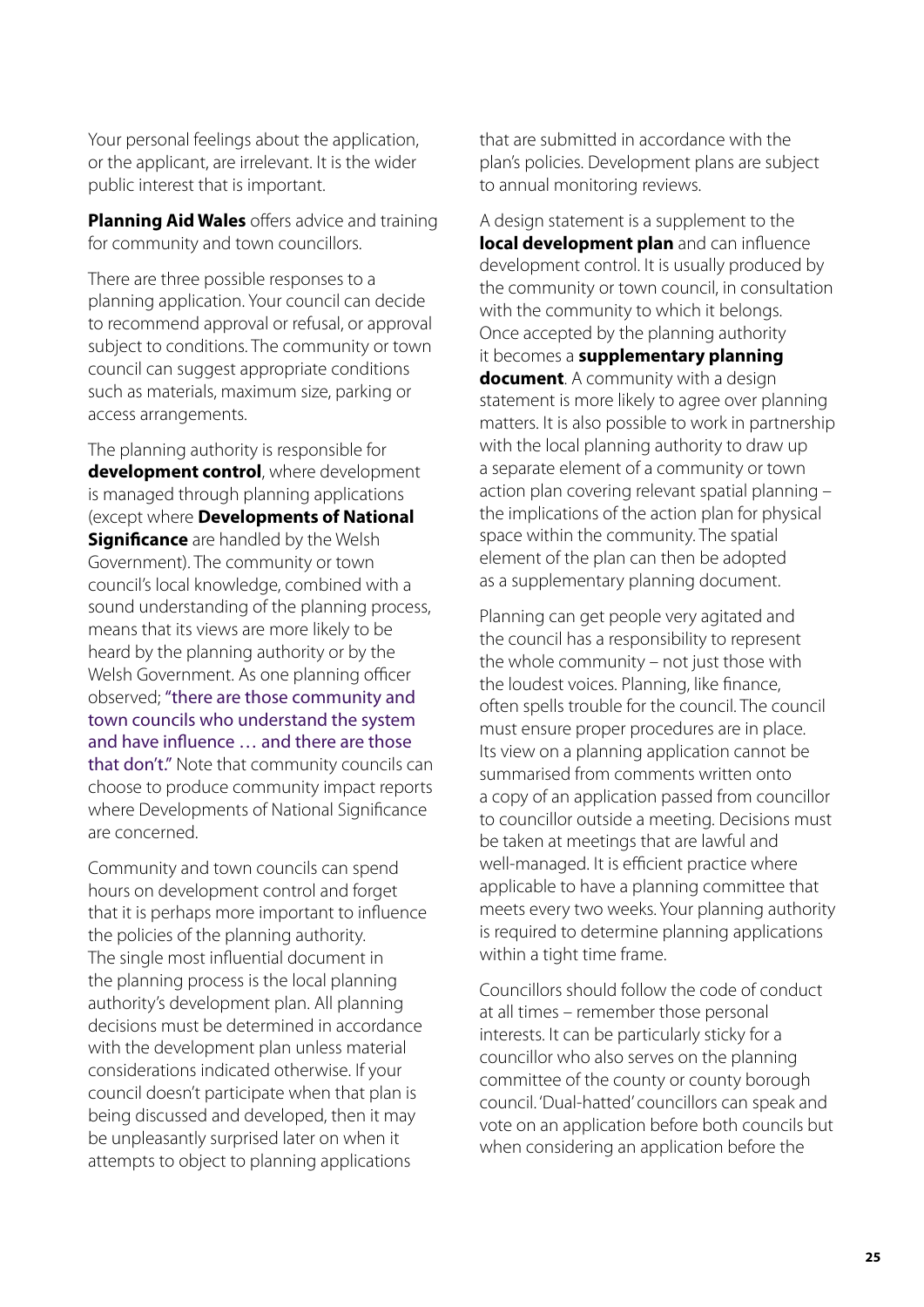county or county borough council, they must keep an open mind and avoid being influenced by the community or town council position; instead they must view the application from the county perspective. Councillors must not only make decisions fairly, openly and impartially, without prejudging issues, but must be seen to be doing so. An open mind is a very useful asset for any aspect of council work.

## <span id="page-25-0"></span>**[15. The Active](#page-3-19)  [Community Council](#page-3-19)**

At the heart of best practice in service delivery and community planning is the active community or town council working in partnership with its county or county borough council. Councils should be working to improve communication between tiers for all areas of service delivery.

A council that uses electronic communication and has its own interactive website will give a more modern, dynamic and professional image to the public. Websites are especially useful for dispersed communities. In particular, the community or town council can provide a one-stop-shop information point with electronic access to services elsewhere. Electronic communication provides rapid and up-to-date access to information from organisations such as the Welsh Government or the county or county borough council. It is also a valuable tool for connecting councillors and their constituents, especially the young, and can be used to facilitate networking between community and town councils.

County and county borough councils may consider devolving funding so that community and town councils can deliver more services. The delegation of power cannot occur unless a county or county borough council is confident of the community or town council's professionalism and ability to deliver. Charter agreements can provide the basis for

discussions between councils that wish to investigate the delegation of services.

The Welsh Government encourages community and town councils, as public sector organisations representing local communities, to work in partnership with other organisations to achieve the best deal for local people. The community or town council should select its representative on a partnership with care, depending on experience and expertise and an ability to represent the range of views held by the local community; this means being fully informed of those views. It is also important to make sure that channels of communication are open so that the debates and decisions made by the partnership are reported clearly to the community concerned and vice versa.

The community or town council is often represented on other organisations in the community, including a primary school's governing body where the community is represented. Contact with other organisations helps the council to keep in touch with local needs and interests. It also helps the council to co-ordinate activities and oversee grants that they give to local groups.

The best community or town council represents all parts of its community and creates a sense of belonging. It aims to be inclusive by ensuring that no-one feels disadvantaged. In particular, it must make sure that people with either Welsh or English as their first language (or speakers of other languages) are not excluded.

Policies and legislation are continually emerging from the Welsh Government and the UK Government and it is vitally important to keep in touch with changes as they develop. It is essential for councillors and council staff to attend training courses, particularly those that will contribute to personal development as well as to helping to keep the council on the ball (see Part Five for more guidance).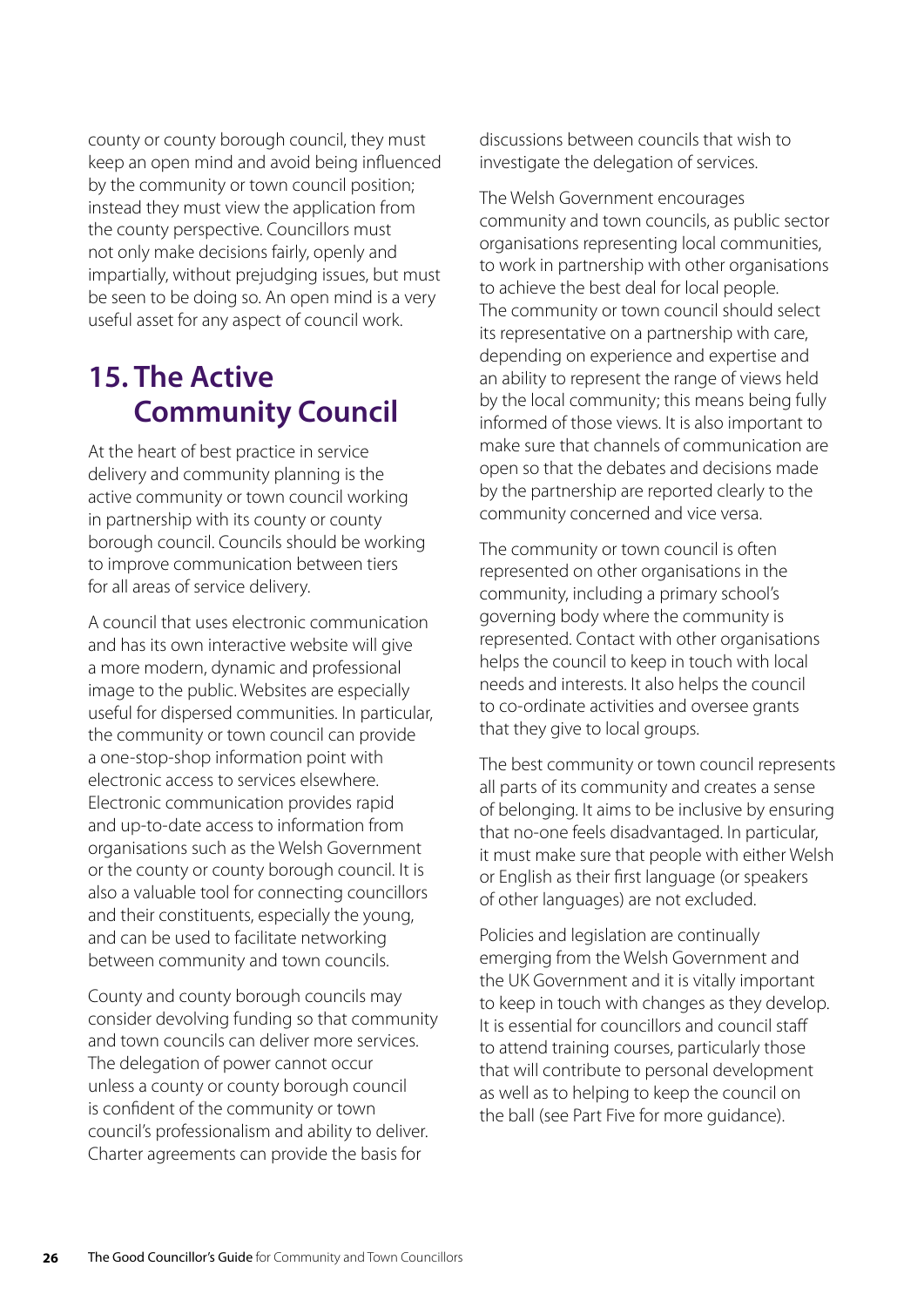In summary, the good community or town council:

- **•** provides community leadership and a vision for the future;
- **•** listens to local people and articulates their needs;
- **•** works closely with community groups;
- **•** keeps them informed of what it does and why;
- **•** acts in a professional manner; this means that its finances are properly managed; it conforms to high standards of behaviour and is served by a trained clerk;
- **•** works in partnership with others especially county and county borough authorities and other community and town councils;
- **•** committed to ongoing training and development, not only for its staff but for councillors too;
- **•** is active and elected by its community.

The central idea is that the council has a close relationship with its community and is so active that people want to serve as councillors – hence the elections. It is a vision of democracy at its best; local votes for local people for local action.

The next and final part contains advice, contacts and other information to help you in your role as a community councillor.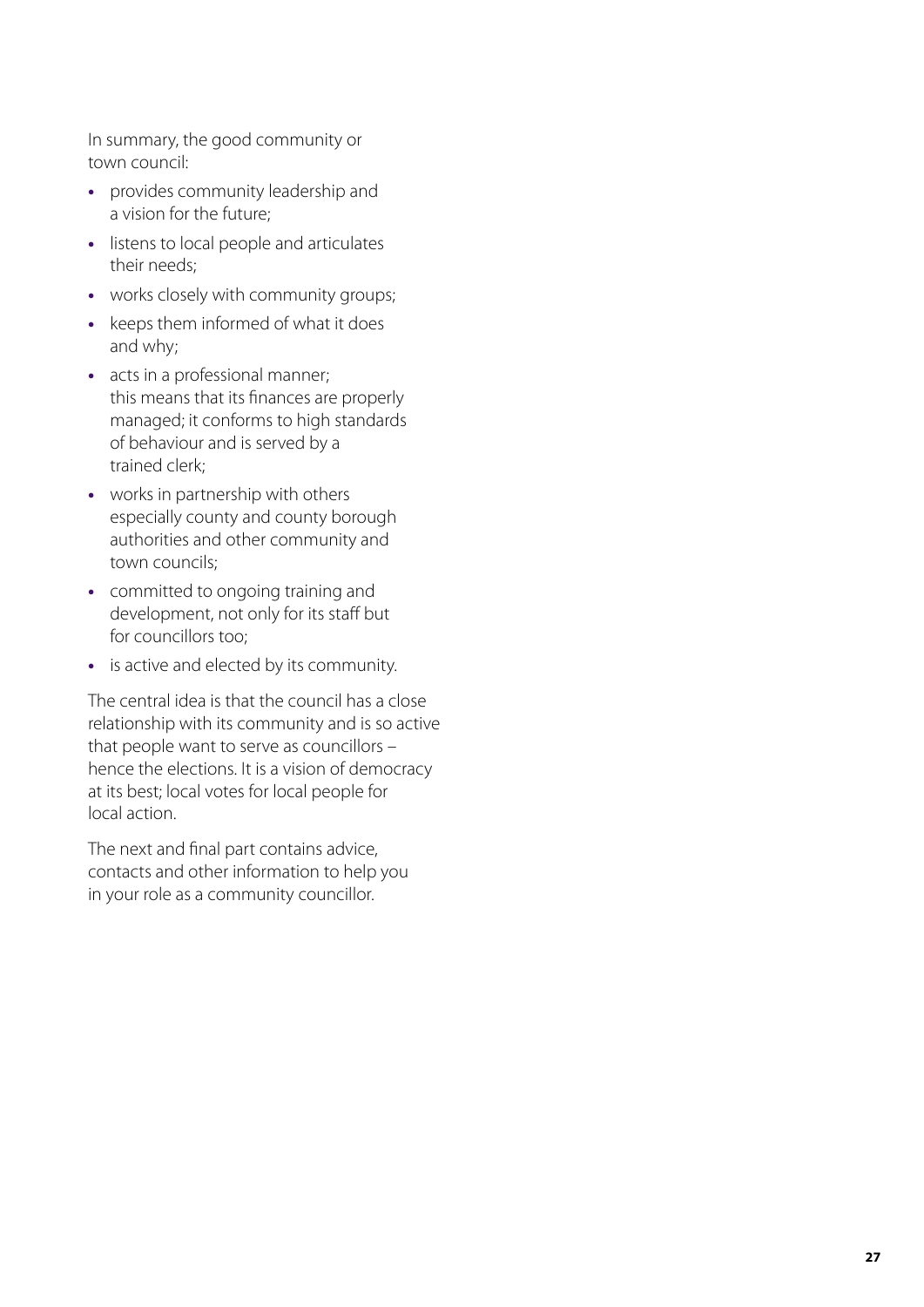## <span id="page-27-0"></span>**[Part five: The Toolbox](#page-3-22)**

## <span id="page-27-1"></span>**[16. Hazards](#page-3-20)**

Even in the best councils things go wrong, so one of the most useful resources is the council's clerk. Trained clerks can recognise when something needs attention; if they cannot fix the problem, they will know someone who can.

Your council should anticipate where breakdowns and accidents might occur. For example, it could be hazardous if councillors, clerk and chair:

- **•** are unsure of their respective roles, duties and responsibilities;
- **•** don't work as a team or share mutual respect;
- **•** don't communicate with each other;
- **•** concentrate on point-scoring.

Furthermore, the council could have difficulty if it:

- **•** allows one person or a small group of councillors to dominate;
- **•** allows any single councillor (including the chair) to make decisions on its behalf;
- **•** doesn't listen to and communicate with its community, other community and town councils, county and county borough authorities and outside bodies;
- **•** ignores or antagonises the press;
- **•** doesn't have contracts of employment for staff and doesn't pay staff for the hours they work at recommended rates of pay;
- **•** doesn't keep its records in order and lacks a robust system of financial control;
- **•** doesn't manage meetings effectively;
- **•** is not well-informed on topics to be discussed.

Everyone in the team is responsible for checking that the council avoids these dangers and ultimately the council is liable. By contrast, well-prepared and well-informed councillors avoid difficulties and devote their energies to serving the community.

### <span id="page-27-2"></span>**[17. Important Documents](#page-3-21)**

Always know where your important documents are kept so you can refer to them when necessary.

You are advised to have your own copy of:

- **•** a schedule of meetings for the coming year;
- the council's standing orders;
- **•** the council's financial regulations;
- **•** the code of conduct adopted by your council;
- **•** contact details of councillors and the clerk (but note, only contact the clerk during dedicated working hours);
- **•** the budget for the current year;
- **•** the minutes of meetings that took place during the previous year.

You will also find it useful to know whether the following exist for your council and if so, what they contain. These documents are normally kept by the clerk:

- **•** a map of the community;
- the community action plan: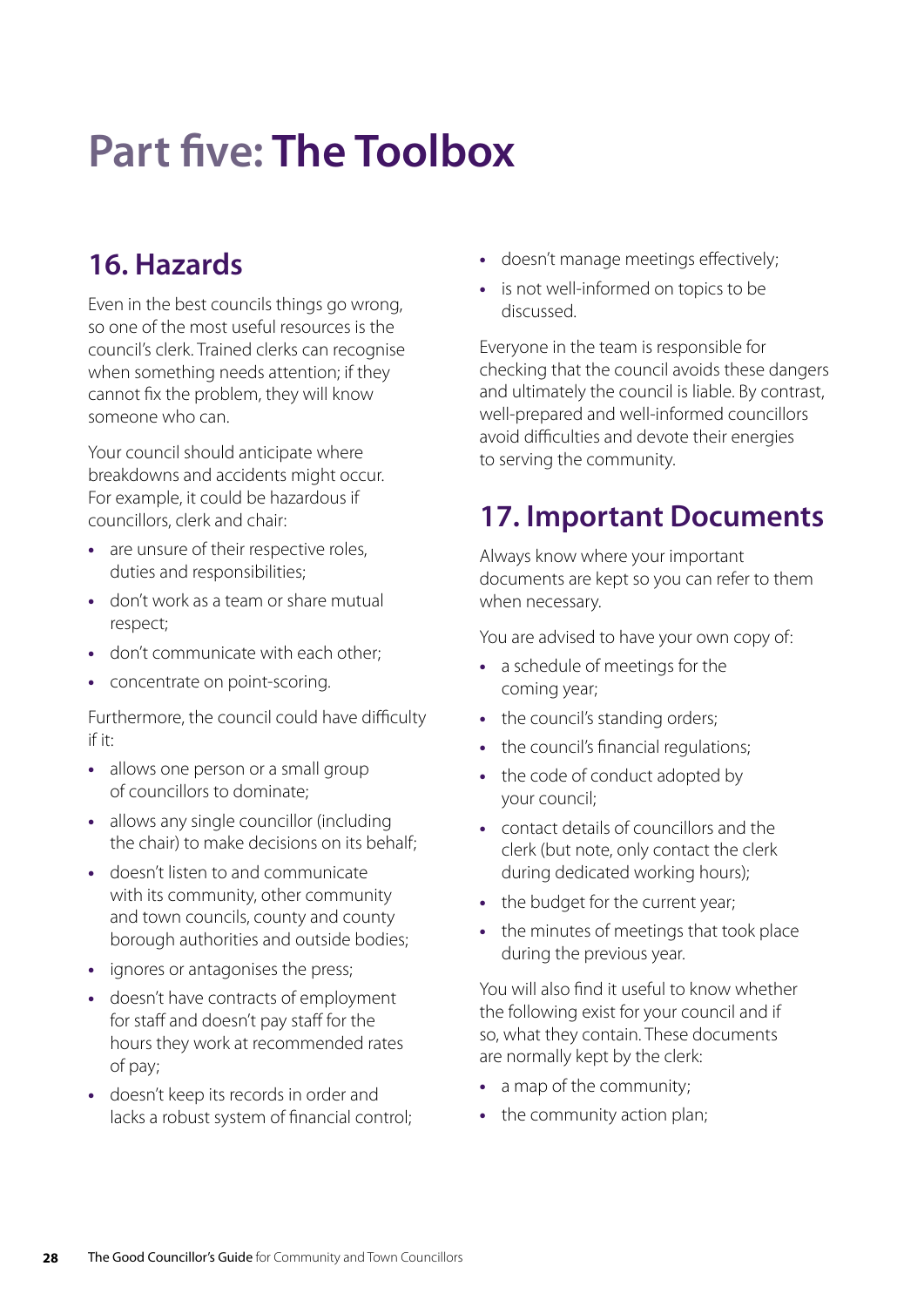- **•** the council's strategy, action plan or business plan;
- the design statement;
- **•** the local well-being plan produced by the Public Services Board;
- **•** the county or county borough council's adopted local development plan;
- **•** your community council's development control policy;
- **•** policies for equal opportunities, and health and safety;
- **•** processes for handling emergencies and working with the media;
- **•** grievance/complaints procedures;
- **•** the council's Welsh Language Scheme;
- **•** the council's publication scheme for the Freedom of Information Act;
- **•** risk assessment policy;
- **•** assets register (list of property);
- **•** register of councillor's interests;
- **•** lease agreements;
- **•** insurances;
- **•** the cash book for recording receipts and payments;
- **•** schedule of council charges and fees for services and facilities;
- **•** partnership agreements.

You might also need to know:

- **•** the size and composition of the population of the community and its electorate;
- **•** how much an average household pays in council tax to the community or town council;
- **•** contact details of county and county borough authority councillors;
- **•** contact details of local organisations.

Don't worry if your council doesn't have all this information. It can be assembled over time – except for essential items such as the financial regulations which must exist already.

### <span id="page-28-0"></span>**[18. Sources of Advice](#page-3-23)**

Always start by asking your clerk. It is the clerk's job to receive information from other bodies and keep up-to-date on your behalf. As a council you should monitor the clerk's workload to ensure that there are sufficient hours to carry out the tasks required by the council. Your clerk (and the council) benefit if the clerk is a member of the Society of Local Council Clerks (SLCC). The Society provides legal, financial and other advice, an online training course and considerable support and guidance from the clerks' network. Your council is strongly advised to pay the clerk's subscription to the SLCC.

#### **Organisations**

The next stop for advice on legal matters, policy and councillor training, will probably be **One Voice Wales** or its area committee. It is vital that your council is a member in order to benefit from its services and keep abreast of changes affecting community and town councils.

Most areas have an organisation such as a Council for Voluntary Service (CVS) or Voluntary Action offering advice on local service delivery, funding and community projects.

Planning Aid Wales (**[www.planningaidwales.](http://www.planningaidwales.org.uk) [org.uk](http://www.planningaidwales.org.uk)**) is an independent source of advice on all types of planning issues. It is of considerable value to local communities engaging in the planning process.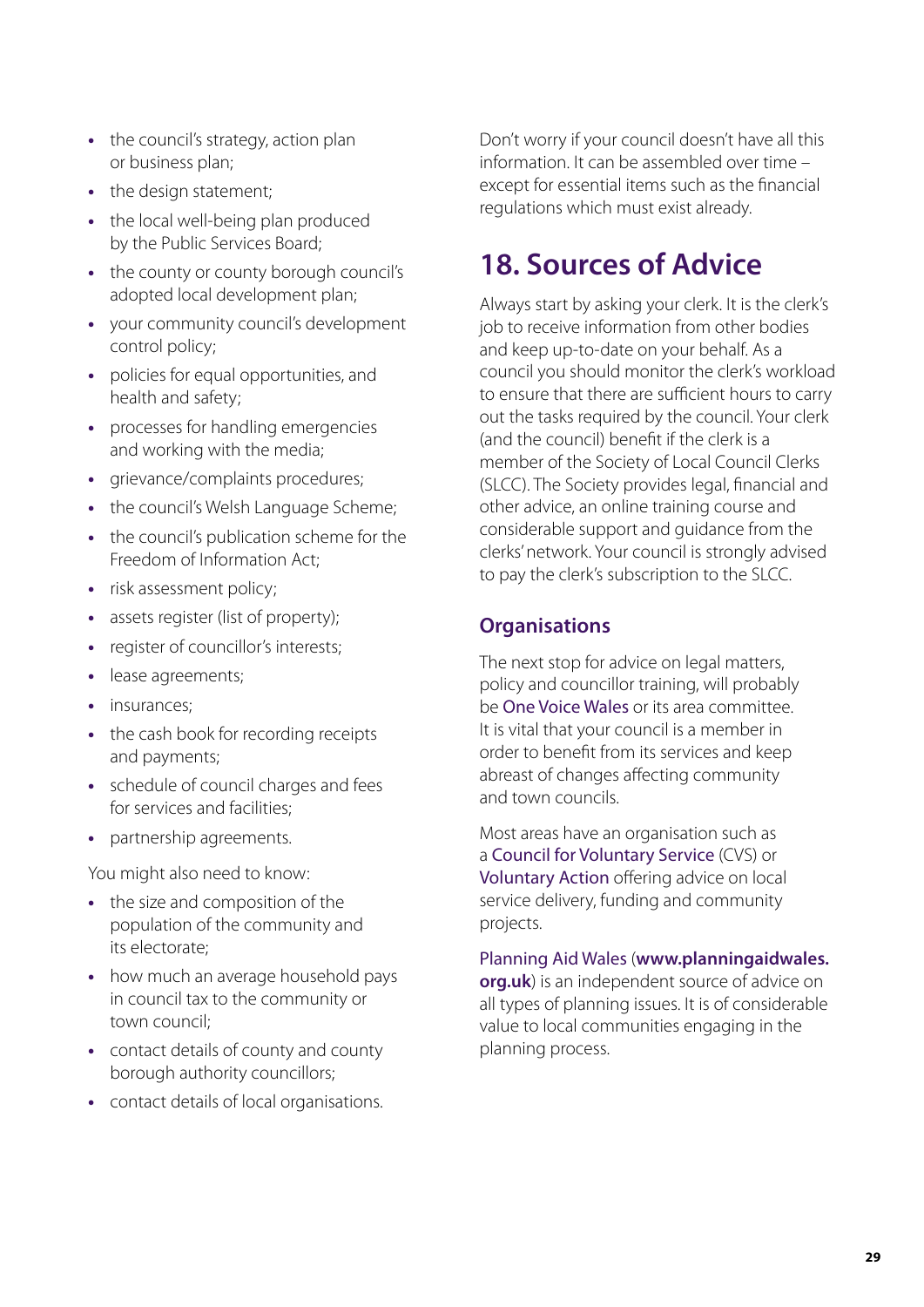Further detail about the role and functions of the Welsh Language Commissioner, including details of which standards apply to the Principal Councils, can be found on the Commissioner's website:

#### **[www.comisiynyddygymraeg.cymru](http://www.comisiynyddygymraeg.cymru)**

#### **Publications**

Your clerk or the adviser representing One Voice Wales will help you find the following publications. One Voice Wales disseminates information and provides help and advice for councillors.

*The Parish Councillor's Guide* by Paul Clayden, the 20th edition was published in 2009 by Shaw and Sons. It is a quick and readable guide to the law and practice of town, parish and community councils with topics in alphabetical order.

*Local Councils Explained* was published by the National Association of Local Councils in 2013. It explains law and procedures for councils and contains model standing orders.

*A Community and Town Councillors' Handbook: The Land Use Planning System in Wales (2005)* provides useful guidance on how to interact with the planning system

#### **[www.planningaidwales.org.uk/how-paw](http://www.planningaidwales.org.uk/how-paw-can-help/information/publications)[can-help/information/publications](http://www.planningaidwales.org.uk/how-paw-can-help/information/publications)**

*Developing a comprehensive understanding of community and town councils in Wales* by Professor Michael Woods of the Aberystwyth University is a review of evidence undertaken for the Welsh Government (published in 2014).

For the councillor seeking detailed knowledge of law and procedures, a valuable book is *Arnold-Baker on Local Council Administration* by Paul Clayden; 10th edition published in 2016 by LexisNexis. It is essential that the council has a copy of the latest edition, often known as the 'clerk's bible', as it gives thorough advice and extracts from relevant legislation.

*Governance and Accountability for Local Councils in Wales: A Practitioner's Guide (2011)* (amended 2014), published by One Voice Wales and the SLCC, is a useful tool for RFOs and for councillors seeking detailed knowledge of financial management. It explains statutory 'proper practices' for financial management.

*Access to Information on Community and Town Councils: (2015)* statutory guidance from the Welsh Government on publicising information on the web.

*The Code of Conduct for members of local authorities in Wales:* Guidance from the Public Services Ombudsman for Wales for members of community councils (2015)

*Being a Good Employer* is an extremely useful guide published by the National Training Strategy (England). It takes you through all stages of the employment process from recruitment to departure.

*LCR* (formerly Local Council Review), the quarterly magazine produced by the National Association of Local Councils and available through your contact at One Voice Wales; alongside this is the free (to LCR subscribers) weekly updated LCR Online (**[lcronline.org.uk](http://lcronline.org.uk)**).

*DIS Extra* is a fortnightly electronic news bulletin produced by the National Association of Local Councils available on subscription.

*The Voice* is a quarterly publication for members of One Voice Wales.

*The Clerk*, the journal of the Society of Local Council Clerks is published every two months both in print and online.

*The Community Planning Handbook* by Nick Wates (published in 2000 by Earthscan) is a useful and concise source on public involvement in planning and action.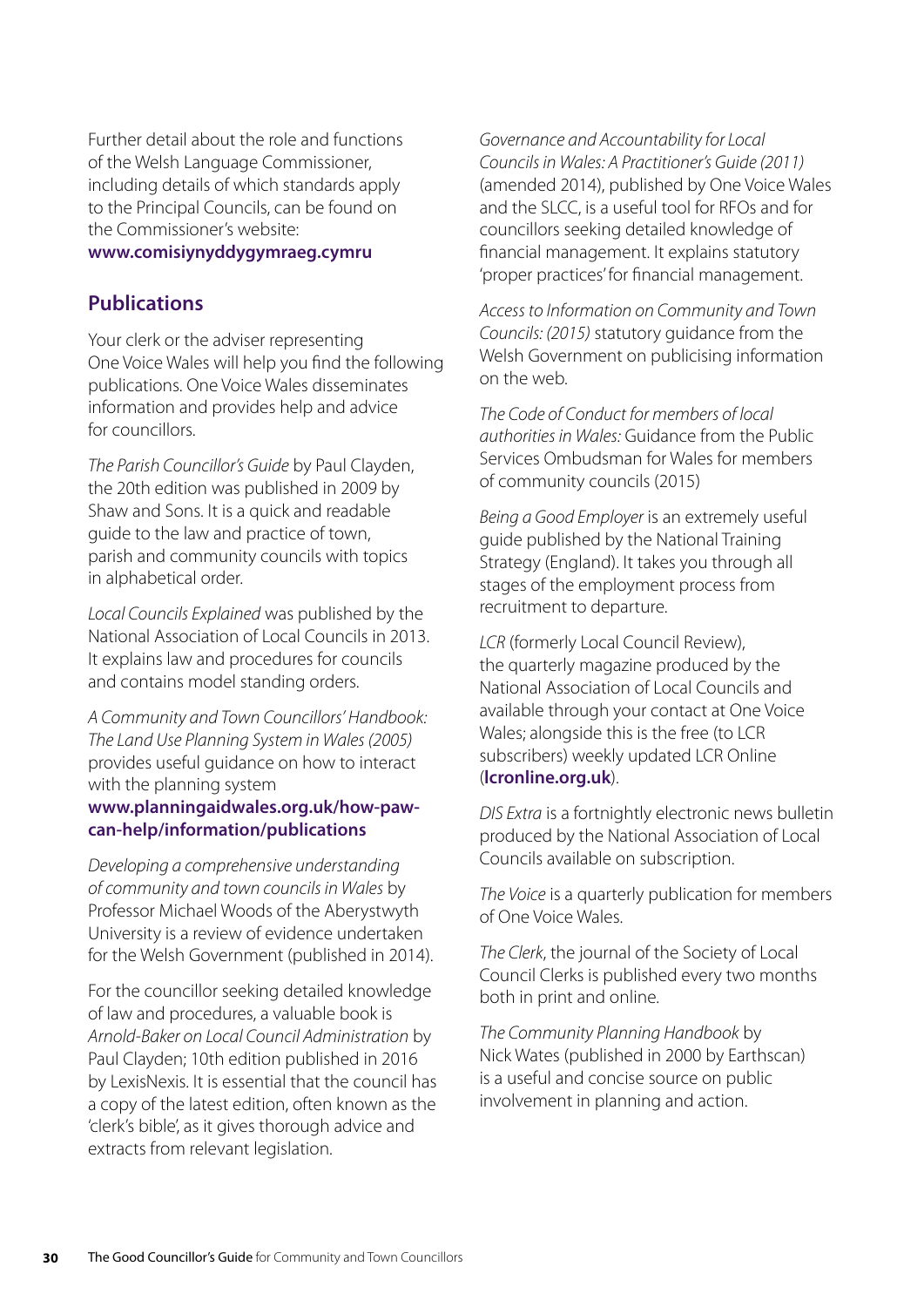*Where We Live: Our place in the world* from Rhondda Cynon Taf (2005) available from **[www.slnnr.org.uk/documents/resources/](http://www.slnnr.org.uk/documents/resources/publications/Where%20We%20Live.pdf) [publications/Where%20We%20Live.pdf](http://www.slnnr.org.uk/documents/resources/publications/Where%20We%20Live.pdf)**

#### **Training**

The council should have in place arrangements for induction – introducing new councillors to the work and procedures of the council. This guide will be part of an induction tailored to the work of the specific council. The clerk, perhaps co-ordinating with the chair, is often in a good position to carry out induction.

In partnership with the Welsh Government, One Voice Wales and the Society of Local Council Clerks are concerned with the provision of training to community and town councils in Wales. Your council should advise One Voice Wales or the Society of Local Council Clerks what it needs in terms of training.

One Voice Wales (**[www.onevoicewales.org.](http://www.onevoicewales.org.uk) [uk](http://www.onevoicewales.org.uk)**) offers an annual training programme covering many modules. In addition a module on The Planning Process is delivered by Planning Aid Wales on behalf of One Voice Wales. Events can be held in suitable locations throughout Wales and can be delivered in either English or Welsh. One Voice Wales also delivers bespoke courses for councils with specific training needs where possible. Councils are encouraged to make provision for training both clerks and councillors in their budgets. For councils with low incomes bursaries funded by the Welsh Government may be available.

#### ILCA (Introduction to Local Council

Administration) is an online course written and delivered by the Society of Local Council Clerks. It is a great help to new councillors, clerks and aspiring clerks as it introduces the work of community and town councils and includes sections on roles, law and procedures, finance, management, and community. It can easily be studied at home and you can check

your knowledge by doing some online tests that really make you think. If you study this course you can join the SLCC's webinars where you share experiences and discuss the issues with others. ILCA is available in both English and Welsh. For further information see **[www.slcc.co.uk](http://www.slcc.co.uk)**.

There are two nationally recognised qualifications tailored precisely to the needs of the community council sector and essential for all clerks and aspiring clerks. The Level Three qualification is CiLCA 2015; this requires candidates to complete an online portfolio of explanations and annotated documents relevant to their work. The Society of Local Council Clerks then provides higher education qualifications in Community Governance validated by a recognised university at Levels 4 and 5. These advanced qualifications are suitable for both officers and councillors. Further information can be obtained from the  $SICC$ 

Continuing Professional Development (CPD) is the process by which employees can track, record and plan learning. The Improvement and Development Board (England) publishes a guide to CPD points (see **[www.nalc.gov.uk](http://www.nalc.gov.uk)**). Employers might find this guide useful as a basis for annual appraisals and officer development.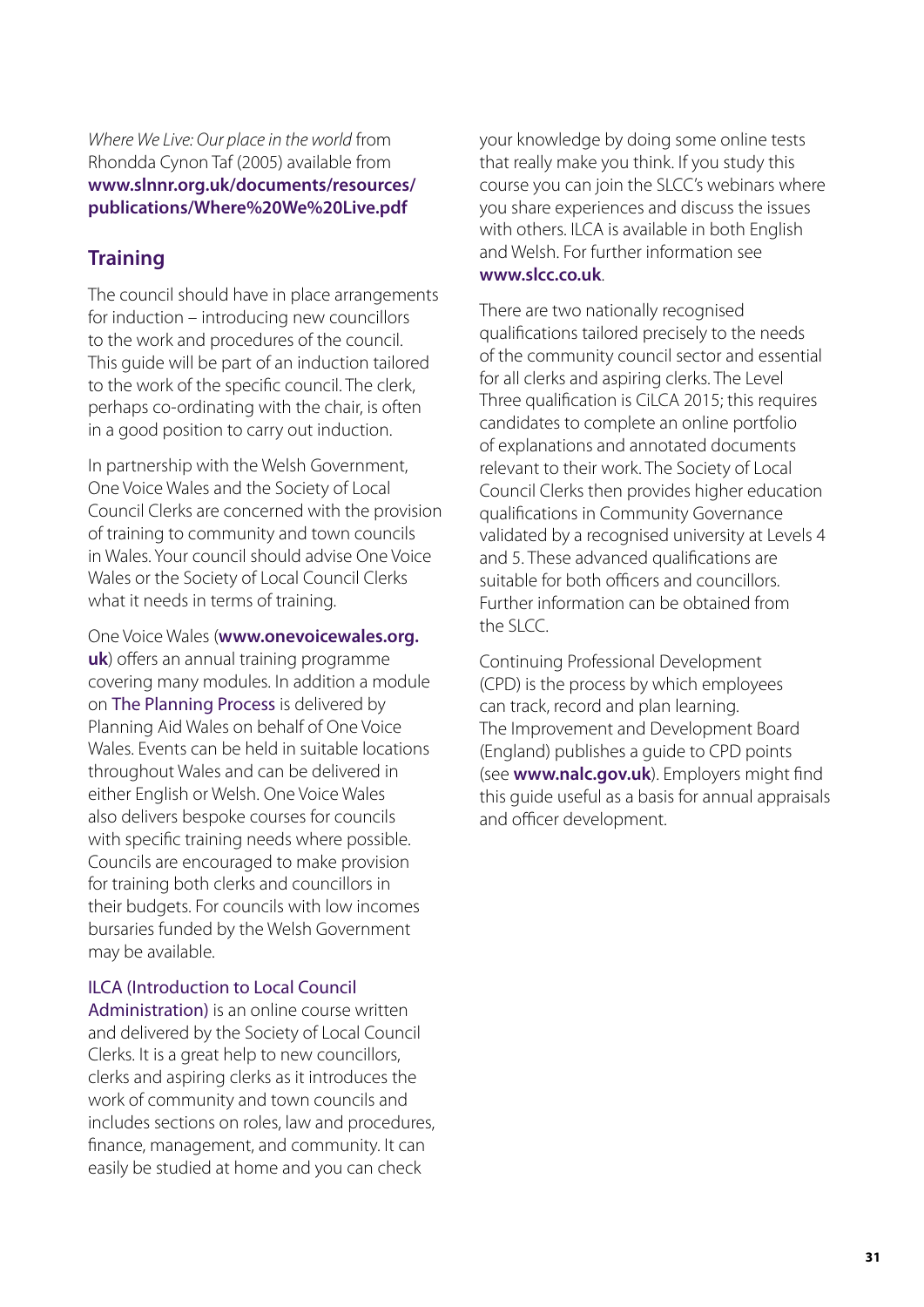#### **List of legal duties and powers**

Finally the list below is an indicative list of duties and powers to help you appreciate in summary the wide range of functions covered by Acts of Parliament and Measures or Acts of the National Assembly for Wales. It is a useful reference when you need to know if the community council can act but note, no list can be comprehensive.

It is hoped that you find this guide useful and, most importantly, that you enjoy your work as a councillor making a difference in the community that you serve.

| <b>Activity</b>                              | <b>Powers and Duties</b>                                                                   | <b>Statutory Provisions</b>                                                |
|----------------------------------------------|--------------------------------------------------------------------------------------------|----------------------------------------------------------------------------|
| Annual meeting                               | Duty to hold                                                                               | Local Government Act 1972,<br>Schedule 12, paragraph 23                    |
| Allotments                                   | Powers to provide allotments<br>Duty to provide allotment<br>gardens if demand unsatisfied | Small Holdings and Allotments<br>Act 1908, s23                             |
| Borrowing                                    | Subject to Welsh Ministers'<br>consent power to borrow money<br>for capital purposes       | Local Government Act 2003<br>Schedule 1 para 2                             |
| Burial grounds, cemeteries<br>and crematoria | Power, as a burial authority, to<br>acquire and provide with a duty<br>to maintain         | Open Spaces Act 1906,<br>ss. 9 and 10                                      |
|                                              | Power to agree to maintain<br>monuments and memorials                                      | Parish Councils and Burial<br>Authorities (Miscellaneous)<br>Act 1970, s.1 |
|                                              | Power to contribute towards<br>expenses of cemeteries                                      | Local Government Act 1972,<br>s. 214                                       |
| <b>Bus Shelters</b>                          | Power to provide and maintain<br>shelters                                                  | Local Government<br>(Miscellaneous Provisions)<br>Act 1953, s.4            |
| Bye Laws                                     | Power to make byelaws for:                                                                 |                                                                            |
|                                              | Mortuaries and post mortem<br>rooms                                                        | Public Health Act 1936, s.198                                              |
|                                              | Pleasure grounds                                                                           | Public Health Act 1875, s.164                                              |
|                                              | Parking places                                                                             | Road Traffic Regulation Act 1984,<br>s.57(7)                               |
|                                              | Open spaces and burial grounds                                                             | Open Spaces Act 1906, s.15                                                 |
| Charities                                    | Powers regarding local charities                                                           | Charities Act 2011, Part 15                                                |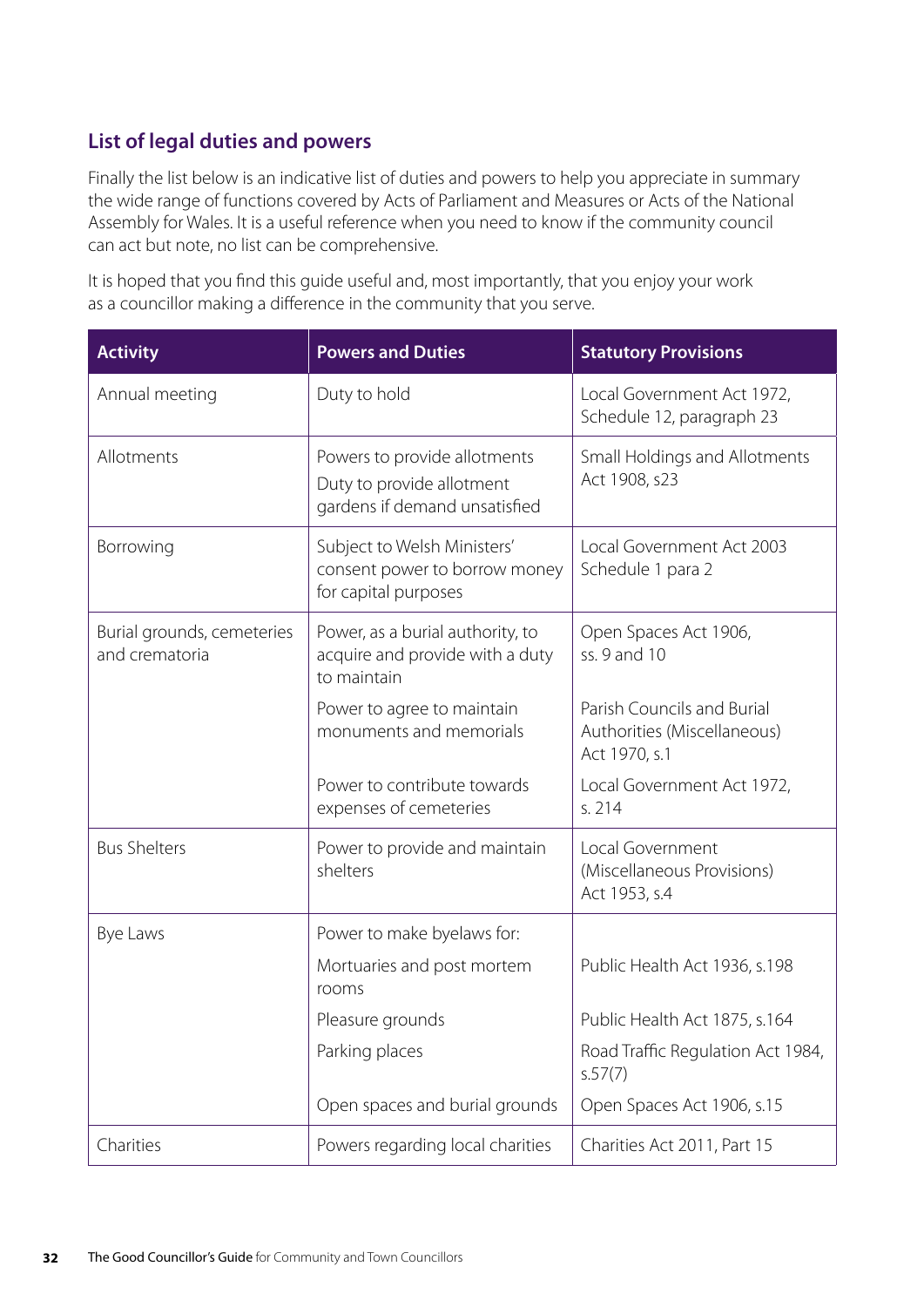| <b>Activity</b>                          | <b>Powers and Duties</b>                                                                                                                                 | <b>Statutory Provisions</b>                                                                                                                                                               |
|------------------------------------------|----------------------------------------------------------------------------------------------------------------------------------------------------------|-------------------------------------------------------------------------------------------------------------------------------------------------------------------------------------------|
| Christmas Lights                         | Power to encourage visitors                                                                                                                              | Local Government Act 1972,<br>s.144                                                                                                                                                       |
| Citizens Advice Bureau                   | Power to support Citizens Advice<br><b>Bureaus</b>                                                                                                       | Local Government Act 1972,<br>s.142(2A)                                                                                                                                                   |
| Climate change                           | Power to promote local energy<br>saving measures                                                                                                         | Climate Change and Sustainable<br>Energy Act 2006, s.20                                                                                                                                   |
| Clocks                                   | Power to provide public clocks                                                                                                                           | Parish Councils Act 1957, s.2                                                                                                                                                             |
| Closed Churchyards                       | Powers to maintain                                                                                                                                       | Local Government Act 1972,<br>s.215                                                                                                                                                       |
| Code of conduct                          | Duty to adopt a code of conduct<br>Duty on councillors to comply<br>with the code of conduct                                                             | Local Government Act 2000, s. 51<br>Local Government Act 2000, s. 52                                                                                                                      |
| Common land and village<br>greens        | Power to protect common land<br>and village greens where the<br>owner is not registered                                                                  | Commons Act 2006, s.45                                                                                                                                                                    |
| Community centres                        | Power to provide and equip<br>community buildings<br>Power to provide buildings for<br>use of clubs having athletic,<br>social or educational objectives | Local Government Act 1972,<br>s.133<br>Local Government<br>(Miscellaneous Provisions)<br>Act 1976 s.19                                                                                    |
| Community meetings                       | Power to convene and duty<br>to give notice                                                                                                              | Local Government Act 1972,<br>Schedule 12, paragraphs 30, 30D<br>and 30E                                                                                                                  |
| Community polls                          | Duty to consider taking action<br>and giving notice                                                                                                      | Local Government Act 1972,<br>Schedule 12, paragraphs 26A<br>and 29A                                                                                                                      |
| Conference facilities and<br>exhibitions | Power to provide facilities                                                                                                                              | Local Government Act 1972,<br>s.144                                                                                                                                                       |
| Co-option of members                     | Powers to co-opt persons<br>to fill vacancies<br>Duty to advertise                                                                                       | Representation of the People Act<br>1985, s21<br>Local Elections (Parishes and<br>Communities) (England and<br>Wales) Rules 2006, Reg 5<br>Local Government (Wales)<br>Measure 2011, s116 |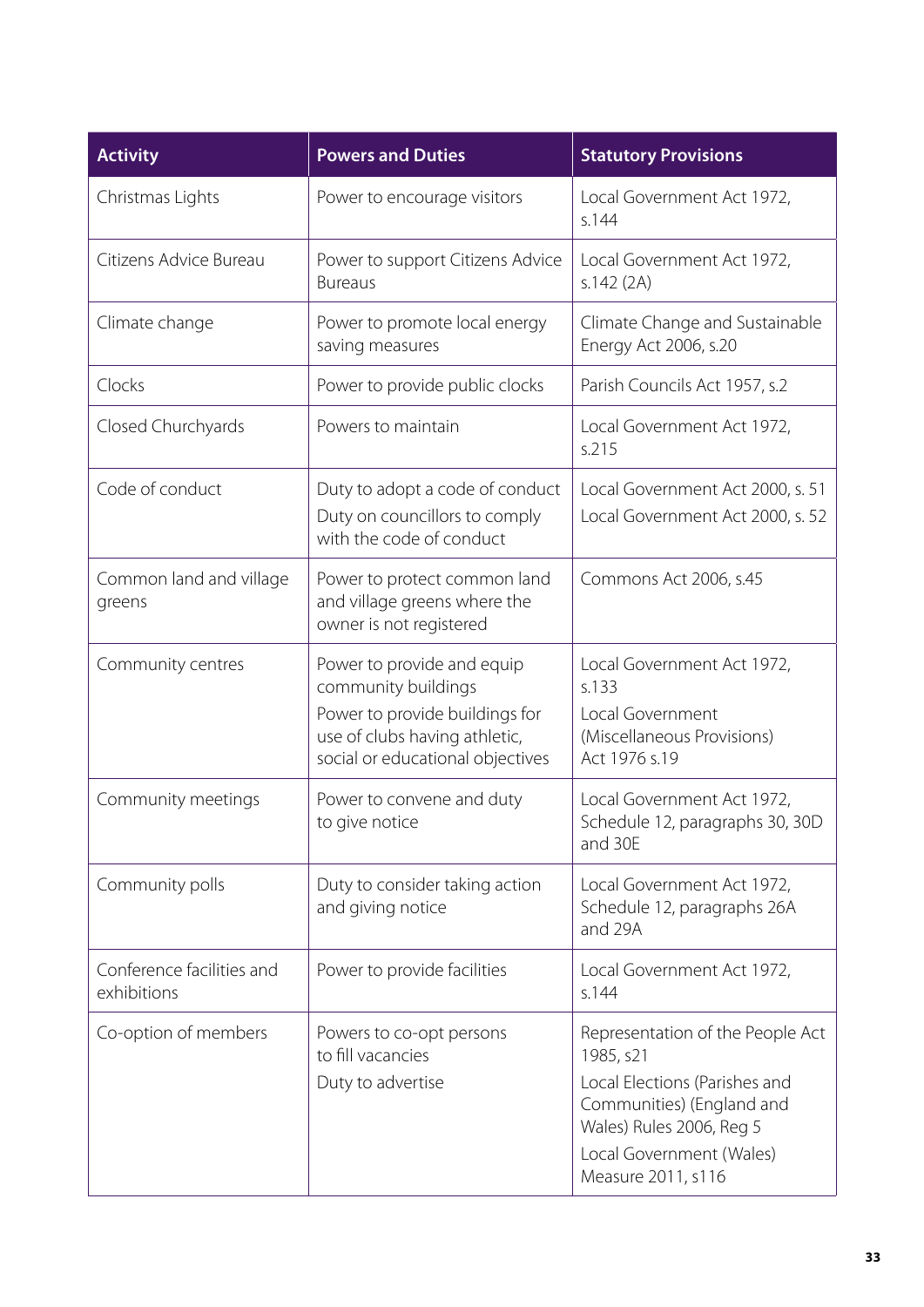| <b>Activity</b>            | <b>Powers and Duties</b>                                                                                                                                                                                      | <b>Statutory Provisions</b>                    |
|----------------------------|---------------------------------------------------------------------------------------------------------------------------------------------------------------------------------------------------------------|------------------------------------------------|
| Crime prevention           | Powers to spend money on<br>various crime prevention<br>measures                                                                                                                                              | Local Government and Rating<br>Act 1997, s.31  |
|                            | Duty to exercise functions with<br>regard to the effect on crime and<br>disorder                                                                                                                              | Crime and Disorder Act 1998, s17               |
| Drainage                   | Power to deal with ponds and<br>ditches                                                                                                                                                                       | Public Health Act 1936, s.260                  |
| Entertainment and the arts | Power to provide entertainment<br>and support to the arts including<br>festivals and celebrations                                                                                                             | Local Government Act 1972,<br>s.145            |
| Finance                    | Duty to make arrangements<br>for the proper administration<br>of the council's financial affairs<br>and to secure that one of their<br>officers has responsibility for the<br>administration of those affairs | Local Government Act 1972,<br>s151             |
|                            | Duty to make a budget<br>calculation                                                                                                                                                                          | Local Government Finance<br>Act 1992, s.50     |
|                            | Power to issue a precept<br>to a billing authority                                                                                                                                                            | Local Government Finance<br>Act 1992, s.41     |
|                            | Duty to keep accounts for<br>audit                                                                                                                                                                            | Accounts and Audit (Wales)<br>Regulations 2014 |
|                            | Power to make financial<br>contributions etc for the purpose<br>of BID projects                                                                                                                               | Local Government Act 2003,<br>ss. 43,58        |
| General power              | Power to incur expenditure for<br>certain purposes not otherwise<br>authorised [also see Wellbeing<br>below]                                                                                                  | Local Government Act 1972,<br>s. 137           |
| Gifts                      | Power to accept gifts                                                                                                                                                                                         | Local Government Act 1972,<br>s.139            |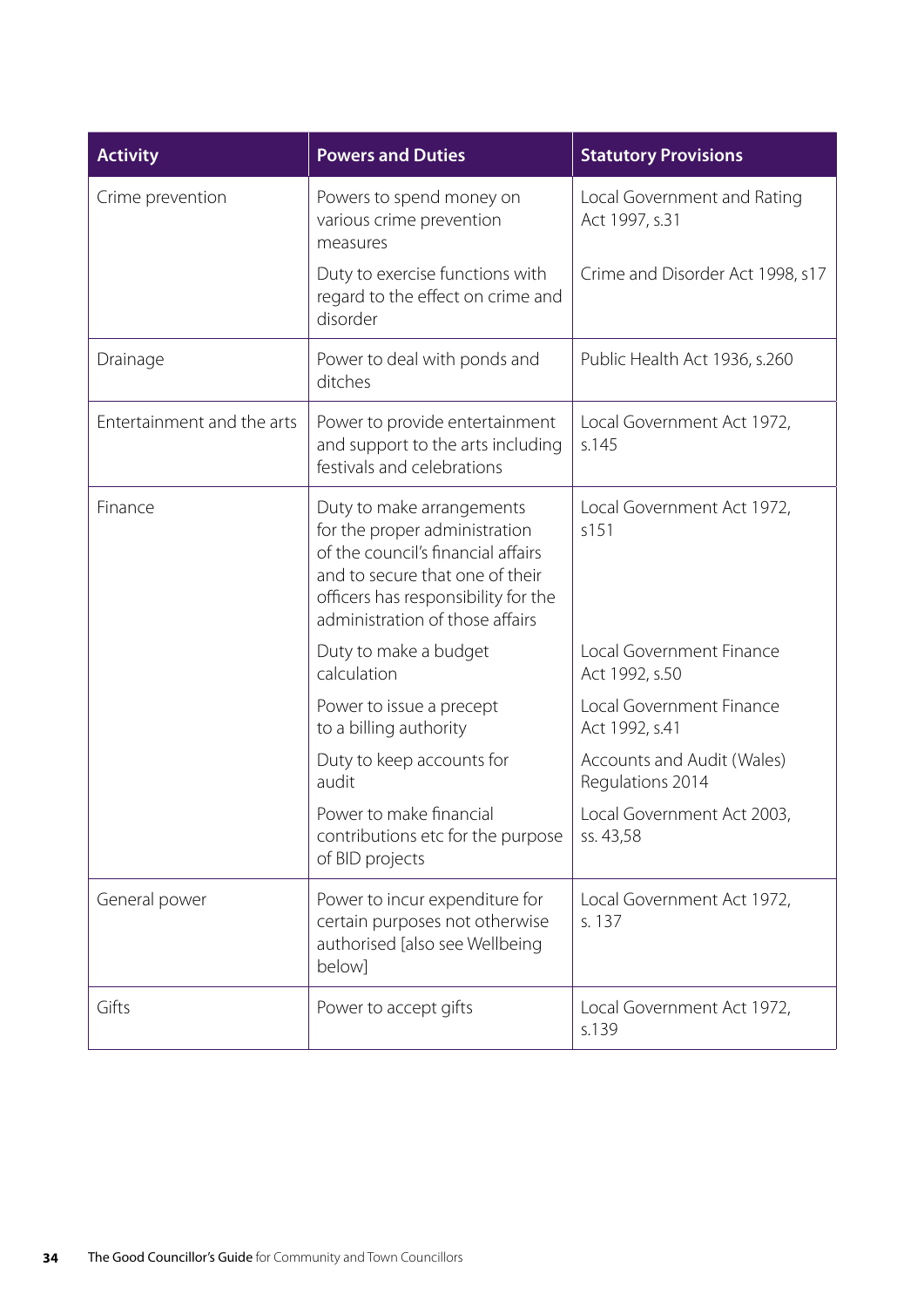| <b>Activity</b> | <b>Powers and Duties</b>                                                                                  | <b>Statutory Provisions</b>                                                           |
|-----------------|-----------------------------------------------------------------------------------------------------------|---------------------------------------------------------------------------------------|
| Highways        | Power to enter into agreement<br>as to dedication                                                         | Highways Act 1980, s.30                                                               |
|                 | Power to repair and maintain<br>footpaths and bridleways                                                  | Highways Act 1980, ss. 43, 50                                                         |
|                 | Power to plant trees etc and<br>to maintain roadside verges                                               | Highways Act 1980, s.96                                                               |
|                 | Power to complain to highway<br>authority regarding protection<br>of rights of way and roadside<br>wastes | Highways Act 1980, s.130(6)                                                           |
|                 | Power to erect flagpoles etc<br>on highways                                                               | Highways Act 1980, s.144                                                              |
|                 | Power to contribute to traffic<br>calming schemes                                                         | Highways Act 1980, s. 274A                                                            |
|                 | Power to provide roadside seats<br>and shelters                                                           | Parish Councils Act 1957, s.1                                                         |
|                 | Power to light roads and public<br>places                                                                 | Parish Councils Act 1957, s.3                                                         |
|                 | Power to provide parking places                                                                           | Road Traffic Regulation Act 1984,<br>s.57                                             |
|                 | Power to provide traffic signs<br>and other notices                                                       | Road Traffic Regulation Act 1984,<br>s.72                                             |
| Investments     | Power to participate in schemes<br>of collective investment                                               | Trustee Investments Act 1961                                                          |
| Land            | Power to acquire by agreement,<br>to appropriate, to dispose of land<br>Power to accept gifts of land     | Local Government Act 1972,<br>ss.124, 126, 127<br>Local Government Act 1972,<br>s.139 |
| Litter          | Power to provide receptacles in<br>public places                                                          | Litter Act 1983, ss.5.6                                                               |
| Lotteries       | Power to hold a lottery operating<br>license                                                              | Gambling Act 2005, s.98                                                               |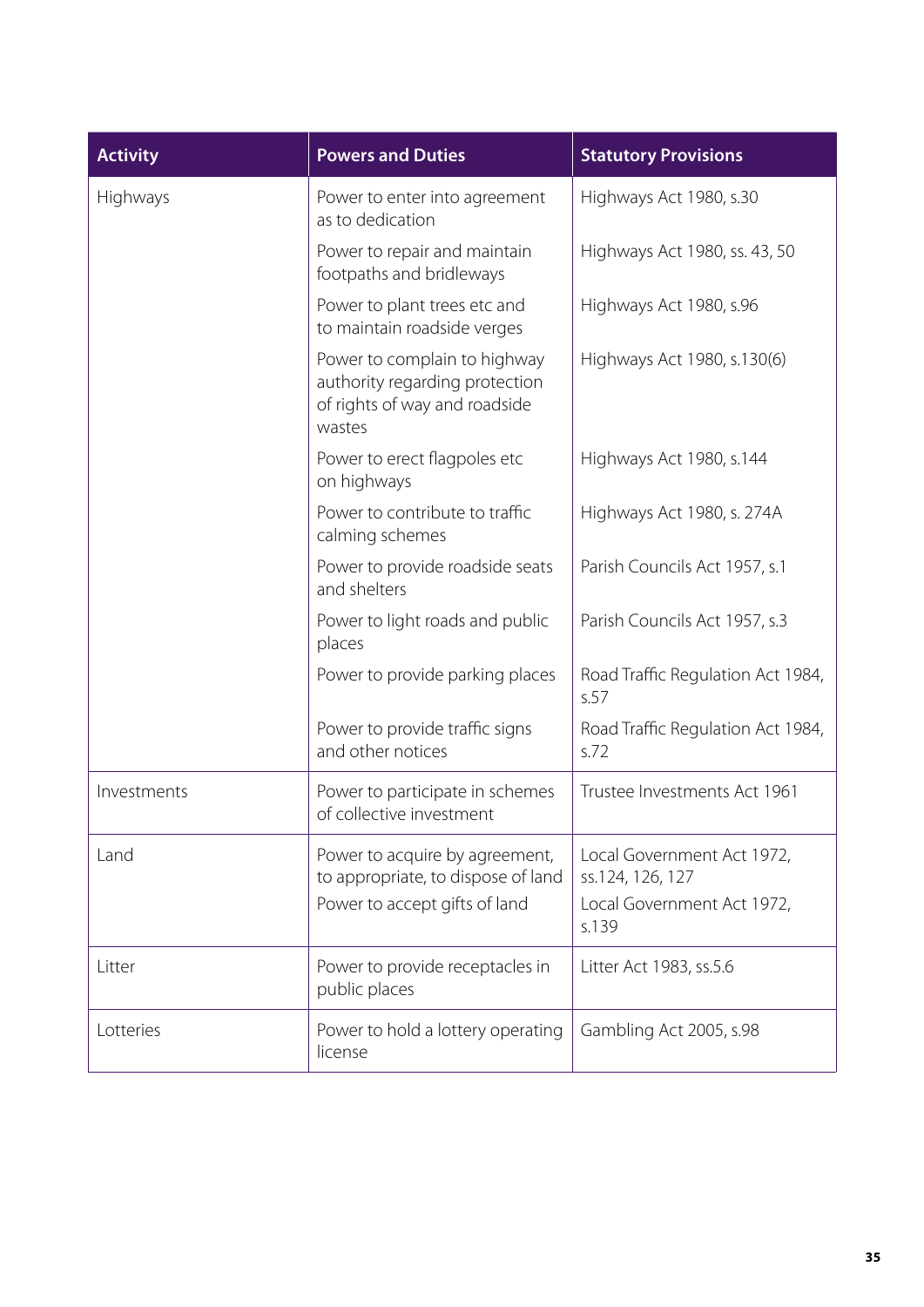| <b>Activity</b>                       | <b>Powers and Duties</b>                                                                                     | <b>Statutory Provisions</b>                                                                                        |
|---------------------------------------|--------------------------------------------------------------------------------------------------------------|--------------------------------------------------------------------------------------------------------------------|
| Marine management                     | Power to obtain advice from<br>the Maritime Management<br>Organisation                                       | Marine and Coastal Access Act<br>2009, s.25                                                                        |
|                                       | Power, by agreement, to accept<br>delegation of functions                                                    | Marine and Coastal Access Act,<br>ss. 55-57                                                                        |
| Meetings                              | Duty to hold annual meeting                                                                                  | Paragraph 23(1), Schedule 12,<br>Local Government Act 1972                                                         |
|                                       | Duty to hold meeting within 14<br>days of a community council<br>election                                    | Paragraph 23(2), Schedule 12,<br>Local Government Act 1972                                                         |
|                                       | Power to call extraordinary<br>meeting                                                                       | Paragraph 25, Schedule 12, Local<br>Government Act 1972                                                            |
|                                       | Quorum for meetings                                                                                          | Paragraph 28, Schedule 12, Local<br>Government Act 1972                                                            |
|                                       | Duty to notify time and place of<br>meeting                                                                  | Paragraph 26(1)(a), Schedule 12,<br>Local Government Act 1972                                                      |
| Mortuaries and post<br>mortem rooms   | Powers to provide mortuaries<br>and post mortem rooms                                                        | Public Health Act 1936, s.198                                                                                      |
| Minutes                               | Duty to draw up minutes of<br>community meetings<br>Duty to draw up minutes of<br>community council meetings | Paragraph 35, Schedule 12, Local<br>Government Act 1972<br>Paragraph 41, Schedule 12, Local<br>Government Act 1972 |
| <b>National Parks</b>                 | Duty to have regard to purposes<br>for which National Parks are<br>designated                                | National Parks and Access to the<br>Countryside Act 1949, s.11A                                                    |
| Newsletters                           | Power to provide information<br>relating to matters affecting local<br>government                            | Local Government Act 1972,<br>s.142                                                                                |
| Open Spaces                           | Power to acquire land and duty<br>to maintain them                                                           | Open Spaces Act 1906,<br>ss.9 and 10                                                                               |
| Property and documents                | Powers to direct as to their<br>custody                                                                      | Local Government Act 1972,<br>s.226                                                                                |
| Public buildings and<br>village halls | Power to provide buildings for<br>public meetings and assemblies                                             | Local Government Act 1972,<br>s.133                                                                                |
| Public conveniences                   | Power to provide public<br>conveniences                                                                      | Public Health Act 1936, s.87                                                                                       |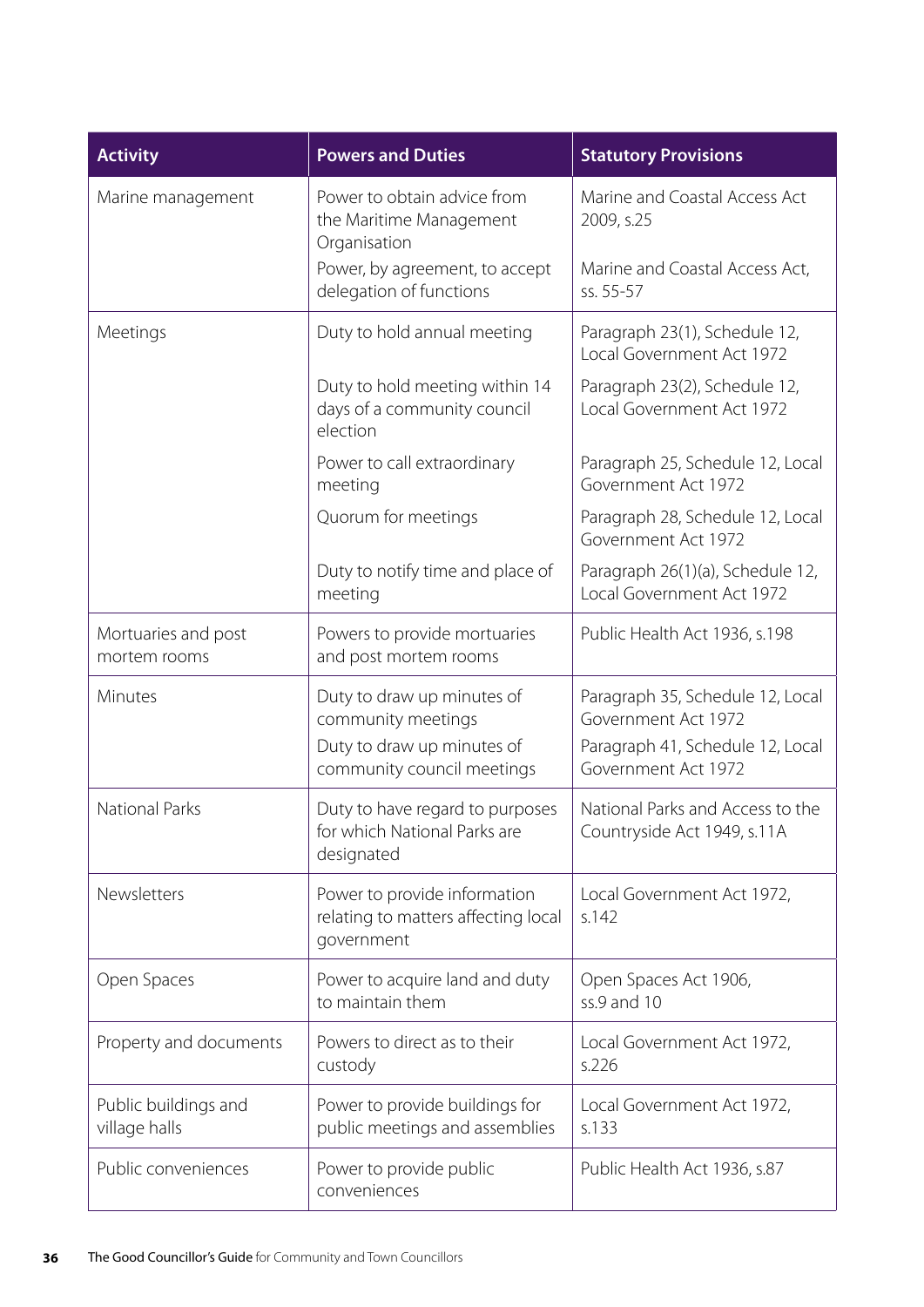| <b>Activity</b>                    | <b>Powers and Duties</b>                                                                                                                          | <b>Statutory Provisions</b>                                                                                                                                                   |
|------------------------------------|---------------------------------------------------------------------------------------------------------------------------------------------------|-------------------------------------------------------------------------------------------------------------------------------------------------------------------------------|
| Public spaces protection<br>orders | Right to be notified of proposal<br>for an order                                                                                                  | Anti-social Behaviour, Crime and<br>Policing Act 2014, s.72                                                                                                                   |
| Publication                        | Duty to publish documents<br>relating to the business of the<br>meeting<br>Duty to have a publication<br>scheme                                   | Paragraph 26(1)(aa), (b),<br>Schedule 12, Local Government<br><b>Act 1972</b><br>Freedom of Information Act 2000                                                              |
| Parks, pleasure grounds            | Power to acquire land or to<br>provide recreation grounds,<br>public walks, pleasure grounds<br>and open spaces and to manage<br>and control them | Public Health Act 1875, s., 164<br>(Local Government Act 1972,<br>Sched.14 para 27)<br>Public Health Acts Amendment<br>Act 1890, s.44<br>Open Spaces Act 1906,<br>ss.9 and 10 |
| Recreation                         | Power to provide a wide range of<br>recreational facilities                                                                                       | Local Government<br>(Miscellaneous Provisions)<br>Act 1976, s.19                                                                                                              |
| Staff                              | Power to appoint staff                                                                                                                            | Local Government Act 1972,<br>s.112                                                                                                                                           |
| Standing orders                    | Duty have standing orders with<br>respect to contracts for the<br>supply of goods and materials or<br>the execution of works                      | Section 135, Local Government<br><b>Act 1972</b>                                                                                                                              |
| Status                             | Power for a community council<br>to resolve that the community<br>shall have the status of a town                                                 | Local Government Act 1972,<br>s.245B                                                                                                                                          |
| Town and Country<br>Planning       | Right to request the local<br>planning authority for<br>notification of planning<br>applications                                                  | Town and Country Planning Act<br>1990, Schedule 1A, paragraph 2                                                                                                               |
| Tourism                            | Power to contribute to certain<br>organisations encouraging<br>tourism                                                                            | Local Government Act 1972,<br>s.144(2)                                                                                                                                        |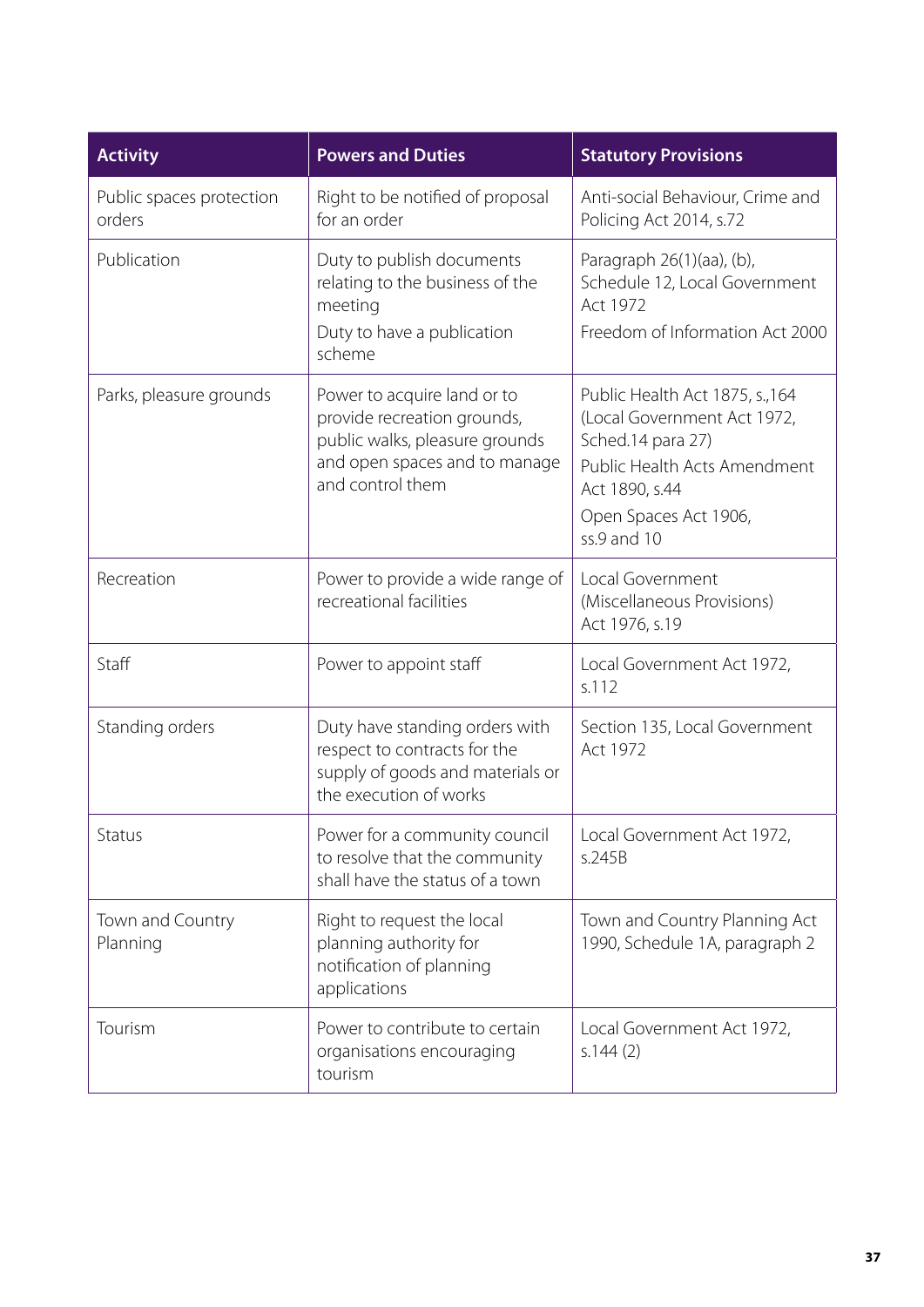| <b>Activity</b>                     | <b>Powers and Duties</b>                                                                                                                                                                                                                                                               | <b>Statutory Provisions</b>                                                                                      |
|-------------------------------------|----------------------------------------------------------------------------------------------------------------------------------------------------------------------------------------------------------------------------------------------------------------------------------------|------------------------------------------------------------------------------------------------------------------|
| Transport                           | Power to establish car-sharing<br>schemes                                                                                                                                                                                                                                              | Local Government and Rating<br>Act 1997, s.26                                                                    |
|                                     | Power to make arrangements for<br>taxi fare concessions                                                                                                                                                                                                                                | Local Government and Rating<br>Act 1997, s.28                                                                    |
|                                     | Power to investigate provision<br>of public transport services and<br>to publicise information on such<br>services                                                                                                                                                                     | Local Government and Rating<br>Act 1997, s.29                                                                    |
|                                     | Power to make grants to for bus<br>services                                                                                                                                                                                                                                            | Transport Act 1985, s.106A                                                                                       |
| War memorials                       | Power to maintain, repair, protect<br>and alter war memorials                                                                                                                                                                                                                          | War Memorials (Local Authorities'<br>Powers) Act 1923 s.1; as<br>extended by Local Government<br>Act 1948, s.133 |
| Website                             | Duty to make specified<br>information available<br>electronically                                                                                                                                                                                                                      | Local Government (Democracy)<br>(Wales) Act 2013, s.55                                                           |
| Wellbeing                           | Power to do anything which<br>the council considers likely<br>to achieve the promotion or<br>improvement of the economic,<br>social or environmental<br>wellbeing of the area, subject to<br>s137 limit on expenditure                                                                 | Local Government Act 2000, s.2                                                                                   |
| Well-being of future<br>generations | Duty to take all reasonable steps<br>towards meeting local objectives<br>in the local well-being plan (and<br>to report annually) if the council's<br>gross income or expenditure was<br>at least £200k in each of the 3<br>years prior to publication of the<br>local well-being plan | Well-being of Future Generations<br>(Wales) Act 2015, s. 40                                                      |
| Welsh language                      | Duty to comply with Welsh<br>language standards                                                                                                                                                                                                                                        | Welsh Language (Wales)<br>Measure 2011, s. 25                                                                    |
| Youth representatives               | Power to appoint youth<br>representatives                                                                                                                                                                                                                                              | Local Government (Wales)<br>Measure 2011 ss.118-119                                                              |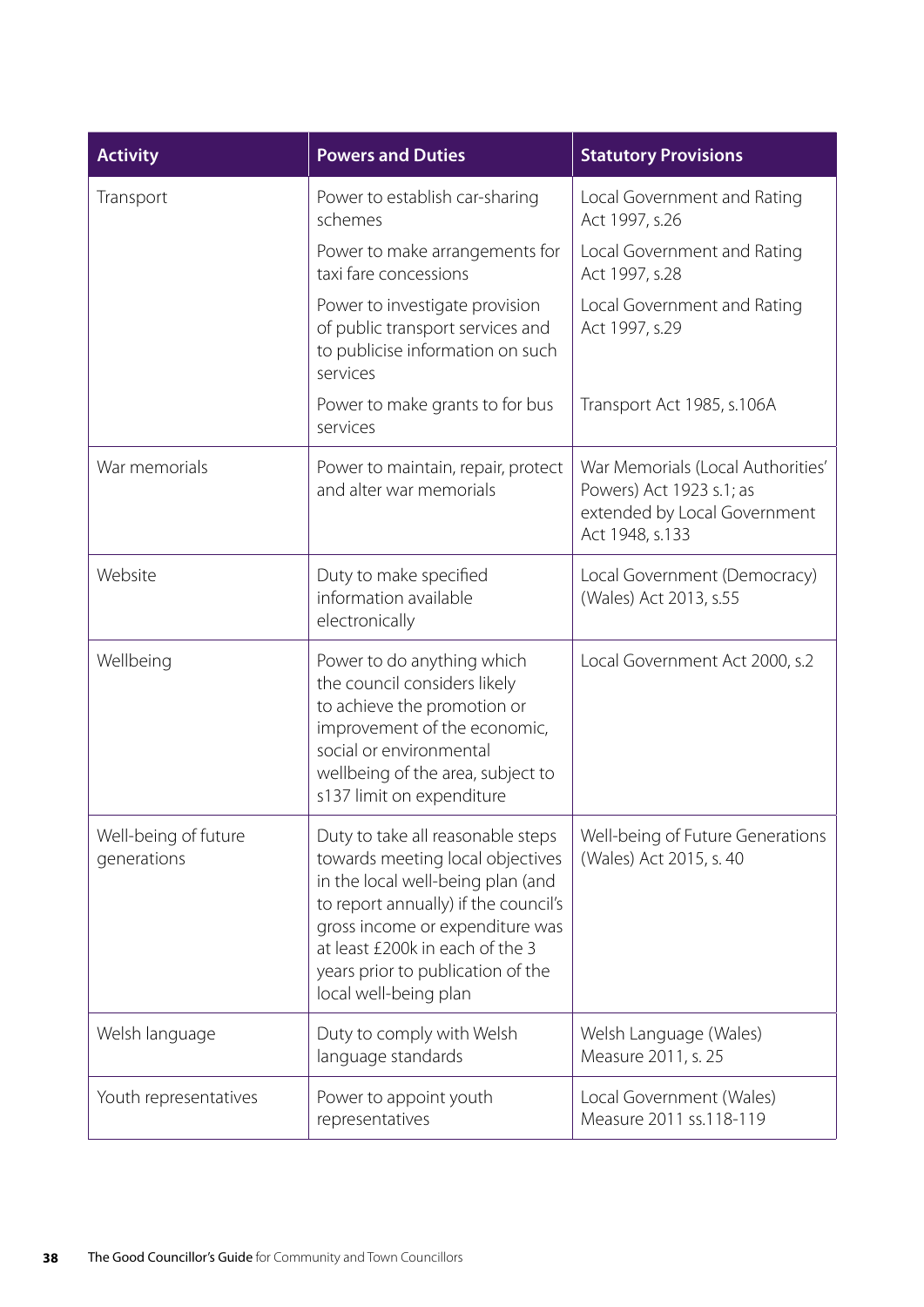## <span id="page-38-0"></span>**[19. Glossary](#page-3-24)**

<span id="page-38-9"></span><span id="page-38-8"></span><span id="page-38-7"></span><span id="page-38-6"></span><span id="page-38-5"></span><span id="page-38-4"></span><span id="page-38-3"></span><span id="page-38-2"></span><span id="page-38-1"></span>

| <b>Reference</b>                      | <b>Explanation</b>                                                                                                                                                                                                                                                                                                |
|---------------------------------------|-------------------------------------------------------------------------------------------------------------------------------------------------------------------------------------------------------------------------------------------------------------------------------------------------------------------|
| Accounts                              | These are financial papers including receipts and payments records,<br>statements of income and expenditure and the balance sheet.                                                                                                                                                                                |
| Agenda                                | The agenda is the list of items to be covered during a meeting.<br>In law it identifies the "business to be transacted".                                                                                                                                                                                          |
| Annual Community<br>or Town Meeting   | This is a meeting of the electorate, not a meeting of the council. It can<br>be used as a form of community engagement, debate or celebration.<br>Unlike in England, it is not required by law.                                                                                                                   |
| Annual Meeting<br>of the Council      | This is a meeting of the council usually held in May where the chair<br>is elected. The council might elect a vice-chair, and will also appoint<br>committee members and representatives to other bodies. It might<br>also be known as the Annual General Meeting.                                                |
| Annual return                         | The annual return is a form completed and signed by responsible<br>parties as part of the external audit.                                                                                                                                                                                                         |
| <b>Budget</b>                         | The budget is the plan for income and expenditure over the next year.<br>Working papers are designed to help you decide what the budget<br>will be for the next financial year; they should include comparisons<br>with the previous and current financial years and forms the basis<br>for precept calculations. |
| Business plan                         | A business plan usually covers the four-year term of a community<br>council. It shows how the council will raise and spend money over<br>this longer period to achieve its goals.                                                                                                                                 |
| Chair's allowance                     | This is a small sum of money allocated to the chair to help pay for<br>activities undertaken in the role of chair such as attendance at civic<br>events and gifts for visitors.                                                                                                                                   |
| Code of conduct                       | This is the formal code adopted by your council to regulate the<br>behaviour of councillors. It must be signed by you at your first meeting.                                                                                                                                                                      |
| Co-option                             | Co-option occurs when there are not enough candidates for seats at an<br>election or when the electorate doesn't call for an election after a seat<br>has fallen vacant. The council chooses someone from a list of applicants.                                                                                   |
| Corporate body                        | A corporate body has a legal existence separate from that of its<br>individual members. It can be taken to court, it can enter into a contract<br>and, as a body, is responsible for its actions.                                                                                                                 |
| County and county<br>borough councils | These are other local government bodies in Wales. Some of these<br>authorities call themselves city councils.                                                                                                                                                                                                     |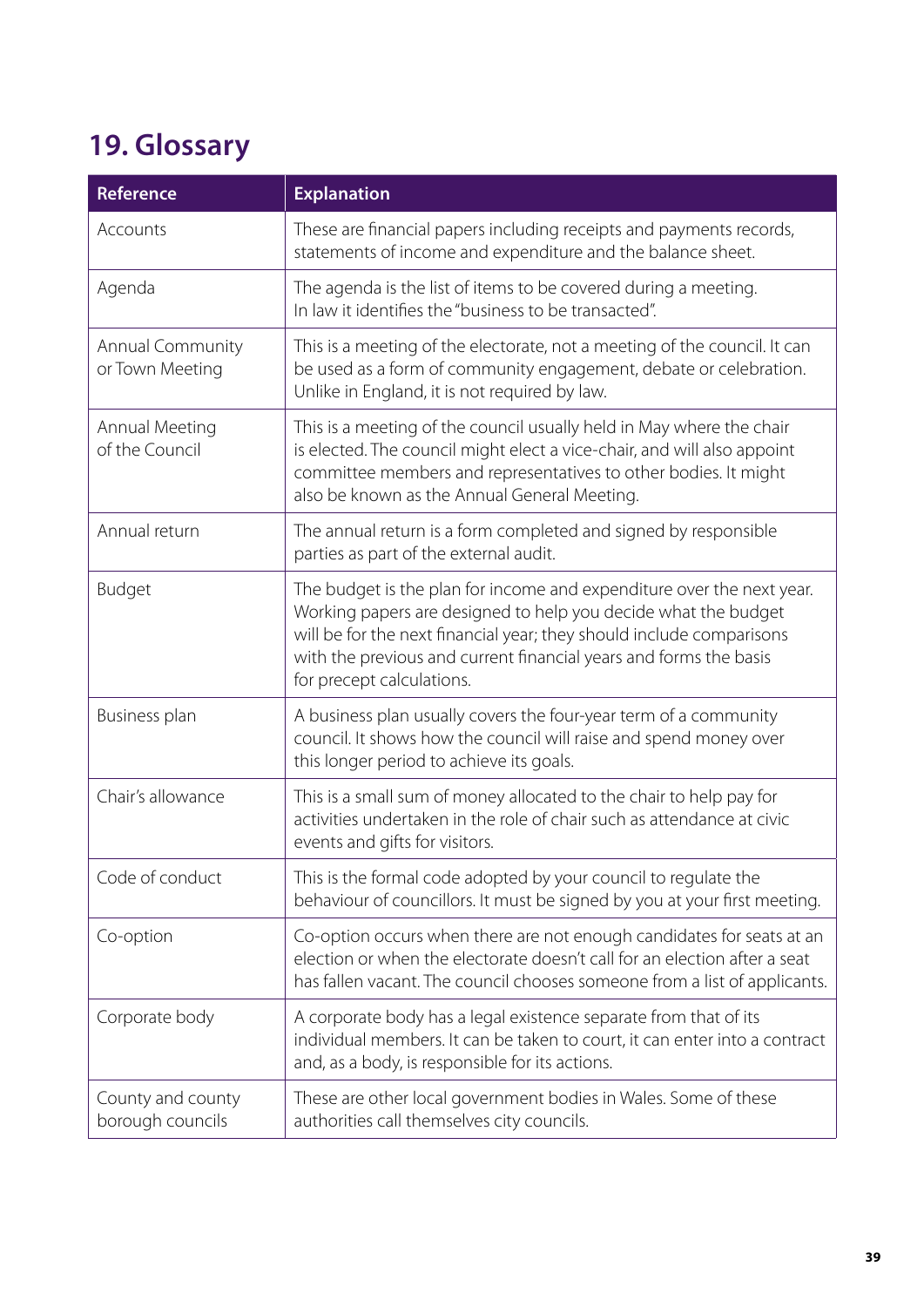<span id="page-39-11"></span><span id="page-39-10"></span><span id="page-39-9"></span><span id="page-39-8"></span><span id="page-39-7"></span><span id="page-39-6"></span><span id="page-39-5"></span><span id="page-39-4"></span><span id="page-39-3"></span><span id="page-39-2"></span><span id="page-39-1"></span><span id="page-39-0"></span>

| Reference                               | <b>Explanation</b>                                                                                                                                                                                                                                                                                                                                                                                                                                                               |
|-----------------------------------------|----------------------------------------------------------------------------------------------------------------------------------------------------------------------------------------------------------------------------------------------------------------------------------------------------------------------------------------------------------------------------------------------------------------------------------------------------------------------------------|
| Declaration of<br>acceptance of office  | This is the formal procedure by which you accept the office of<br>councillor. You should sign this declaration at or before your first<br>meeting.                                                                                                                                                                                                                                                                                                                               |
| Delegation                              | Delegation is the act of handing over the power to make a decision<br>to an officer, a committee, a sub-committee, or another council.<br>Delegation must be formally agreed by the full council.                                                                                                                                                                                                                                                                                |
| Development control                     | This is the formal name for the control of development through<br>the planning permission process.                                                                                                                                                                                                                                                                                                                                                                               |
| Development of<br>National Significance | This is usually an infrastructure development considered to be too<br>important for a local authority to decide and where the national<br>interest overrides the local interest.                                                                                                                                                                                                                                                                                                 |
| Duties                                  | Duties are actions that a council must take by law.                                                                                                                                                                                                                                                                                                                                                                                                                              |
| External auditor                        | The external audit is where the Government's appointed auditor makes<br>the final check using the annual return.                                                                                                                                                                                                                                                                                                                                                                 |
| Internal auditor                        | The internal auditor is independent of the council and has an<br>appropriate level of competence. The internal audit is a review<br>of the council's system of internal control.                                                                                                                                                                                                                                                                                                 |
| Internal control                        | Internal controls are the checks and balances that ensure that the<br>council's business is carried out properly.                                                                                                                                                                                                                                                                                                                                                                |
| Local development<br>plan               | This is a spatial plan relating to a unitary council's area - the area<br>served by a county or county borough authority or by a National Park<br>authority.                                                                                                                                                                                                                                                                                                                     |
| Local Well-being Plans                  | Established by the Well-Being of Future Generations (Wales) Act 2015,<br>these plans are drawn up by Public Service Boards. Following an<br>assessment of local well-being and extensive community consultation,<br>the plans set out proposals for ensuring the social, environmental,<br>cultural and economic well-being of the local area covered by the<br>county or county borough council. The community or town council<br>is a statutory consultee.                     |
| Material considerations                 | These are matters that are material (or relevant) in planning law<br>to an application.                                                                                                                                                                                                                                                                                                                                                                                          |
| Monitoring Officer                      | This is an officer at the county or county borough authority who<br>oversees the ethical framework in the county (or county borough)<br>council and in the community and town councils in the area.<br>The ethical framework is the legislation and statutory guidance<br>designed to maintain proper standards of behaviour for people serving<br>in local government. A breach in behaviour is referred to the standards<br>committee at the county or county borough council. |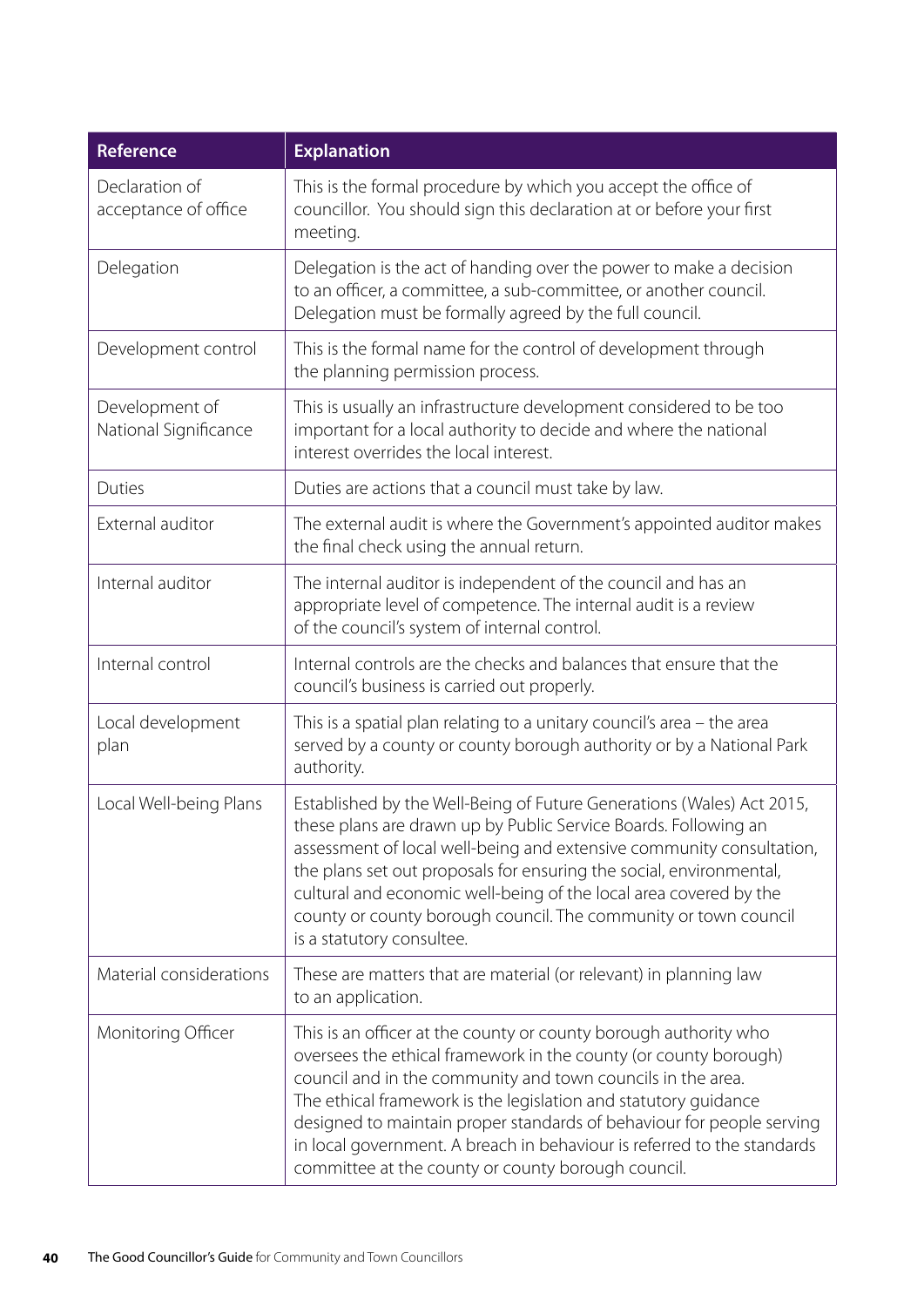<span id="page-40-9"></span><span id="page-40-8"></span><span id="page-40-7"></span><span id="page-40-6"></span><span id="page-40-5"></span><span id="page-40-4"></span><span id="page-40-3"></span><span id="page-40-2"></span><span id="page-40-1"></span><span id="page-40-0"></span>

| <b>Reference</b>                          | <b>Explanation</b>                                                                                                                                                                                                                                                                                                                                                                                                                                                                                                        |
|-------------------------------------------|---------------------------------------------------------------------------------------------------------------------------------------------------------------------------------------------------------------------------------------------------------------------------------------------------------------------------------------------------------------------------------------------------------------------------------------------------------------------------------------------------------------------------|
| National Association<br>of Local Councils | At present, NALC, which represents parish and town councils<br>in England, negotiates pay with the Society of Local Council<br>Clerks for England and Wales.                                                                                                                                                                                                                                                                                                                                                              |
| One Voice Wales                           | One Voice Wales is the national representative body for community<br>and town councils in Wales.                                                                                                                                                                                                                                                                                                                                                                                                                          |
| Personal interests                        | Personal interests are financial or other interests as defined in your<br>council's code of conduct.                                                                                                                                                                                                                                                                                                                                                                                                                      |
| Planning Aid Wales                        | Planning Aid Wales is an independent charity helping communities<br>to engage effectively with planning. It provides a range of services<br>including a telephone advice helpline (02920 625 000), easy-to-read<br>guidance publications (www.planningaidwales.org.uk) and effective<br>training on all types of planning issues. Planning Aid Wales has worked<br>with community and town councils across Wales and offers a range<br>of publications and training courses specifically designed to meet<br>their needs. |
| Planning authority                        | The local planning authority is the county or county borough council<br>or a National Park authority. It is responsible for all development<br>planning and development control decisions.                                                                                                                                                                                                                                                                                                                                |
| Powers                                    | Powers refer to those activities which a council may engage in,<br>as authorised by an Act of Parliament, or a Measure or Act of the<br>National Assembly for Wales.                                                                                                                                                                                                                                                                                                                                                      |
| Precept                                   | The precept is determined by the community council and represents<br>its share of the council tax. The precept demand goes to the billing<br>authority (the county or county borough council) which collects<br>the tax and distributes it to the community council.                                                                                                                                                                                                                                                      |
| Prejudicial interests                     | A prejudicial interest is a personal interest that is so significant that<br>a knowledgeable member of the public might consider that it<br>prejudices your judgement on the matter.                                                                                                                                                                                                                                                                                                                                      |
| Procedures                                | These are the guidelines for operating a community or town council<br>within the law.                                                                                                                                                                                                                                                                                                                                                                                                                                     |
| Procurement<br>procedures                 | The process by which the council purchases goods and services.<br>It includes asking for tenders and treating tenders with transparency<br>and fairness. It also includes ensuring proper contracts are in place.                                                                                                                                                                                                                                                                                                         |
| Proper officer                            | This is a term used in law to mean the officer appointed by a council<br>for a specific statutory purpose. In community and town councils<br>this officer is normally the clerk.                                                                                                                                                                                                                                                                                                                                          |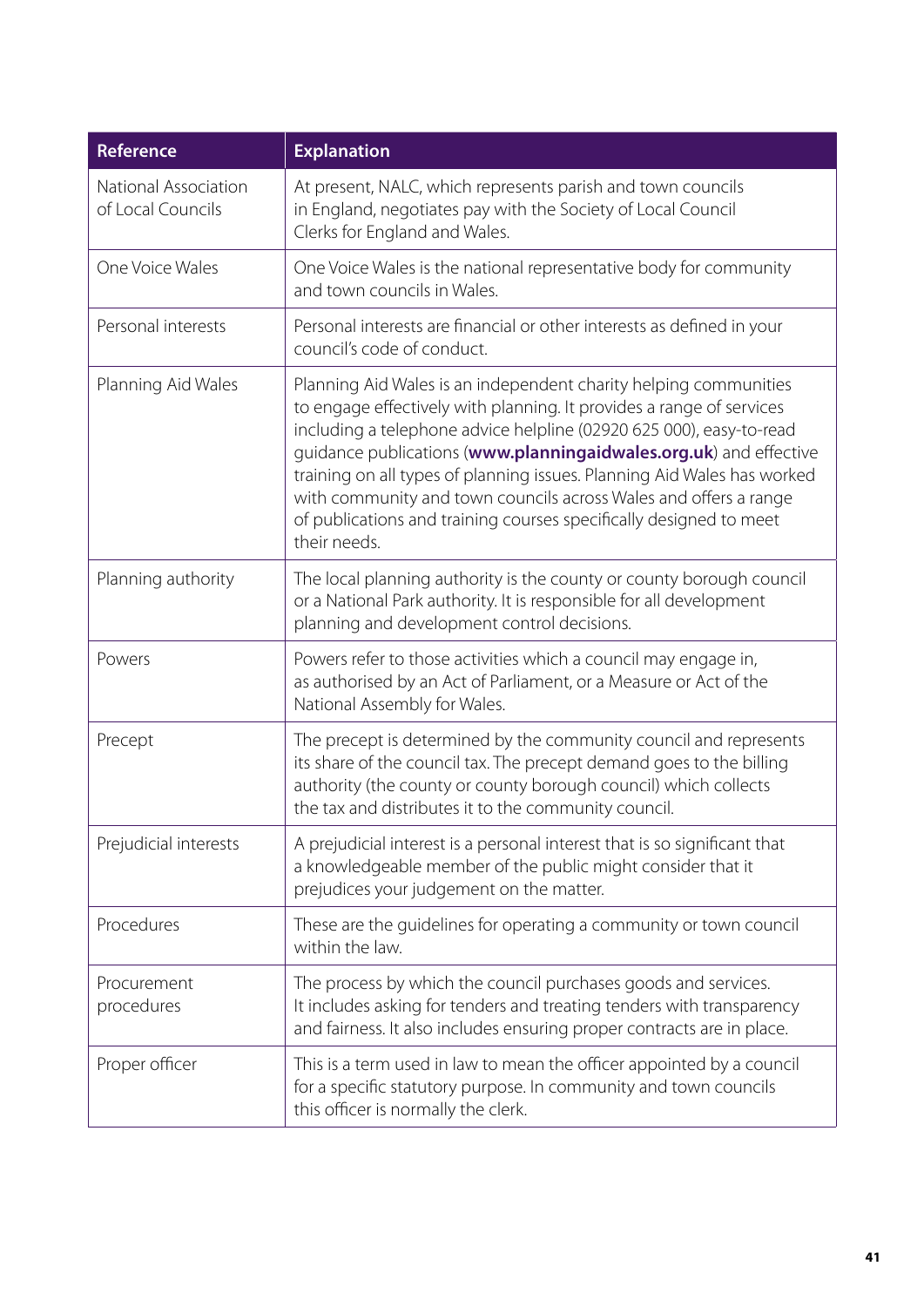<span id="page-41-8"></span><span id="page-41-7"></span><span id="page-41-6"></span><span id="page-41-5"></span><span id="page-41-4"></span><span id="page-41-3"></span><span id="page-41-2"></span><span id="page-41-1"></span><span id="page-41-0"></span>

| Reference                                     | <b>Explanation</b>                                                                                                                                                                                                                                                                                                                                                                                                                                                                   |
|-----------------------------------------------|--------------------------------------------------------------------------------------------------------------------------------------------------------------------------------------------------------------------------------------------------------------------------------------------------------------------------------------------------------------------------------------------------------------------------------------------------------------------------------------|
| <b>Public Services</b><br>Ombudsman for Wales | The Ombudsman is an independent office holder who considers<br>complaints of maladministration by councils and alleged breaches<br>of the code of conduct by councillors.                                                                                                                                                                                                                                                                                                            |
| Public Services Board                         | PSBs have been set up to improve the economic, social, environmental<br>and cultural well-being of an area. Their aim is to strengthen joint<br>working between public agencies such as local authorities, health<br>boards, the Fire and Rescue Authority and Natural Resources Wales.<br>Their work includes assessing well-being in their area and setting<br>objectives in a Local Well-being Plan to maximise their contribution<br>to the Welsh Government's well-being goals. |
| Publication scheme                            | The Freedom of Information Act 2000 requires a council to publish<br>a scheme to clarify what information is available and how and at what<br>cost (if any). There are core classes of information that must be made<br>available and optional classes of information. Your council's scheme<br>is probably based on the model provided by Government.                                                                                                                               |
| Quorum                                        | The quorum is the number of members who must be present before<br>decisions can be taken. If enough members are present then the<br>meeting is said to be quorate. A quorum is one third of the full<br>membership, or three - whichever is the greater.                                                                                                                                                                                                                             |
| Register of interests                         | This is the register of your personal interests that might affect your<br>decisions as a councillor. The register of your interests is kept by the<br>community council's proper officer and must be kept up to date.<br>Dispensations cannot be awarded unless interests have been formally<br>registered in advance.                                                                                                                                                               |
| Resolutions                                   | When a proposal has been agreed, it becomes a resolution.                                                                                                                                                                                                                                                                                                                                                                                                                            |
| Responsible financial<br>officer              | The RFO is the officer responsible for administering the council's<br>finances. The RFO is often the clerk.                                                                                                                                                                                                                                                                                                                                                                          |
| Society of Local<br>Council Clerks            | This is the organisation that provides advice, support and training<br>for clerks (see Part Five).                                                                                                                                                                                                                                                                                                                                                                                   |
| <b>Standards Committee</b>                    | This is a committee of the county or county borough council<br>established to monitor and manage issues arising from the ethical<br>framework in relation to county and community and town councillors.                                                                                                                                                                                                                                                                              |
| Statute                                       | A statute is an Act of Parliament or a Measure or Act of the National<br>Assembly for Wales. It is the law and must be followed. It includes legal<br>regulations to be observed in implementing the law. Community and<br>town councils are statutory bodies; this means they are established<br>by statute. Acts and Measures control the activities of community<br>and town councils.                                                                                            |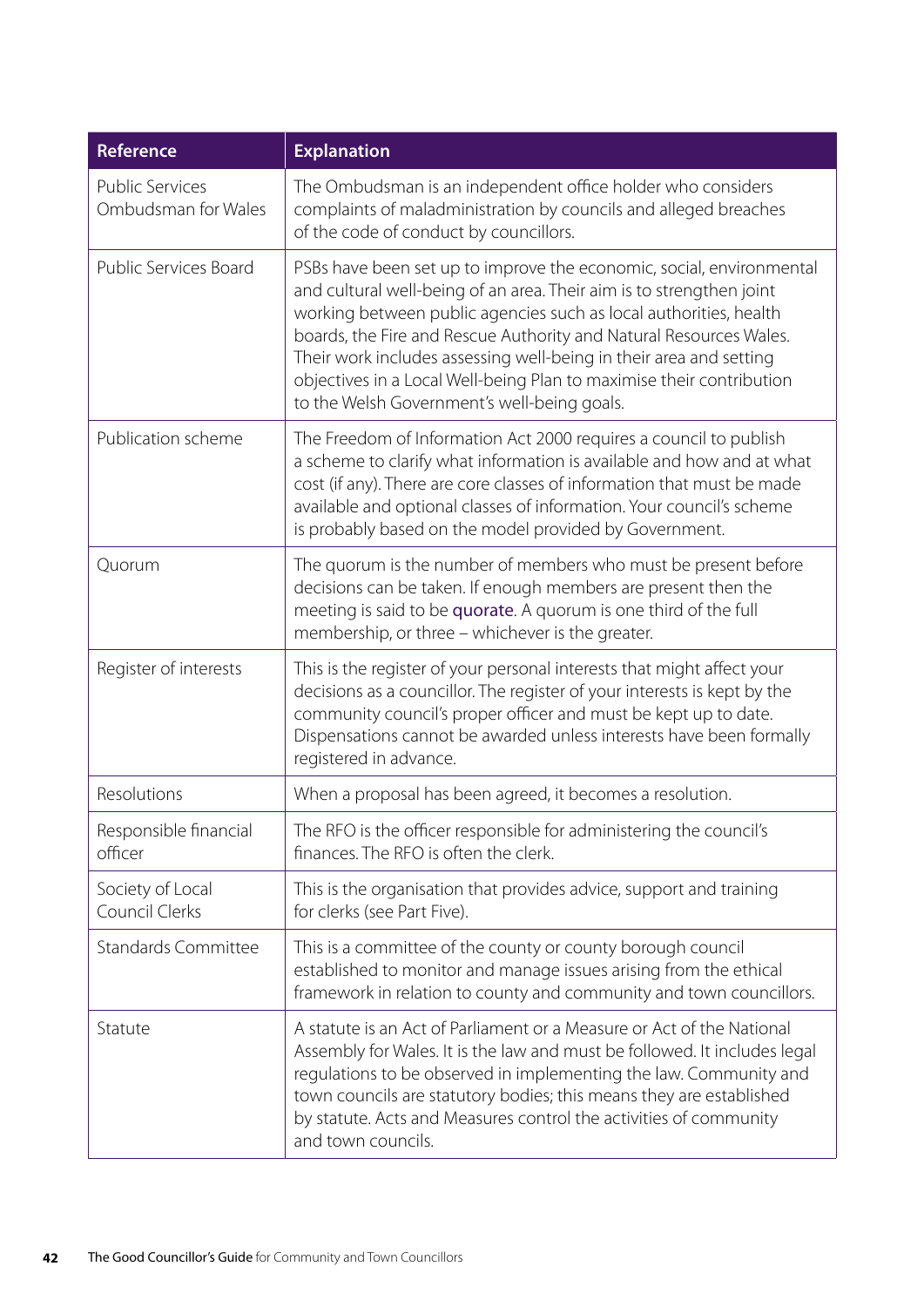<span id="page-42-2"></span><span id="page-42-1"></span><span id="page-42-0"></span>

| Reference                          | <b>Explanation</b>                                                                                                                                                                                          |
|------------------------------------|-------------------------------------------------------------------------------------------------------------------------------------------------------------------------------------------------------------|
| Supplementary<br>planning document | A supplementary planning document is produced by a community<br>or town council and has been adopted by the local planning authority.<br>It informs decisions on planning applications.                     |
| Three clear days                   | This is a term in law. It does not include the day on which the agenda<br>was sent out, nor the day of the meeting. It also excludes Sundays,<br>bank holidays and days of the Christmas and Easter breaks. |
| Voluntary body                     | A voluntary body is established by volunteers; but it may raise money<br>and employ staff to do its work. Local charities and the Council for<br>Voluntary Service are examples.                            |